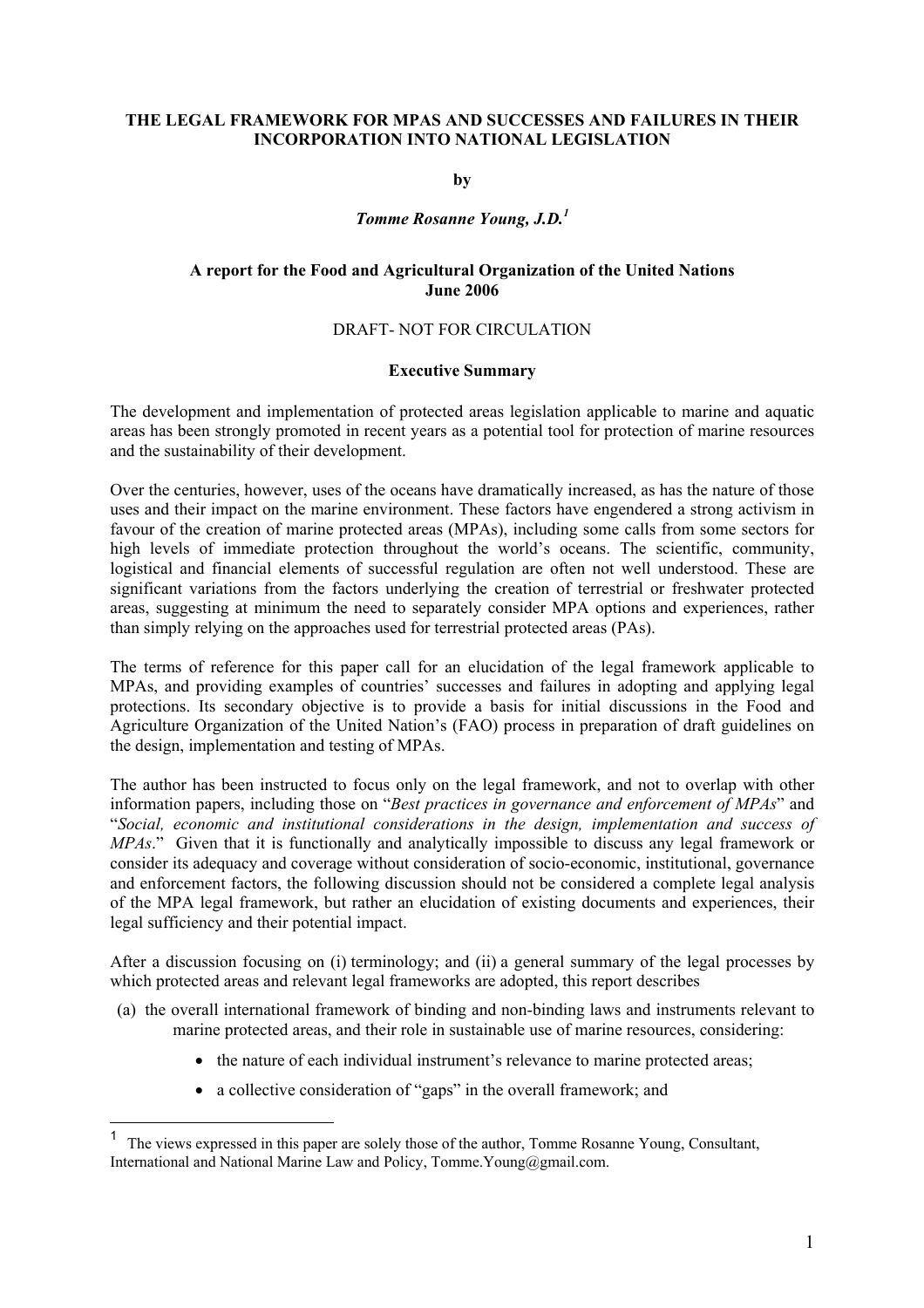- currently recognised inconsistencies and "controversies" within the framework.
- (b) brief exposition of experiences relating to the development of legislation to implement MPA objectives at national, bilateral and multilateral levels. This discussion will include:
	- national implementation through various kinds of legislation;
	- bilateral and regional agreements that develop multilaterally-recognised MPAs; and
	- geographic-based conservation systems undertaken through RFMOs.

It will identify issues and controversies for each body of information, and will be taken from a range of cases involving developing and developed countries from different regions of the world.

- (c) an extraction of useful legal options that have been used or proposed for addressing MPA development, identifying the essential components of such options and any difficulties encountered with the legal options used and how these difficulties could be avoided. This discussion will be focused through the objectives of MPA creation, and will consider:
	- effective legal options for achieving those objectives; and
	- the most important areas in which guidance can provide assistance to the legal work involved in MPA development and implementation.
- (d) lessons and recommendations for the process of developing the Proposed Draft Guidelines, based on case examples and research into the practical impacts of the legal/legislative processes described above, including:
	- "guidance on best practices," based on analysis of legal options described under (3) above, and their use and implementation of MPAs and
	- "warning of potential problems and hazards" based on difficulties encountered with the legal options (and other legislative experience) and the author's suggestions about how these difficulties could be avoided;
	- the usefulness and essential features of processes for developing effective legislation or regulations for MPAs; and
	- an examination of the "causes of success and failure."
- (e) conclusions, specifically providing suggestions regarding topics to be included in a technical guideline, as well as a starting point for discussion of some of these points.

In presenting these issues, this report assumes a general definition of MPA which includes both formally recognised 'protected areas' and other kinds of 'geo-located protective measures' in oceans. It notes that a working definition of MPA could provide a basis for focusing the scope and research of the Guideline process, and that by the time the Guideline is completed, it will be important to have considered the definition in a more detailed way.

The MPA issue faces very different legal and practical challenges depending on the location of the proposed MPA – which of the legally designated ocean zones (territorial sea, EEZ, OCS, high seas and 'the Area') is involved. Similarly, IUCN's Protected Area categories have proven to be very useful in legal and legislative work (and technical guidelines) regarding terrestrial protected areas, and may provide a framework for MPAs as well, although they may require adaptation to the marine biome.

With regard to the international framework, the report describes numerous international and regional instruments relevant to MPAs. However, few of these documents actually create MPAs, and at present, there is little guidance within these instruments regarding how MPAs could be created, standards for their creation, and other factors.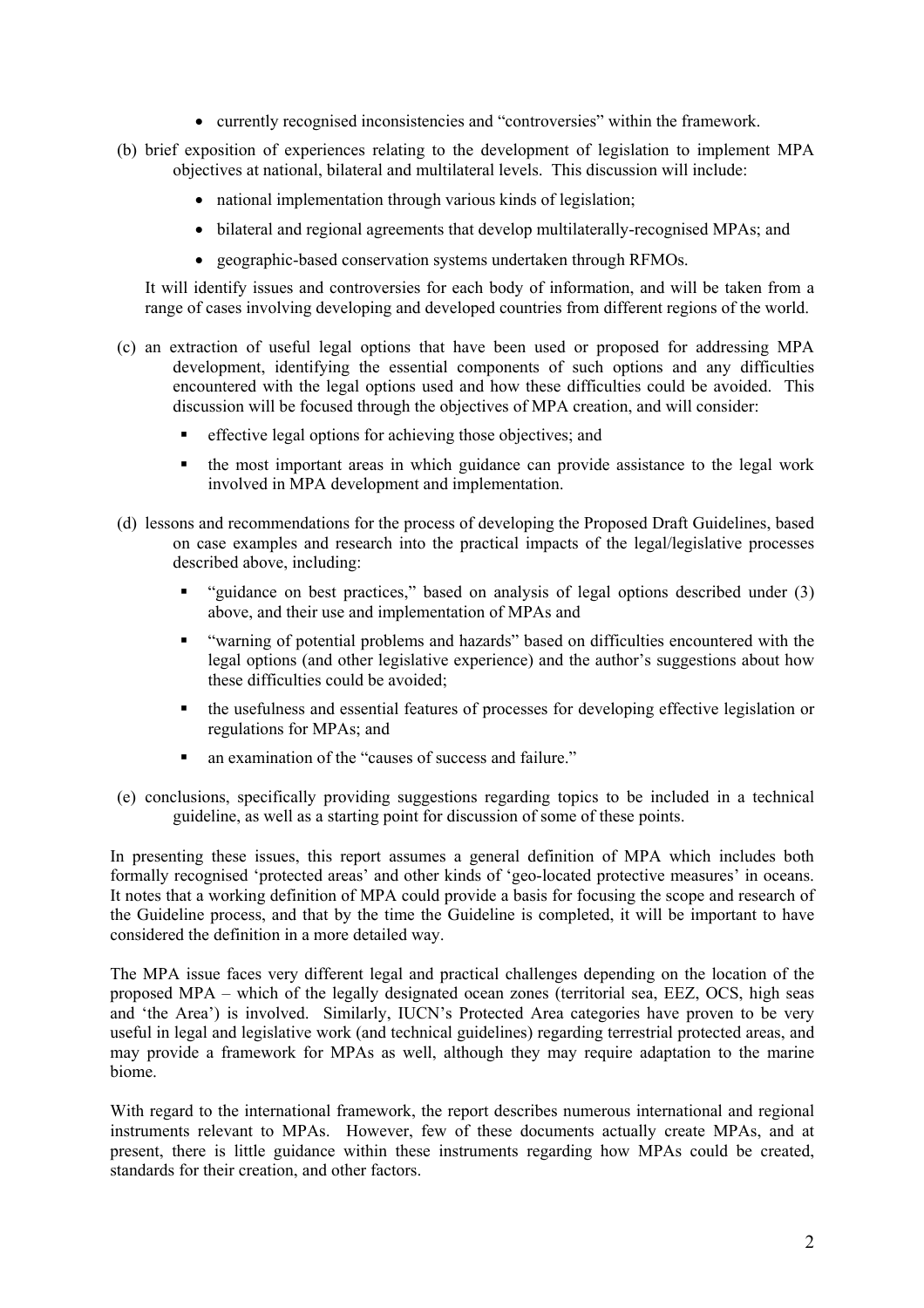The international framework's impact, however, differs in its relevance to MPAs within national control (terrestrial sea, EEZ and OCS), as compared with the high-seas and The Area, which outside of national control:

- *Within national seas*, the international framework does not *require* the creation of MPAs, although it does (directly or indirectly) include MPAs and geo-located measures among the mechanisms that can be used to achieve the countries' commitments regarding conservation, preservation and sustainable use of living resources and/or biological diversity. In this connection, the international framework provides many bases of legal support to each country's development of MPAs, and their recognition and acceptance/compliance by other countries.
- *In the high-seas and the Area,* international forums have direct oversight and control. This means that the creation of MPAs in these areas will have to be undertaken through international agreement. Significant international attention is currently focused on these issues, particularly on the possibility of creating one or more international instruments clarifying the processes and standards for international designation of PAs in the high seas.

At the national level, much of the current MPA work, particularly in developing countries is focused in territorial seas. Increasingly, however, countries are recognising the importance of applying a rationalised set of geo-located protections to their EEZs. As in all legislative development, the key elements of national MPA laws of all types include institutional development and mandate, clarification of relevant procedures (designation of MPAs, licensing and other decision-making, etc.), ensuring that all relevant civil protections and human rights are respected, clearly enunciating the requirements and restrictions imposed by an individual MPA or generally relevant to all MPAs, adopting effective enforcement and administrative measures, and providing a legal basis to enable MPA administration to meet its financial and logistical needs.

Legislative development is not a 'cut-and-dried' process, but rather depends on situational (social, political, institutional, etc.) factors and objectives. In addition, however, it is essential to recognise that the application of these legal measures will be different in oceans than on land, and also will be subject to different practical requirements depending on how far the MPA is from the country's ocean baseline and what capacity the country has to regulate, oversee, implement and enforce legislation in deeper, more remote ocean areas.

# **1. INTRODUCTION**

The development and implementation of protected areas legislation applicable to marine and aquatic areas has been strongly promoted in recent years as a potential tool for the conservation and sustainable use of marine resources including halting the decline in species populations (including the collapse of fisheries) and destruction of critical habitats. Biodiversity objectives would further focus on the desire to ensure that representative selections of marine ecosystems are conserved, and (known and unknown) species extinctions. In both cases, MPAs are intended as an element of the underlying concept of the sustainable use and development of the natural resources of the seas.

Conservation and sustainable use of biodiversity and natural resources involves a combination of elements, including political will, social/economic acceptance, and enforcement capacity, as well as legislation and institutional development. Without the first three elements, the adoption of legislation will be relatively ineffective to achieve conservation and sustainable use objectives, no matter how strong and binding the legal provisions are. Moreover, where the political, social, and practical factors are present, implementing/supporting legislation must be crafted in a way that addresses these mandates specifically, if it is to be an effective and useful component of the overall process.

This paper, then, cannot provide a template or recommendation for an MPA legislative regime, but provides only one element in that creative process – a description of the legal/legislative tools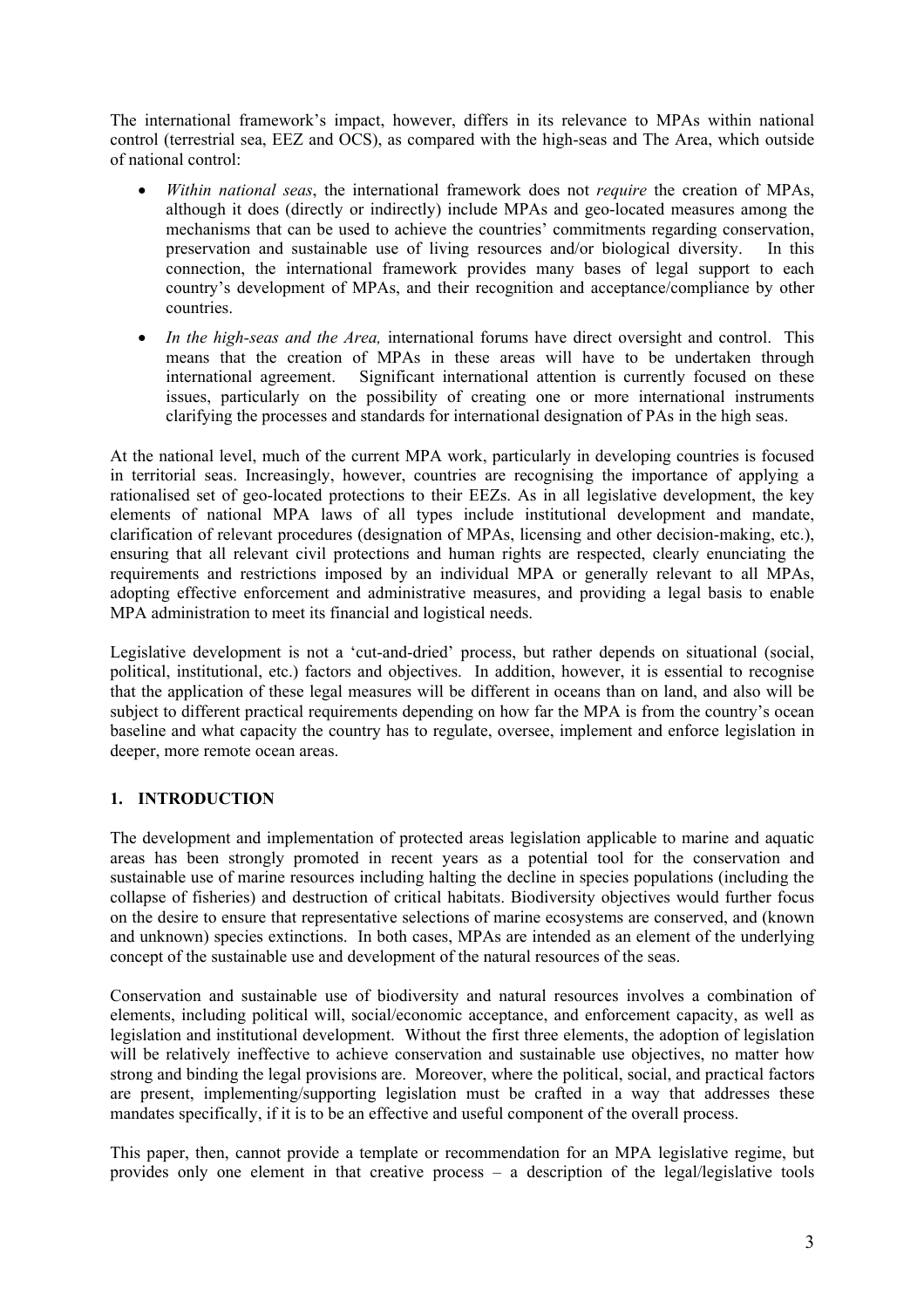available and experiences to date. It will provide some ideas about how legislation can be developed to address particular political/social objectives, respond to particular implementation/enforcement problems, and provide a mechanism for integrating a variety of rights and policies. This paper does not address those connections, however, as they are covered in other resource papers provided for the workshop.

One caveat should be given at this point: This research focuses significantly on recent examples. Governmental options regarding marine conservation have been evolving quite intensively over recent years, reflecting newer views on both the objectives and methods to be used. However, like all legislation, MPA laws often require many years after adoption, before necessary legislation and institutions are in place, and perhaps longer before the framework is fully implemented. Consequently, the author's analysis with regard to best practices, warning signs, and causes of success or failure, is based on her experience.

# **1.1 Organisation and objectives of this report**

The terms of reference for this paper call for an elucidation of the legal framework applicable to marine protected areas (MPAs), and providing examples of countries' successes and failures in adopting and applying legal protections. The author has been instructed to focus only on the legal framework, and not cover issues assigned to other information papers, including those on "Best practices in governance and enforcement of MPAs;" and "Social, economic and institutional considerations in the design, implementation and success of MPAs," neither of which are available to the author at the time of the final revision of this paper. This discussion should therefore not be considered a complete legal analysis (which must consider practicalities and objectives) of the MPA legal framework, but rather an elucidation of existing documents and experiences, their legal sufficiency and their potential impact. $2$ 

At the same time, recognising that the audience of this paper is not primarily legal experts, it will not discuss or analyse the underlying legal issues themselves, but will focus on *describing* the legal tools, experiences and needs. Its goal is to provide succinct information into the FAO's process in preparation of draft guidelines on the design, implementation and testing of MPAs (the "proposed Draft Guidelines.") Given the potential importance of MPAs as fishery management tools, this paper focuses to some extent on that role, while addressing the legal aspects relevant to the entire range of objectives to be served by the creation of MPAs.

After a discussion focusing on (i) terminology; and (ii) a general summary of the legal processes by which protected areas and relevant legal frameworks are adopted, this report describes

- the overall international framework of binding and non-binding laws and instruments relevant to marine protected areas, and their role in sustainable use of marine resources.
- brief exposition of experiences relating to the development of legislation to implement MPA objectives at national, bilateral and multilateral levels, identifying issues and controversies for each body of information, from a range of cases involving developing and developed countries from different regions of the world.
- an extraction of useful legal options that have been used or proposed for addressing MPA development, identifying the essential components of such options and any difficulties encountered with the legal options used and how these difficulties could be avoided.

<sup>&</sup>lt;sup>2</sup> Given that the author cannot avoid being guided at some level by her experiences in national, regional and global framework development, it is possible that socio-economic, institutional, governance, and enforcement factors impact her statements in this paper. In particular cases she will mention such issues, presuming that they will be covered in other papers.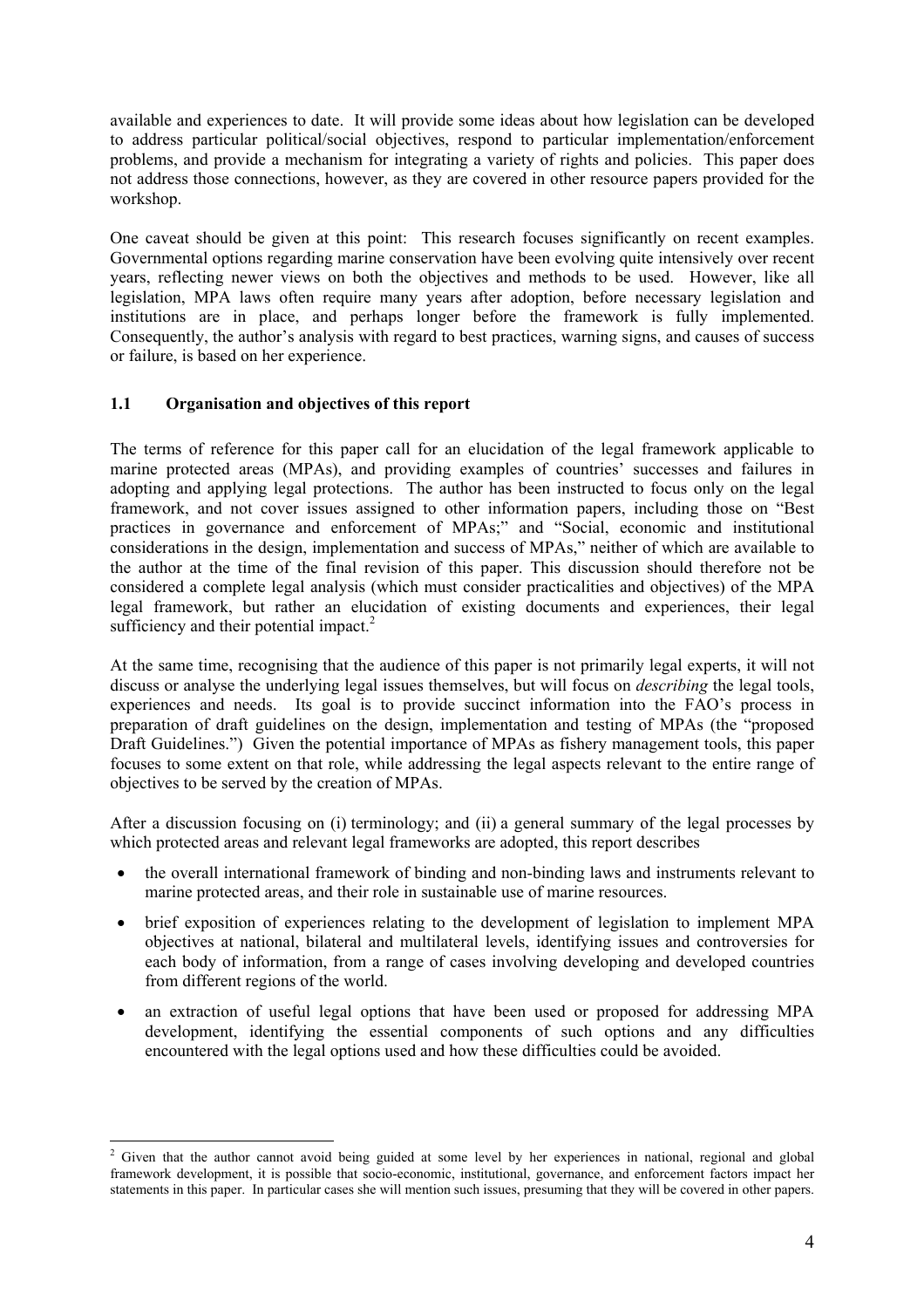• Lessons, recommendations, possible "best practices" and "warning of potential problems and hazards" for the process of developing the Proposed Draft Guidelines, based on case examples and research into the practical impacts of the legal/legislative processes described above.

Each of the above discussion will include suggestions regarding topics to be included in a technical guideline, as well as a starting point for discussion of some of these points.

### **1.2 Basic terminology and report coverage**

Legal systems depend on the existence of a clear understanding of the terms being used. In some instances, terms are generally understood to have a particular meaning, that is sufficient to address the particular issues and objectives addressed in the framework. In other cases, an existing instrument may sometimes be used to provide a uniform understanding of the terms of the law, which is appropriate to cover those issues and objectives. Where neither of these exists, it may be necessary to specifically adopt agreed definitions or interpretations, to ensure that the legal framework will have a consistent and usable meaning. Often such specific definitions are adopted on an instrument-byinstrument basis, and later reconciled, whether by agreement or by comparison.

Although a complete set of relevant terminology has not been agreed, two widely accepted existing terminology systems – the zonal designations in the UN Convention on Law of the Sea, and the IUCN Categories – may provide a basis for development of agreed terms and concepts.

# *1.2.1 DELIMITATION OF OCEAN ZONES*

The international regime of oceans, centring around the UN Convention on the Law of the Sea  $(UNCLOS)<sup>3</sup>$ , is based on a zonation of the ocean and the seafloor. There are many zone designations, the major elements of which are described below (all of which are based on determination of a 'national baseline' (or 'archipelagic baseline' in relevant situations) through a specified process):

- *a. The territorial sea:* Extending up to 12 miles past the national baseline (a line generally determined based on the low water line as marked on charts of shoreline areas within national territory<sup>4</sup>), as well as any internal waters and archipelagic waters (where relevant), each country's territorial sea is considered as any other part of its sovereign territory;<sup>5</sup>
- *b. The contiguous zone:* In a 12 mile 'zone adjacent to the territorial sea', the coastal state may exercise limited powers and conferred under UNCLOS, including the right to "exercise the control necessary to… punish infringements… committed within its territory or territorial sea"; $6$
- *c. The exclusive economic zone (EEZ):* the area extending from the outer boundary of a country's territorial sea to a maximum of 200 miles from the national baseline. The specific delimitation of its EEZ must be determined by the Coastal State.<sup>7</sup> Within these confines, the State has particular rights and jurisdiction "governed by the relevant provisions of this Convention"<sup>8</sup>;
- *d. Special sub-categories for delimitation*: UNCLOS also identifies a few other ocean areas, such as "straits used for international navigation"; "archipelagic waters" and "internal waters";  $\frac{10}{10}$

<sup>&</sup>lt;sup>3</sup> UNCLOS's functional/operational provisions are discussed in Part III of this report.

UNCLOS Arts. 7 and 47.

 $<sup>5</sup>$  UNCLOS Art. 2.</sup>

 $6$  UNCLOS, Art. 33.

<sup>&</sup>lt;sup>7</sup> States may (and some have opted to) designate EEZs smaller than authorized under UNCLOS, or choose not to designate any. Recently some States and commentators have interpreted Part V to enable a similar approach regarding the substantive content of the EEZ declaration, i.e., in declaring its rights over an EEZ, a Coastal State may choose to accept only a part of the rights and jurisdiction authorized under Part V.

<sup>8</sup> UNCLOS Art. 55.

 $<sup>9</sup>$  UNCLOS, Arts. 34-45</sup>

<sup>10</sup> UNCLOS, Arts. 46-54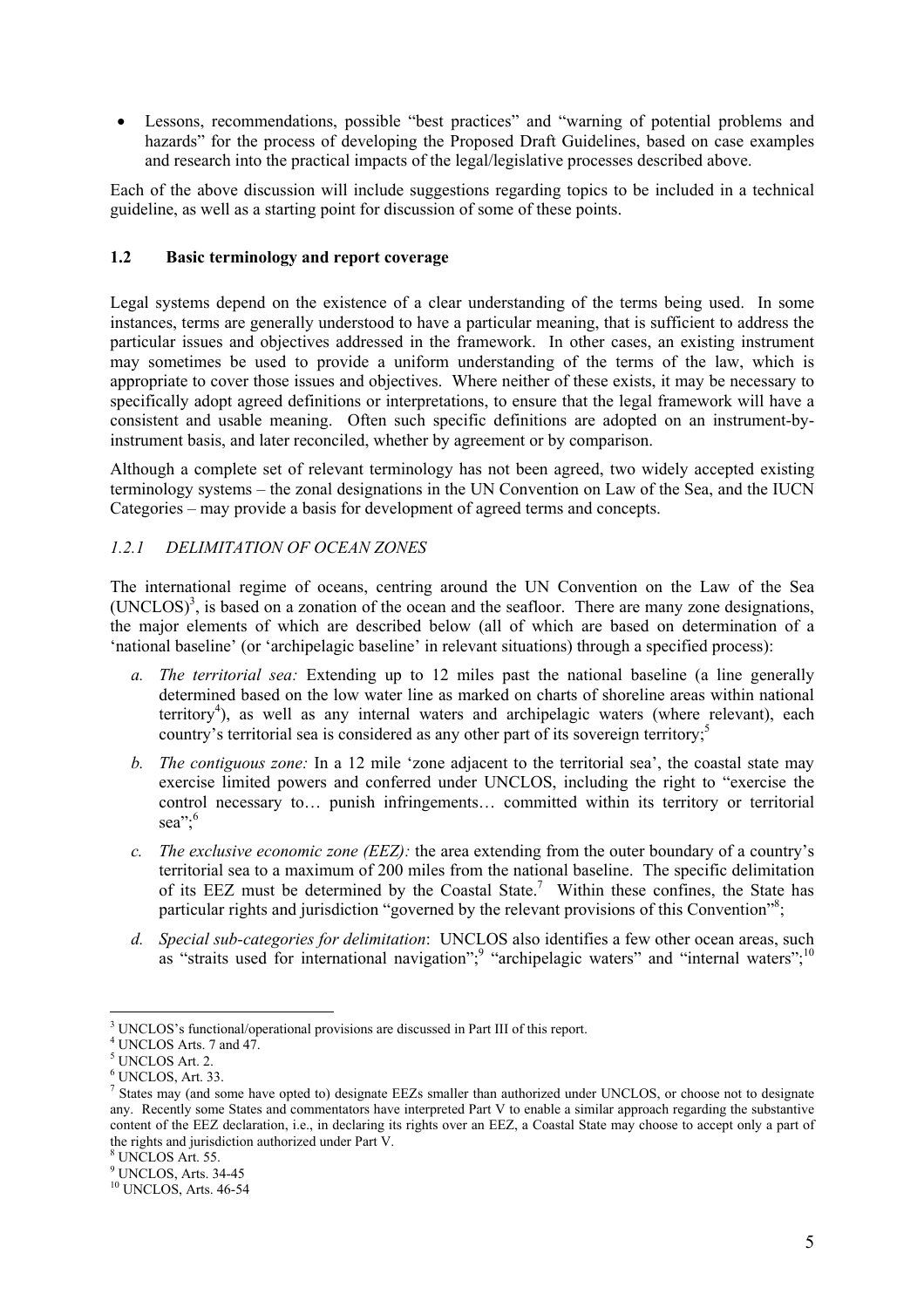"enclosed or semi-enclosed seas", $<sup>11</sup>$  which are primarily included for purposes of delimitation</sup> and for clarification of rights of innocent passage. Although these designations sometimes give rise to particular glosses on the application of various provisions, they are included within the general concepts of territorial sea, contiguous zone, or EEZ.

- *e. The outer continental shelf (OCS):* the seabed extending from the territorial sea to a distance between 200 and 350 nautical miles from baseline. The exact configuration is carefully delimited in UNCLOS, based on a number of factors, including the submerged geology of the continental margin.<sup>12</sup> A country's rights in its OCS focus on the exploitation of mineral and non-living resources as well as the sedentary living resources on or in the seabed;*13*
- *f. The 'high seas'*: UNCLOS uses this term to include everything that is not within any countries exclusive economic zone, territorial sea, internal waters, or archipelagic waters.<sup>14</sup> As such, it may be narrower than the concept that is typically used in other agreements – "areas beyond national jurisdiction" (discussed below);<sup>15</sup> and
- *g. The seafloor beyond national OCSs (known in international policy circles, rather opaquely, as "The Area"*): The "Area" is defined in UNCLOS to mean "the seabed and ocean floor and subsoil thereof, beyond the limits of national jurisdiction," which is generally thought to include all areas outside of national OCSs (which exists even if not formally declared.)<sup>16</sup>

International objectives with regard to conservation, and legal mechanisms for their implementation will necessarily be different, depending on which of these primary zones is involved.

### *1.2.2 PROTECTED AREAS TERMINOLOGY*

A second useful framework is the IUCN Protected Area categories (the 'IUCN Categories') are set forth in the 1994 *Guidelines for Protected Area Management Categories* published by IUCN's World Commission on Protected Areas (WCPA). Given its objectives, this paper does not attempt detailed or comprehensive treatment of the categories, but offers a summary supplemented by Annex 1.

The categories were originally intended as a tool for enabling more effective implementation of protected area laws, and management of the protected areas themselves. They have since been recognised as an important mechanism for the development of international and trans-boundary collaboration, and the sharing of information. As a consequence, they have recently been utilised by UNEP and the World Conservation Monitoring Centre as the basis for their work in developing and analysing an international list of protected areas. They have also been recognised in work under several international agreements, including the CBD, World Heritage Convention, and Ramsar Convention. As further discussed below, there have recently been calls for further evolution of the IUCN Categories to enable their application to protected areas the marine biome.

<sup>11</sup> UNCLOS, Arts. 123-124

<sup>&</sup>lt;sup>12</sup> If the edge of the continental margin (as technically defined in UNCLOS) is less than 200 nm from baseline, then the OCS can extend 200 nm. If the actual continental margin extends more than 350 nm from baseline, the country's OCS (the area over which it will have undisputed dispository rights) will extend only to 350 nm. If the continental margin less than 350 nm, but more than 200 nm from baseline, the country's OCS will follow the continental margin. UNCLOS Art. 76.

<sup>13</sup> Specifically, "*Mineral and other non-living resources of the seabed and subsoil together with living organisms belonging to sedentary species, that is to say, organisms which, at the harvestable stage, either are immobile on or under the seabed or are unable to move except in constant physical contact with the seabed or the subsoil."* UNCLOS Art. 77. The country's powers include the construction of pipelines, artificial islands, etc. Rights in the OCS do not confer on the coastal state any power or right with regard to the waters or airspace above the OCS<br><sup>14</sup> UNCLOS Art. 86. As noted below, this designation includes waters above the OCSs of Coastal States.

<sup>&</sup>lt;sup>15</sup> The regime for the high seas (rather than of the seafloor) addresses the issue (and relatively unbounded rights of each  $\frac{15}{15}$ country) of laying submerged cables. *Id*.<br><sup>16</sup> Art. 2 and Part XI. Article 77.1 specifically states that the country's OCS rights apply irrespective of the existence or lack

of a national declaration. However, each state is called to map its OCS on or before 2009 (pursuant to Art. 76.4, extended from 1999) If mapping does not occur, however, this does not affect the country's right to the OCS; however, if any legal question arises, the tribunal deciding the issue will determine the 'map' of the area (for purposes of such decision), presumably based on the standards set out in Article 76.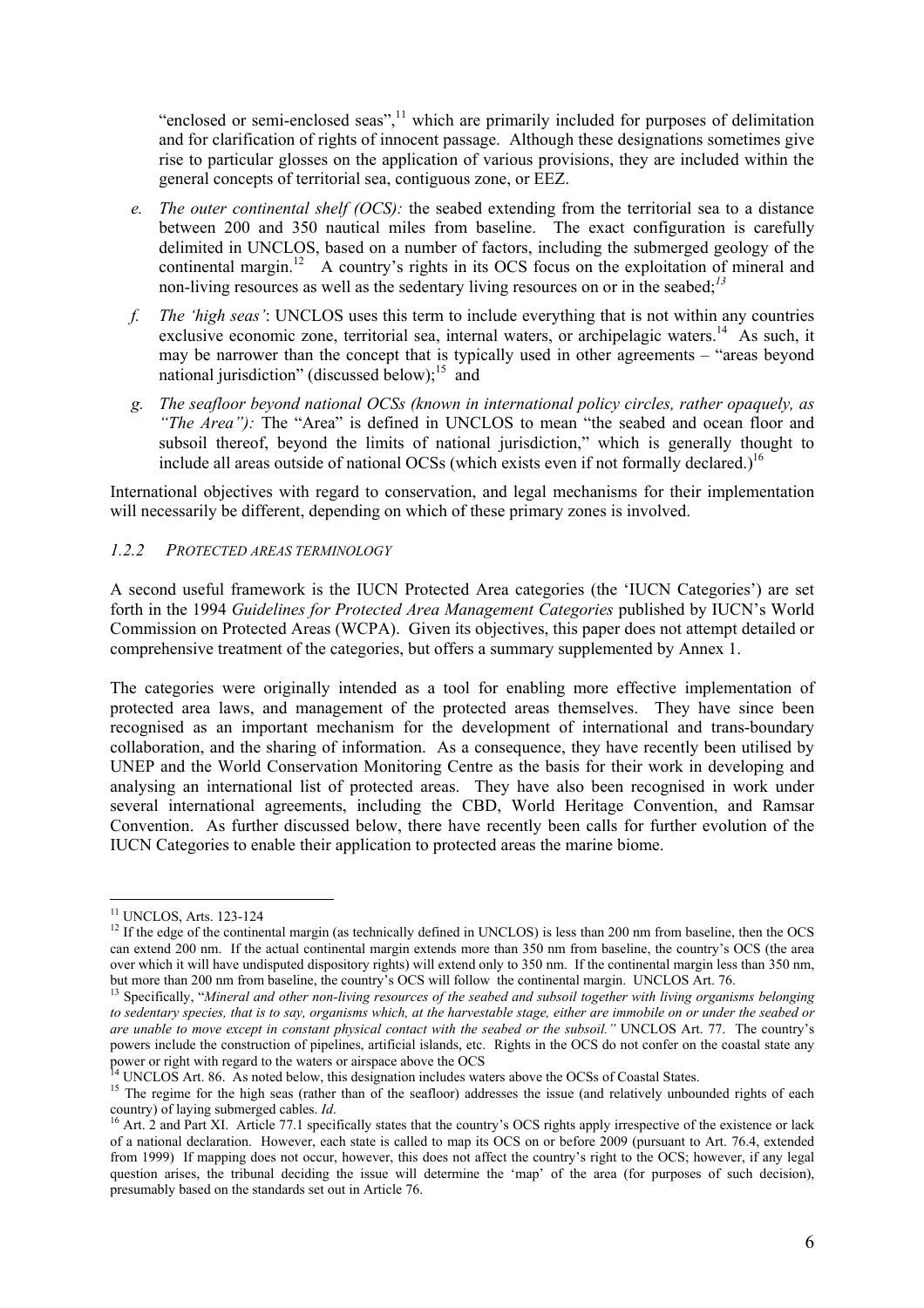The seven IUCN Categories specifically recognise that a protected area may be created for only one particular objective, although many multiple objectives:

|            | Category I.A Strict Nature Reserve/Wilderness Area (Science/Research): PAs managed for scientific<br>and research purposes;                    |
|------------|------------------------------------------------------------------------------------------------------------------------------------------------|
|            | <b>Category I.B Strict Nature Reserve/Wilderness Area (Protection)</b> : PAs managed for wilderness<br><i>protection purposes;</i>             |
|            | Category II National Park: PAs managed for ecosystem protection and recreation;                                                                |
|            | Category III Natural Monument: PAs managed for conservation of specific natural features;                                                      |
|            | <b>Category IV Habitat/Species Management Area:</b> PAs managed for species/habitat/ecosystem<br>conservation through management intervention; |
| Category V | <b>Protected Landscape/Seascape:</b> PAs managed for landscape/seascape protection and<br>recreation: and                                      |
|            | <b>Category VI Managed Resource Area:</b> PAs managed for sustainable use of natural ecosystems.                                               |

Appendix 1 to this Report provides a full description of each category: Including its definition, management objectives, selection guidance, and organisational responsibility.

### *1.2.3 DEFINING MPAS*

Recent attempts to specifically define "marine protected area" for purposes of global discussions have not yet been completed. Existing definitions have been challenged in a variety of ways. One of the obstacles to this effort has been the goal of having a single definition, applicable to all areas from intertidal to the high seas, for all purposes.

This paper does not attempt to develop a definition, but presents the two primary definitions considered in recent international negotiations, and identifies some issues for discussion.

### Existing definitions

 $\overline{a}$ 

Two starting points for a working definition of MPA have been IUCN (the World Commission on Protected Areas, and the 5<sup>th</sup> World Parks Congress) and the Convention on Biological Diversity (in the context of its development of its Programme of Work on Marine Biodiversity. Although neither is formally accepted in international processes, both definitions have been heavily negotiated, and represent a useful starting point.

The existing IUCN definition of MPA has not been fully utilised in the IUCN category system. It takes a relatively simple approach:

*"any area of intertidal or subtidal terrain, together with its overlying water and associated flora, fauna, historical and cultural features, which has been reserved by law or other effective means to protect part or all of the enclosed environment."17* 

<sup>&</sup>lt;sup>17</sup> This definition was adopted by the IUCN General Assembly in 1988, and reaffirmed and amended in 1994. IUCN General Assembly Resolutions 17.38 (1988) and 19.46 (1994). Since its adoption, a variety of aspects of this definition have been challenged, so that at least one alternative definitions have been proposed, replacing the phrase, "*any area of intertidal or subtidal terrain*" with "*any area which incorporates subtidal terrain*". Proposed at the 5th IUCN World Parks Congress in 2003, see "Emerging Issues" – a declaration of WPA-5. The objective of this amendment relates to ensuring that UNEP/WCMC's statistical evaluation of the number of MPAs would not be inappropriately skewed by including coastland PAs which include intertidal, but no fully submerged, terrain.

The IUCN Category System also suggests some elements of a definition. IUCN's World Commission on Protected Areas (WCPA) – the Commission charged with the development and refinement of the IUCN Category system – defines a "protected area" as "an area of land and/or sea especially dedicated to the protection and maintenance of biological diversity, and of natural and associated cultural resources, and managed through legal or other effective means."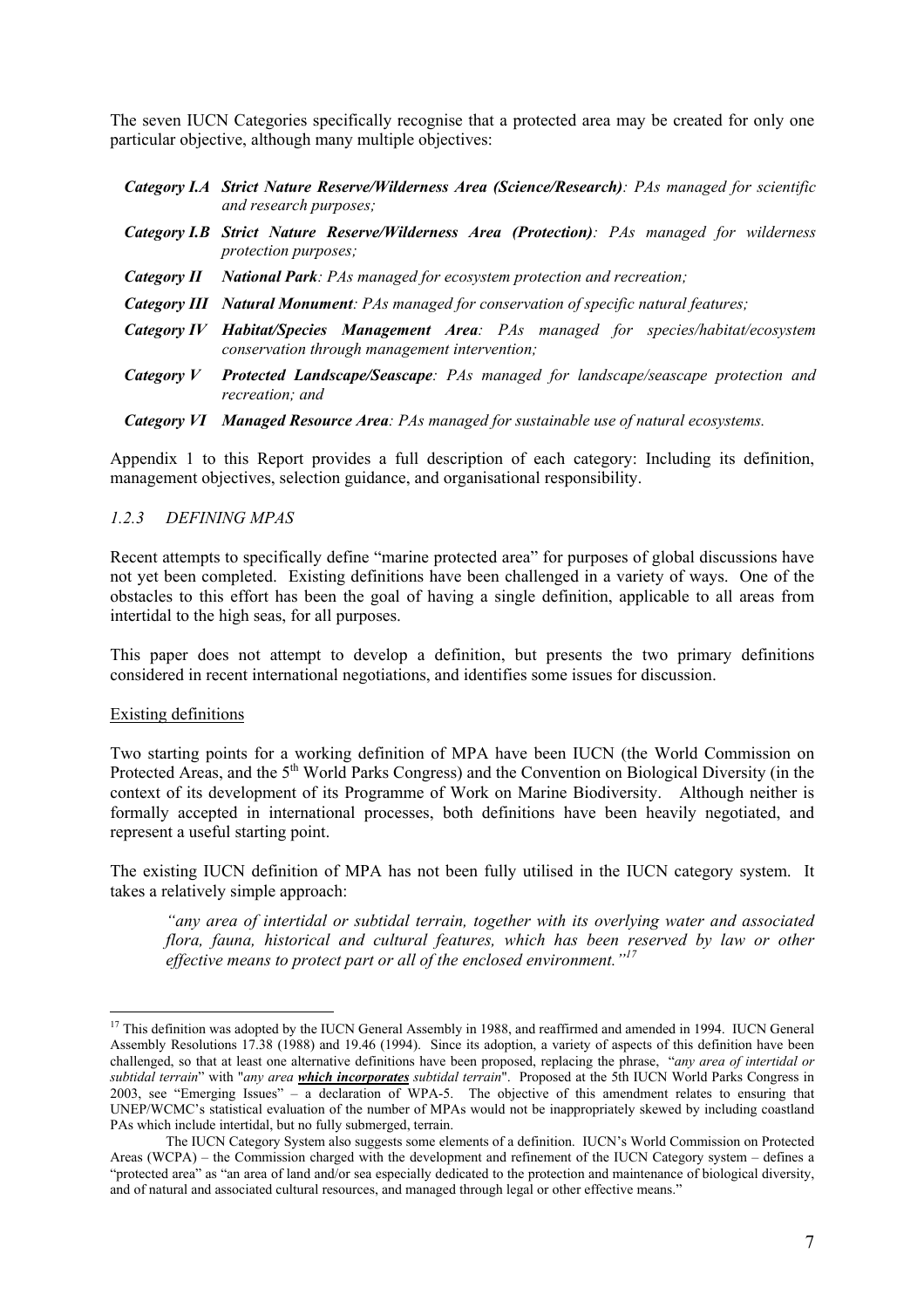Work under the CBD has provided a more detailed and somewhat broader definition in connection with its Programme of Work on Marine Biodiversity, which reflects some of the uniqueness of MPAs:

*"any defined area within … the marine environment, together with its overlaying waters and associated flora, fauna and historical and cultural features, which has been reserved by legislation or other effective means, including custom, with the effect that its marine and/or coastal biodiversity enjoys a higher level of protection than its surroundings."18*

This latter definition has the additional merit of having been discussed and negotiated by an intergovernmental forum consisting of representatives of sovereign nations. It is notable, however, that the CBD Parties could not agree on this definition as a part of the Programme of Work, ultimately relegating it to a footnote so that the significant efforts of their negotiations would not be lost.

#### Issues to be considered in adopting a definition

At the opening of the Guideline-development process, it may not be necessary to engage in a detailed word-by-word negotiation of a "legal" definition, however, some general agreement as to the scope of the concept will help in the design of the guidelines and in focusing the work. At this point, it may be useful to adopt an interim definition, and consider some issues that will be relevant to the coverage of the proposed Draft Guidelines, and the eventual negotiation of the final definition.

The differences between the IUCN and CBD definitions cited above, for example, may suggest some possible concerns. For example,

- The IUCN definition is defined by its submerged "terrain" where the CBD definition may apply to *"any defined area within … the marine environment,"* thereby including fishery-related zones that do not specifically include the sea-floor.<sup>19</sup>
- The CBD definition also contains stronger language recognising varying levels of protection, noting that an area that *"enjoys a higher level of protection than its surroundings"* can be considered an MPA, even where its operation is in the form of resource management, rather than specific 'protection' of any or all components of the area.

A number of other questions, which are more fully described in other sections of this paper, may also be relevant to the definition process. For example,

- *Protecting only a particular depth or other volume*. New proposals, particularly in areas beyond territorial seas, are increasingly limited to particular depths (e.g., "the ocean depths below 1000 metres in depth," or "the surface and first XX metres of depth in a particular area", or "all oceans within XX metres of any face or incline of a particular seamount." etc.):  $^{20}$
- *The delimitation between 'marine' and freshwater:* Many countries must engage in a significant coverage question relating to whether freshwater and brackish-water areas are considered MPAs, and if not, what is the division between them;
- *Recognising the legal difference among ocean zones.* There are very significant legal and practical differences among MPAs in territorial waters, MPAs in EEZs, and those in areas beyond the EEZs, as well as differences where a protection applies to submerged terrain (seabed beneath territorial seas, OCS and 'the Area.') In particular, it is currently very difficult to

<sup>&</sup>lt;sup>18</sup> CBD Conference of the Parties, Decision VII/5, at note 11.<br><sup>19</sup> Noting that there are various types of submerged lands, this point may be particularly important, where, for example, the area in question involves waters considered to be in the 'high seas' but submerged terrain that is a part of a country's OCS.<br><sup>20</sup> Only the first of these examples have been formally adopted by any document reviewed by the

below). However, the author has participated in negotiations and discussions proposing or considering all of the above options. Both the CBD and IUCN definitions speak in two dimensional terms ("any area") suggesting that an MPA should protect it's the entire column within the designated coordinates from substrate to overlying air space.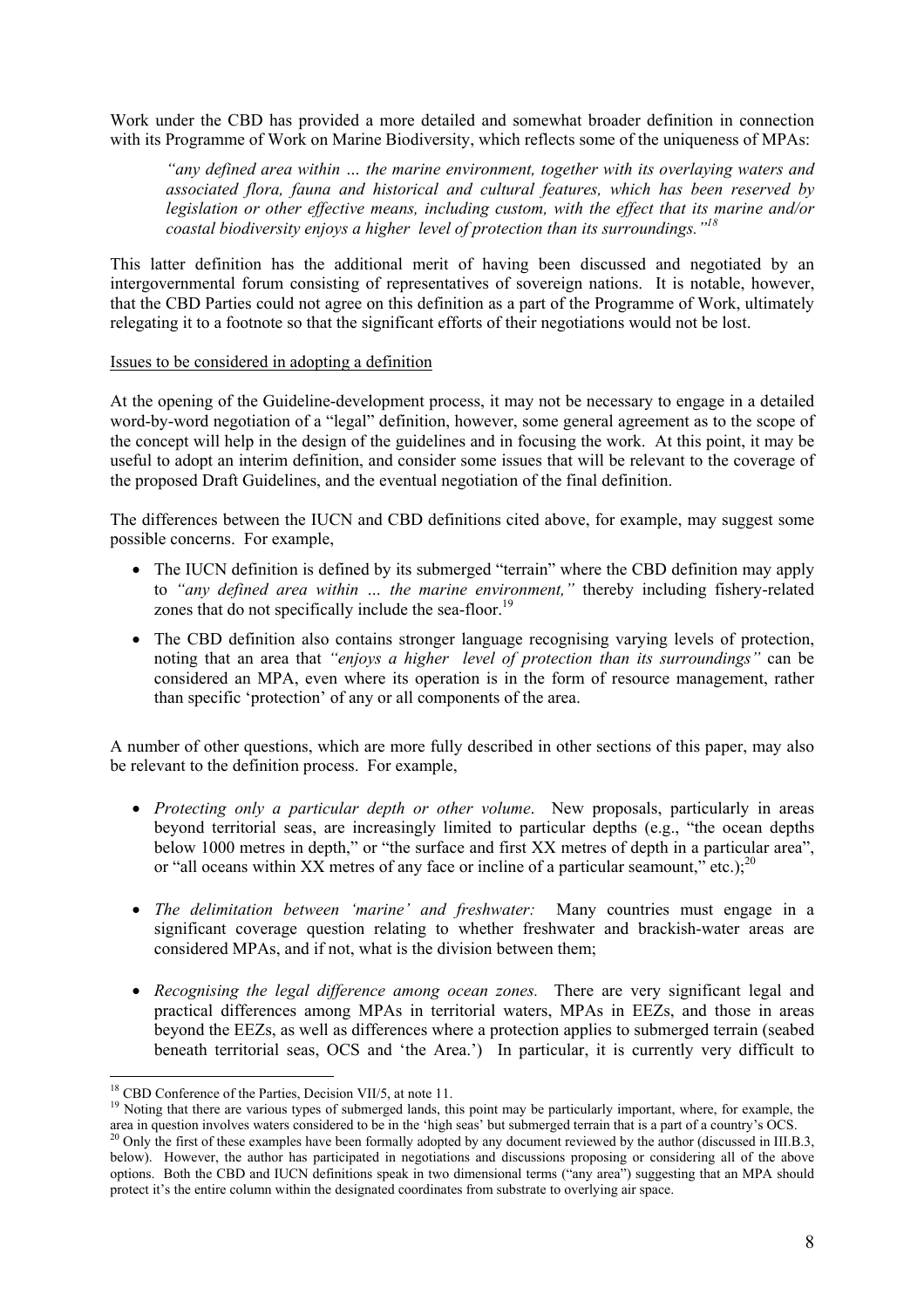determine what might constitute *"legislation or other effective means"* with regard to the high seas and the Area. Hence, it may be useful to consider the possibility of varying the definition for each maritime zone.

- *Nature of protection:* In a number of instances, protection of species of limited biogeographic ranges may often operate to create a *de facto* protected area – a practice that might be utilised in the context of an MPA.<sup>21</sup> Similarly, particularly where full biological data is not available, the range of alternate approaches to formal legislative protection may require fuller examination.
- *Competence/Capacity for Implementation and Enforcement:* This issue, addressed in another paper, is essential to successful MPA legislation and affects both definition and legal issues.
- *Socio-economic and political support, custom and practice:* This issue, addressed in another paper, is also critical to successful MPA legislation, and may affect definition and law.

Obviously, the foregoing are not the only definition questions that should be considered, but may provide a starting point for discussions. A related question – the designation of standards for MPAs creation<sup>22</sup> – may also impact and be impacted by the definition question. More comprehensive international work on this issue is presently commencing without specific mandate,  $^{23}$  indicating that a need for some definitional work may be somewhat urgent.

### Working definition used in this paper

 $\overline{a}$ 

For purpose of this Report, the author has adopted a working approach (and informal scope) that usually includes all types of geo-located protections within the term MPA. It considers individual measures directed at specific activities, uses and biomes, as well as more general conservation measures. For the most part, however, this discussion does not look at general marine conservation and sustainable use laws, considering only those provisions that specifically allow or require geolocated conservation measures.

# **2. INTERNATIONAL LEGAL FRAMEWORK**

The terms of reference for this paper, call for a review of the overall international framework of binding and non-binding instruments relevant to MPAs, and their role in sustainable use, considering:

- (i) a very brief summary of the nature of each individual instrument's relevance to marine protected areas (*i.e.,* not summarising the scope of the instrument or the framework it creates<sup>24</sup>).
- (ii) legal/legislative gaps in the overall framework's provision for MPAs; and
- (iii) currently recognised inconsistencies and controversies relating to MPAs.

<sup>&</sup>lt;sup>21</sup> For example, the protection of tubeworms, which are believed to be endemic only to hydrothermal vents, might operate to protect such vents without necessitating the adoption of a protected area based on the coordinates of each vent field.<br><sup>22</sup> Recent ongoing efforts for the creation of MPA designation standards at international, collaborati

These efforts include work under the OSPAR and HELCOM conventions, and refer to similar guidelines developed in other forums, including CCAMLR, the Barcelona Convention, and the WHC. These standards discussions include both scientific and political concerns (See Korn, H., et al, Platzoeder *The United Nations Convention on the Law of the Sea and Marine Protected Areas on the High Seas"* In Proceedings of the Expert Workshop….. Vilm. 2001, considering whether the site can be protected under existing instruments, before designating it as an MPA, as a last resort.<br><sup>23</sup> The CBD considered this in its most recent COP, and several international meetings on this point are planned. See,

generally CBD-COP decision VIII-24, para. 29 *et seq.* Other detailed work has been undertaken in connection with IMO's PSSA process.

<sup>&</sup>lt;sup>24</sup> The Specialised Bibliography, lists numerous papers providing varying descriptions, and legal and non-legal opinions concerning the scope and broader conservation elements of these instruments.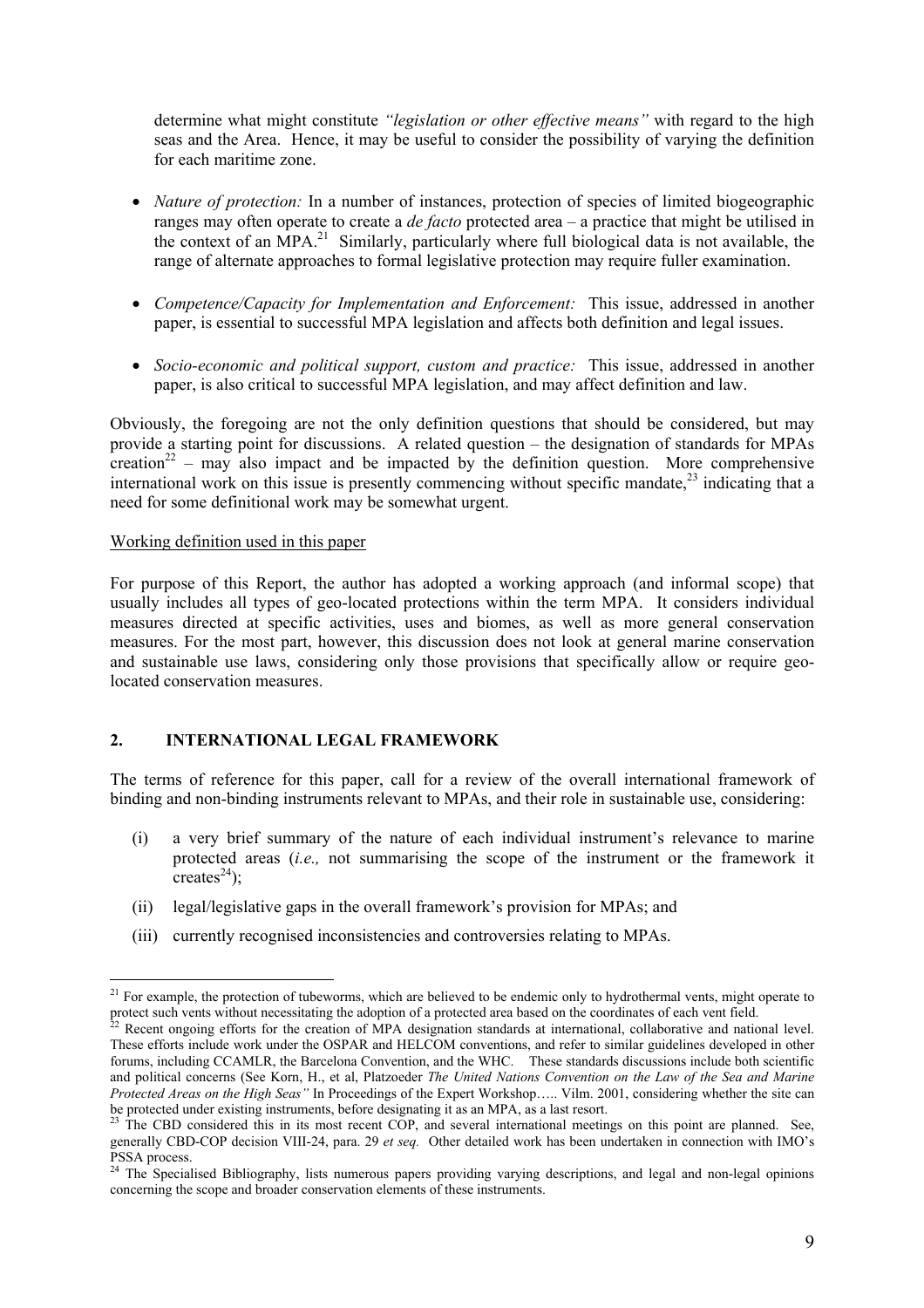Parts A and B summarise of the primary relevant international and regional instruments and bodies, noting only their direct relevance to MPA issues, as well as their particular gaps and controversies.<sup>2</sup> Part C considers these same points across of the overall international legal framework.

### **2.1 International and regional agreements and processes**

With the objective of identifying relevant instruments at the international level, and highlighting their "relevance, gaps, and inconsistencies," this analysis is divided into four categories – marine agreements, conservation (biodiversity) agreements, integrating instruments and processes, and regional instruments related to marine resource management/protected areas.

# *2.1.1 MARINE AGREEMENTS AND PROCESSES*

Marine law is often a relatively independent area of law. Particularly at the international level, marine lawyers work in separate courts, negotiations and academic institutions and publications, with relatively little input from other fields, including environmental law. Marine instruments are therefore relatively comprehensive in coverage, sometimes without significant recognition of other international instruments and principles.

### United Nations Convention on the Law of the Sea

The UN Convention on the Law of the Sea (UNCLOS) is a highly detailed and well accepted Convention comprehensively addressing many issues relating to the use and conservation of the ocean and its resources. UNCLOS embodies the traditional notion that there are certain ocean areas under national jurisdiction or other dispository rights, while other areas are beyond the control of any single State, but open to nationals and governments of all States, whether coastal or land-locked. Beyond the limits of national EEZs, UNCLOS recognizes "traditional high seas freedoms" (of navigation, overflight, cable laying, fishing and scientific research, etc.) Within EEZs, it recognises various levels of national controls, but imposes limitations on each coastal state's rights to restrain reasonable use of ocean areas within their jurisdiction.

# *(a) Relevance to Marine Protected Areas*

UNCLOS's primary obligations relating to conservation and management of oceans and the marine environment (and/or living resources)<sup>26</sup> balance the "freedom of the high seas" (in particular regarding high-seas fisheries) with the shared obligation of all countries to protect against the destruction of marine species and ecosystems, and the collapse of shared fisheries. Parties have specific obligations to protect the marine environment, to conserve natural resources, and to cooperate with other states for conservation purposes.27 These obligations include more references to the declaration of specific areas in which certain activities (fishing, shipping, activities causing pollution, marine research) may be prohibited or restricted, for the purposes of marine resource protection, conservation and/or restoration. These provisions are different, for different ocean zones.

 $25$  This summary follows and is based on a review of relevant international instruments listed in Appendices 2 and 3, including both binding and non-binding (conventions, protocols, declarations, guidelines, principles and other instruments.) Only a few (thought to be the 'most relevant' instruments) have been summarized below.<br><sup>26</sup> Terminology can sometimes be confusing. UNCLOS uses the two primary terms – "marine environment" and "living

resources" (sometimes referred to in slightly different ways, such as "natural resources, whether living or non-living") – but does not define either term. Informal and intermediate definitions and examination of usage have given some indicators of possible definitions. For example, the ISA Assembly has stated a definition of "marine environment" and "serious harm to the marine environment," in its July 2000 *Regulations on Prospecting and Exploration for Polymetallic Nodules in the Area.*  It is not clear whether the various chambers of the UNCLOS Tribunal, and/or plenipotentiary representatives of its members will adopt these definitions, however, so they must be thought of as "interim." These various sources suggests that "living resources" may be comparable to the CBD term "biological resources," in some cases, but is often used in a more limited way – to describe commercially utilized resources (especially fisheries), where "marine environment" is given a very general meaning – essentially equivalent to "the ocean and submerged geography." 27 UNCLOS, Articles 61, 118 and Part XII, especially Arts. 192 and 237.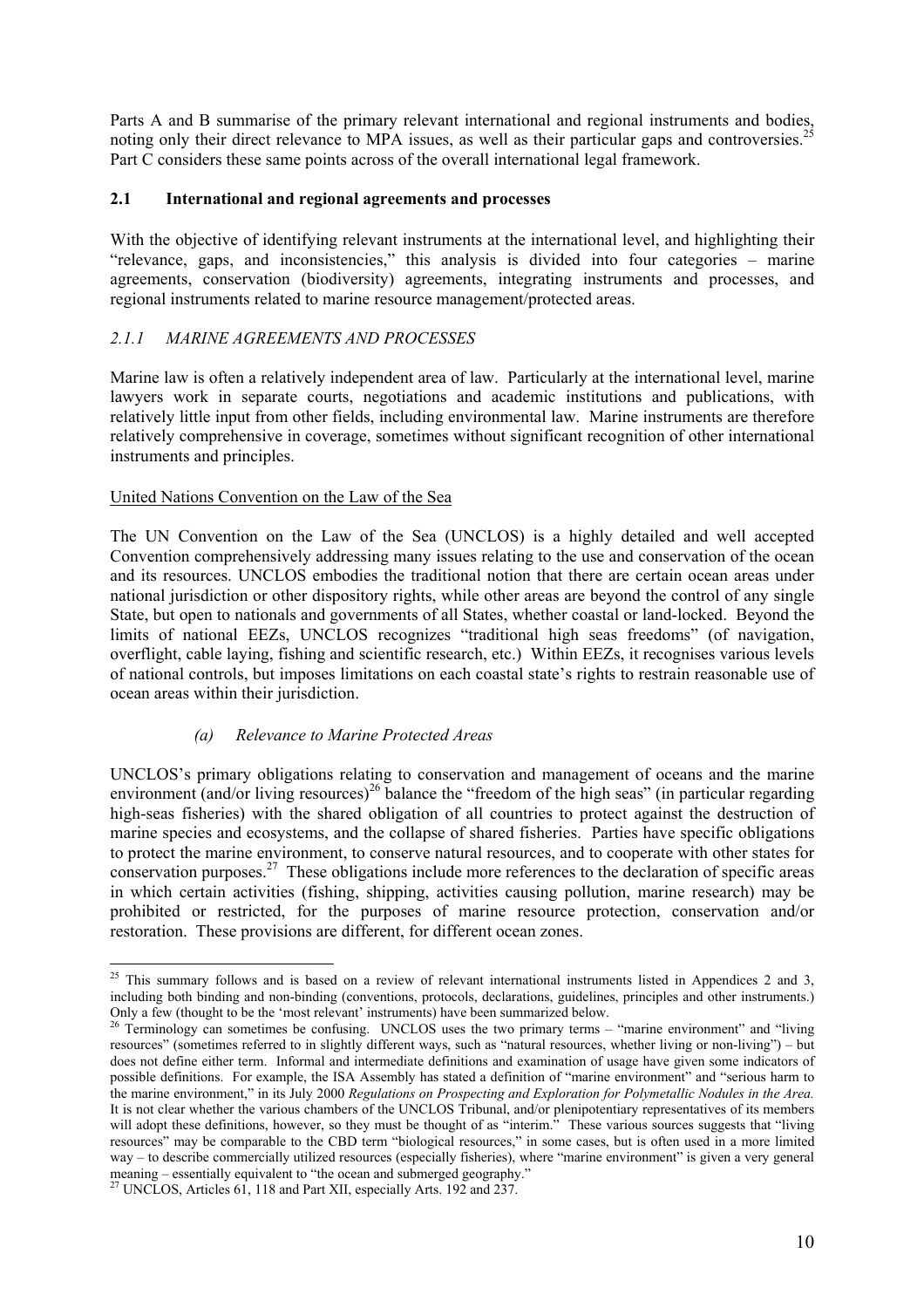- Territorial seas: UNCLOS does not specify particular requirements applicable to each country regarding conservation of its territorial sea. Each country has full sovereign rights over its territory, and UNCLOS presumes they will use these powers to control, protect, conserve and restore the marine resources and ecosystems within their Territorial Seas. It does not require MPAs, but notes States' authority to create and enforce them.<sup>28</sup>
- EEZs: UNCLOS mandates are much more strongly expressed with regard to the EEZ. States are required to control the 'allowable catch of the living resources' within their EEZs, and prevent 'over-exploitation' by imposing conservation and management measures (including through RFMOS and other organizations).<sup>29</sup>
- In OCS and superadjacent waters, UNCLOS does not specify conservation obligations, presumably again because these areas remain within the sovereign jurisdiction of the coastal state.<sup>30</sup>
- High seas: All waters beyond the EEZ, (including the water column above the OCS) are governed by more specific international environmental requirements. All States (individually or in cooperation with others $31$ ) must protect and preserve "rare or fragile ecosystems," the habitats of "depleted, threatened or endangered species" and "other forms of marine life."<sup>32</sup>
- The Area: UNCLOS created a special regime applicable to the seabed beyond national OCSs, which was quickly supplemented by a new sub-agreement (the Part XI Agreement.) UNCLOS gives the International Seabed Authority (ISA) responsibility for management and disposition of the mineral resources of The Area, empowering and mandating it to take measures to ensure effective protection of the marine environment, including flora and fauna, in connection with the various uses of the seabed beyond OCSs.<sup>33</sup>

Perhaps most important, the Convention requires other States to promote compliance with measures for marine conservation, whether they have been developed by a single state, a small group of States, an RFMO or other international cooperation mechanism, or the entire global community.<sup>34</sup>

# *(b) "Gaps" and Limitations of Coverage of Marine Conservation and MPAs*

UNCLOS is intended to be an evolving framework, which will continue to develop as necessary to address needs, usages, and other changes. This suggests that every aspect of oceans and of the protection, preservation, sustainable utilisation and restoration of the marine environment is covered by UNCLOS's general provisions and the general obligations of parties.

However, on some issues UNCLOS provides a great deal of more specific detail, providing a 'regulatory' level of guidance, sufficient to enable immediate implementation measures. Where this level of detail is not provided, the UNCLOS framework is designed to enable the international community to develop it through mechanisms such as national implementation, regional cooperation, soft-law and voluntary principles, and/or international negotiations, both binding and non-binding. Some of the issues on which UNCLOS provides little or no guidance or direct provision include:

- Protected areas in the 'high seas': and
- Conservation and management of the living resources of The Area..<sup>35</sup>

 $\overline{a}$  $^{28}$  UNCLOS, Articles 21 and 22. Similar power to regulate is specifically specified for other specially discussed areas within territorial seas. *See, e.g.,* Articles 42.1 (straits used in international navigation), 54 (archipelagic waters), etc. Although required to allow 'innocent passage' of ships (UNCLOS Articles 17-26), states can designate shipping lanes, which may also support these purposes.

 $29$  UNCLOS, Articles 58 and 61-68.

<sup>&</sup>lt;sup>30</sup> UNCLOS, Part VI, Articles 76-85.

<sup>&</sup>lt;sup>31</sup> UNCLOS, Articles 117, 118, 193, 194.4 and (viz RFMOs) 118 (final sentence), 119.1(a) and 119(b). <sup>32</sup> UNCLOS, Articles 192 and 194.5

<sup>&</sup>lt;sup>33</sup> UNCLOS, Articles 145, 208, and others.

<sup>34</sup> UNCLOS, Part VII, Section 2, Articles 116-120.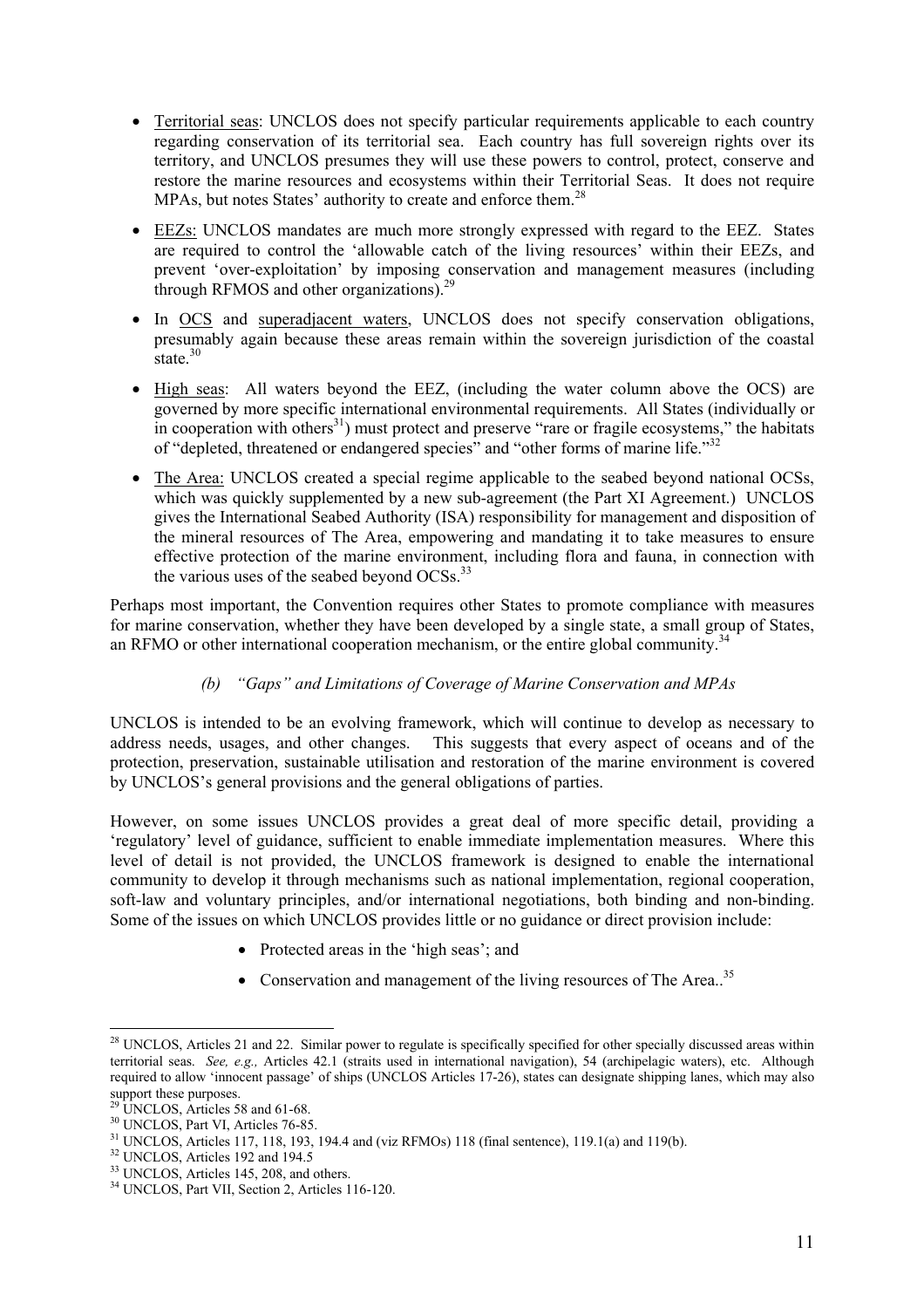### *(c) Currently Recognised Inconsistencies and "Controversies"*

With regard to the application of UNCLOS to MPAs, the UNGA has been active through a working group on conservation of the high seas (discussed in II.A.3.a, below). This issue has also been proposed to be a part of the wider consideration currently being given to the creation of a new 'implementation agreement'' under  $UNCLOS.<sup>36</sup>$ 

UN Agreement for the… Conservation and Management of Straddling Fish Stocks and Highly Migratory Fish Stocks ("Fish Stocks Agreement" or "FSA")

This Agreement aims primarily at applying natural resource management to the objective of ensuring the "long-term conservation and sustainable use of straddling fish stocks and highly migratory fish stocks through effective implementation of the relevant provisions of the Convention.<sup>337</sup>

### *(a) Relevance to Marine Protected Areas*

In conjunction with its basic mandate, the FSA expressly calls for "conservation and management measures<sup>38</sup> to ensure the sustainability of covered species stocks. It is generally assumed that the direct or indirect designation of special areas in which activities are controlled is one of the potential measures that may be relevant. 39

### *(b) "Gaps" and Limitations of Coverage of Marine Conservation and MPAs*

Within the scope of its mandate, the FSA does not appear to have any primary gaps regarding its conservation objective. However, recently some authors have claimed that its mandate is too narrow, and recommended reopening the negotiations for the purposes of amending the FSA to cover all fisheries in the EEZs and beyond.<sup>40</sup> Given that the FSA has only been in force for 3 years, and that its negotiations (particularly its scope) were heavily negotiated over many years, this recommendation may not be workable, $4^{1}$  but does suggest the level of urgency that some commentators place on international management of high-seas fisheries, in that they are willing to risk the FSA to achieve it.

# (c) *Currently Recognised Inconsistencies and "Controversies"*

Current discussions relating to high-seas and EEZ fisheries revolve significantly around the application of the concept of "precaution" to fisheries management, and the extent to which lack of knowledge can be used as a justification for failing to impose or enforce controls, or for setting high catch limits. The FSA requires both the use of best scientific evidence available<sup>42</sup> and the application

<sup>&</sup>lt;sup>35</sup> Although giving the ISA a clear mandate relating to the "marine environment," however, neither UNCLOS nor the Agreement Relating to the Implementation of Part XI of the Convention (the "Part XI Agreement) specifically discuss any particular responsibility relating to benthic marine life of the Area. Hence, it is not clear who is responsible for these resources, nor which elements of UNCLOS's regime shall apply to them. 36 The relevance of MPAs to this process was discussed in detail in CBD COP-8 and the Ad-hoc Working Group on

Protected Areas held in preparation for that meeting. See CBD COP decision VIII-24 at para 42. <sup>37</sup> FSA, Art. 2, and see Article 5.

<sup>&</sup>lt;sup>38</sup> For these purposes, "conservation and management measures" means measures to conserve and manage one or more species of living marine resources that are adopted and applied consistent with the relevant rules of international law as reflected in the Convention and this Agreement. FSA, Art. I(b).

<sup>39</sup> FSA, Articles 5 (a), (b), (c), and (e); and see Allison, G., *et al.* (1998) restating in the marine context the general

assumption of the relationship between PAs and conservation.<br><sup>40</sup> *Especially*, Kimball, et al., 2005, *but see also* Thiel, H., 2003.<br><sup>41</sup> Given the nature of scope discussions the FSA negotiations, it is likely that work fisheries that are not "straddling or highly migratory" would have to be commenced under a separate instrument. Such an approach would have the value of keeping the FSA in force, and keeping its implementation on track, during the new negotiations.

 $42$  FSA, ART 5 (b) and (c)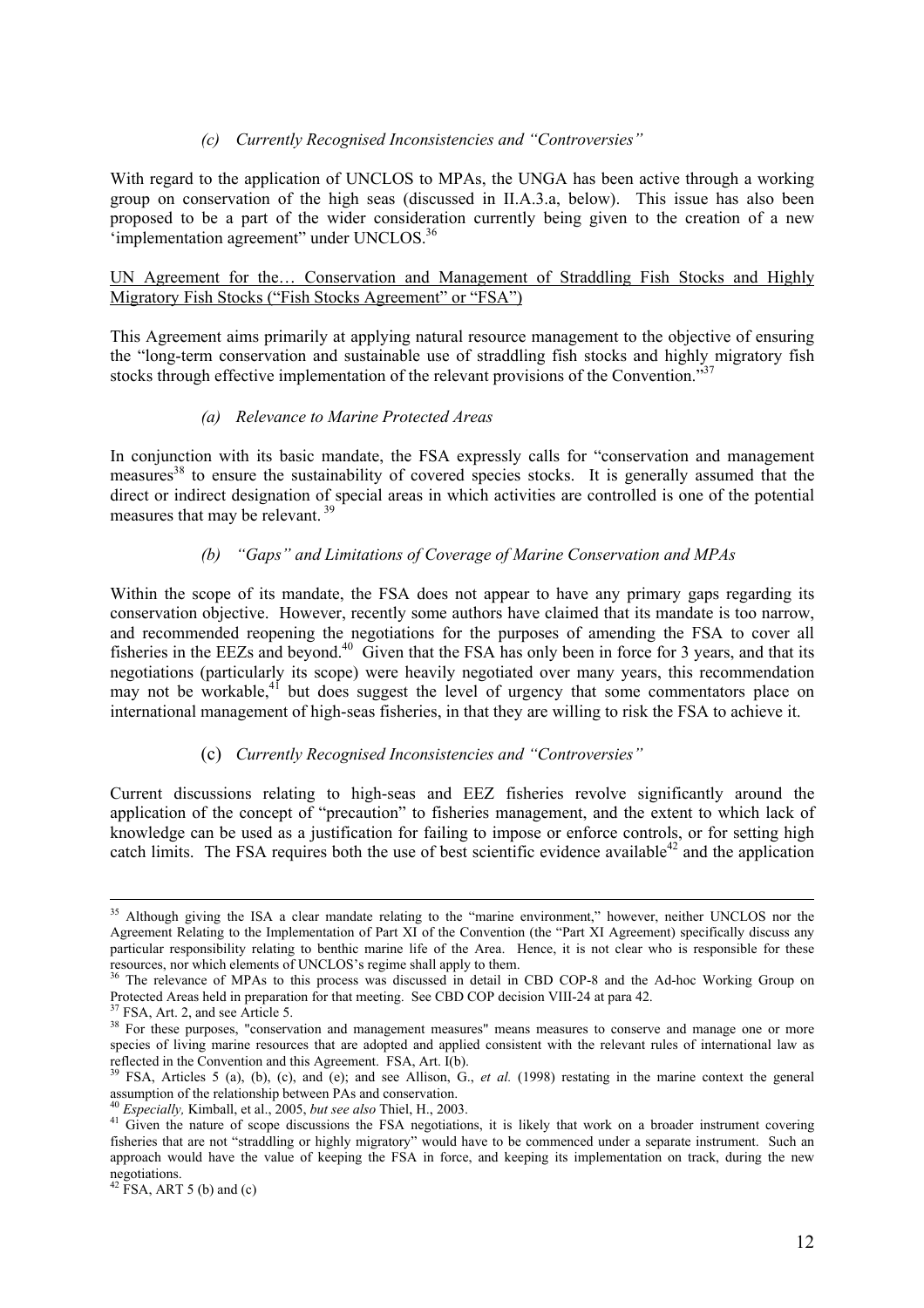of the precautionary approach<sup>43</sup> to protect biodiversity in the marine environment. Recent studies have begun to demonstrate the difficulties inherent in applying the precautionary approach to natural resource management decisions, and indicate a need for further international efforts to clarify its meaning in this context.<sup>44</sup> These studies note that the issue of what is 'precautionary' varies according to what kind of action is being taken,<sup>45</sup> so that the adoption of catch limitations will utilise the principle entirely differently from the designation of MPAs. In the context of protected areas, precaution is relevant across the range of the MPA processes – including the selection of proposed MPAs, zoning, planning, licensing/permitting, and other actions.

#### International Maritime Organisation and Associated Instruments

The International Maritime Organization (IMO) is the repository and oversight body responsible for a number of specialized instruments primarily focused on shipping and traditional aspects of maritime law (such as the safety of human lives at sea, salvage, and piracy.) Among its instruments, a number have focused on dumping and pollution issues and other activities and areas in which shipping and maritime traffic can have an impact on the marine environment.<sup>46</sup>

### *(a) Relevance to Marine Protected Areas*

Predictably, one of the environmental protection mechanisms frequently utilised by the IMO instruments is the designation of specific areas – including both areas which must be protected and areas which are specifically usable as dumping sites or for purging ballast. These designations may be useful, if they can be integrated into national and international processes of MPA creation.

There are two primary kinds of geo-located protection measures in the IMO 'family.' The first are a range of different types of "special areas" in which particular kinds of discharges and emissions (oily wastes, "noxious liquid substances," garbage, and air pollution) are forbidden.<sup>47</sup> These provisions are rather narrowly focused.<sup>48</sup> The second type of measure, the "particularly sensitive sea area" (PSSA),<sup>49</sup> is much broader in scope, mandating that all vessels undertake a list of protective measures, whenever they are in an area that has been designated as a PSSA. Because the PSSA concept is not derived from a single instrument or specific international agreement, it has developed in a flexible, still evolving manner.

### *(b) "Gaps" and Limitations of Coverage of Marine Conservation and MPAs*

As the IMO is not directly mandated to focus on marine conservation issues, it is probably inappropriate to speak of "gaps" in its coverage. However, it is noted that at present, IMO's focus on maritime traffic matters is not well integrated with other international marine laws. For example, the

<sup>43</sup> FSA, ART 5 (d). *See also* FSA, ART 6 and Annex II which contains a lengthy and detailed analyses of the manner in which precautionary concepts should be applied<br><sup>44</sup> Cooney & Dickson, 2005.<br><sup>45</sup> Id., and see Bartley, D.M. and D. Minchin (FAO technical Paper - T350/2); and Caddy, J., 1998.

<sup>&</sup>lt;sup>46</sup> Specifically, the International Convention for the Prevention of Pollution from Ships, 1973, as modified by the Protocol of 1978 relating thereto ("MARPOL 73/78"); International Convention for the Control and Management of Ships' Ballast Water and Sediments (2004, not yet in force); Convention for the Prevention of Marine Pollution by Dumping of Wastes and Other Matter (London Convention) (London, 1972); and particularly the IMO Revised Guidelines for the Identification and Designation of Particularly Sensitive Sea Areas, IMO Assembly Resolution A. 982 (24) (Adopted 2005)

Designation of Particularly Sensitive Sea Areas, IMO Assembly Resolution A. 982 (24) (Adopted 2005) 47 *See*, MARPOL 73/78, Regulation 10 of Annexes I, II, V, and VI. Some Special Areas are very large. For example, the Baltic, Black and Mediterranean Seas, as well as the Gulf of Aden, "Gulfs", Red Sea, "Antarctic Area, North West European

Waters, and Oman sea have all been designated as Special Areas under this provision.<br><sup>48</sup> At present, a separate "Special Area" designation must be separately proposed for each type of activity or discharge, even if they all cover the same area.

 $49$  The PSSA concept has been derived indirectly from multiple sources within IMO instruments, and has been specifically referenced in UNCLOS, Agenda 21 and processes under the CBD. Article 211 of UNCLOS is generally thought to reference the IMO system, especially MARPOL 73/78.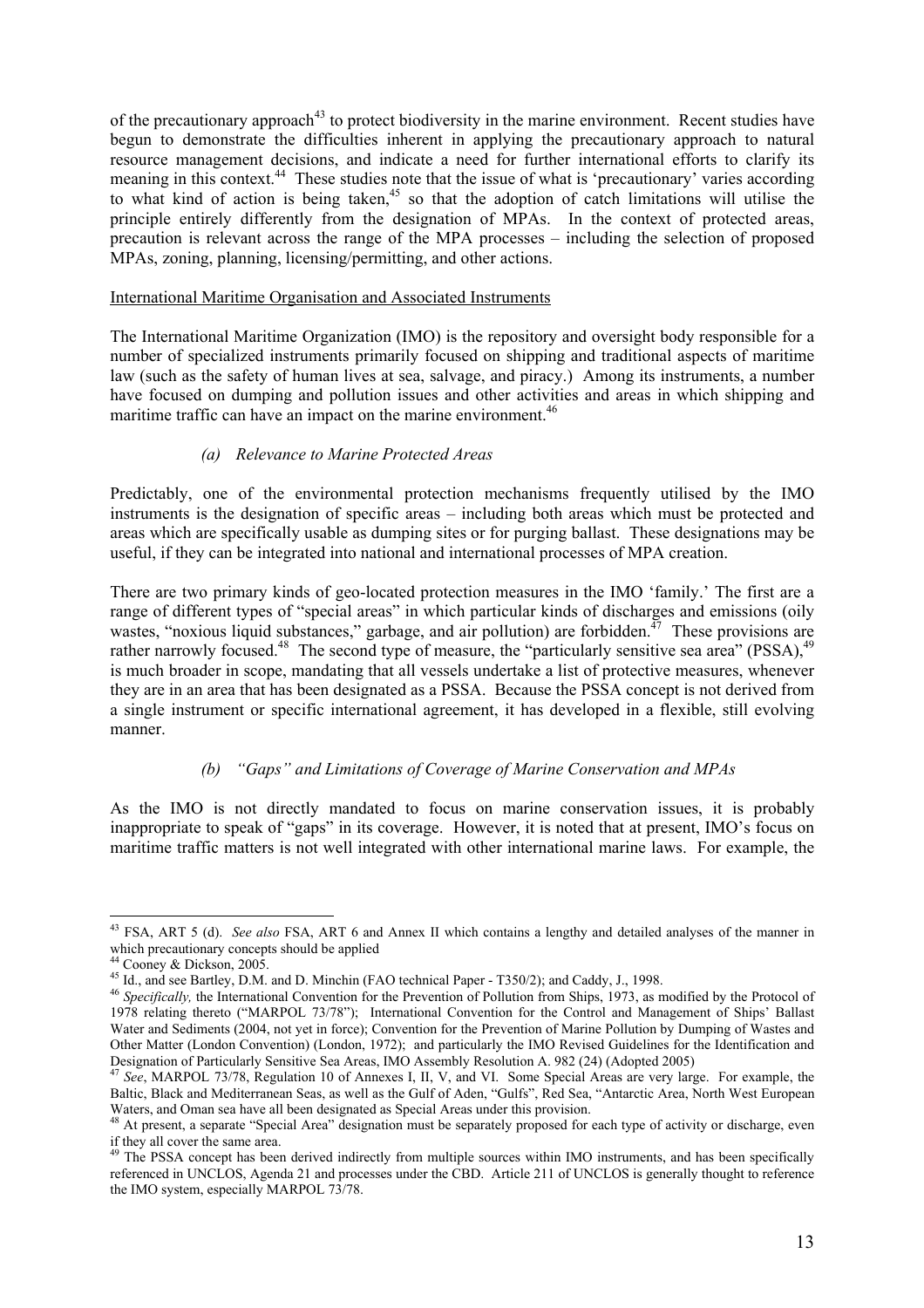designation of an MPA within a country's EEZ may not be reflected by the declaration of the area as a Special Area or PSSA, if the IMO so decides.<sup>50</sup>

### *(c) Currently Recognized Inconsistencies and "Controversies"*

A number of countries have strongly promoted the use of the PSSA designation as a tool for conservation, including as a tool for protecting very large ocean areas. However, as demonstrated by recent proceedings in the IMO, <sup>51</sup> these proposals have been controversial for two opposing reasons. On one side, many commercial enterprises and their advocates note that the PSSA mechanisms is still evolving, and its guidelines are in the process of revision/have been newly revised through an international process. As a consequence, the PSSA tool is still too rigid, and does not contain any basis for flexible application to individual circumstances of an area or activity. One the other side, it has been noted that the PSSA designation is not a mandate for conservation. Rather, if used in conjunction with other conservation systems, the PSSA might have a significant role in providing the linking/liaison mechanism between environmental and conservation action and IMO oversight of shipping. Currently, the IMO is developing a set of guidelines for the designation of PSSAs, under which it is expected that the PSSA designation will become less rigid, and thus more easily adapted to particular needs of individual areas.

### FAO, and the Code of Conduct for Responsible Fisheries

 $\overline{a}$ 

The UN Food and Agriculture Organisation (FAO) has long recognised the intrinsic linkage between conservation and natural resource management, and the achievement of the Organisation's primary mandates relating to food, agriculture, fisheries, and forestry. Its work provides strong examples of the value of non-binding and voluntary instruments, including specifically the Code of Conduct on Responsible Fisheries,<sup>52</sup> which focuses on the balance between "the biological characteristics of the resources and their environment and the interests of consumers and other users."

Although not binding, the Code has had a significant impact on the growing trend toward co-ordinated management of, and the promotion of sustainability in, fishing activities in all ocean areas. The CCRF does not specifically discuss geographic-based protections, however, it focuses significant attention on the needs for conservation, restoration and sustainable use of ecosystems, commercially-fished species, and species that are not commercially fished.<sup>53</sup> As noted above, it is generally inferred that protected areas are a tool which is relevant (and often necessary) to achievement of these objectives.

### Agreement to Promote Compliance with International Conservation and Management Measures by Fishing Vessels on the High Seas

Designed to help prevent "re-flagging" vessels as a means of avoiding conservation responsibilities, the Compliance Agreement states a direct intention to focus on compliance with "conservation and management measures." Its primary direct contribution to international conservation is the creation of a potentially valuable tool for enforcement (the Vessel Authorization Record, which is intended to create a comprehensive, centralized database on vessels authorized to fish on the high seas) of compliance information not only relating to fishing requirements, but also potentially to MPAs, in cases in which the MPA permits certain kinds of activities by licensed users.

<sup>50</sup> *See* e.g., Chevalier, C. (2004) describing the denial of PSSA status in connection with protection of the Mouths of the Bonifacio Strait.

*IMO,* Western European Waters PSSA proposal (initially proposed 2003, reviewed by the legal commission 2005, reconsidered 2005.)

<sup>&</sup>lt;sup>52</sup> The Code "calls on States, International Organizations, whether Governmental or Non-Governmental, and all those involved in fisheries to collaborate in the fulfilment and implementation of the objectives and principles contained in this Code;" (FAO conference resolution ?, 1996, para 2)

 $53$  CCRF Articles 6.1, 6.2 and 6.8. The CCRF also notes information sharing, and integration with other programmes and management planning, as critical elements of conservation. CCRF Articles 6.2 and 6.9.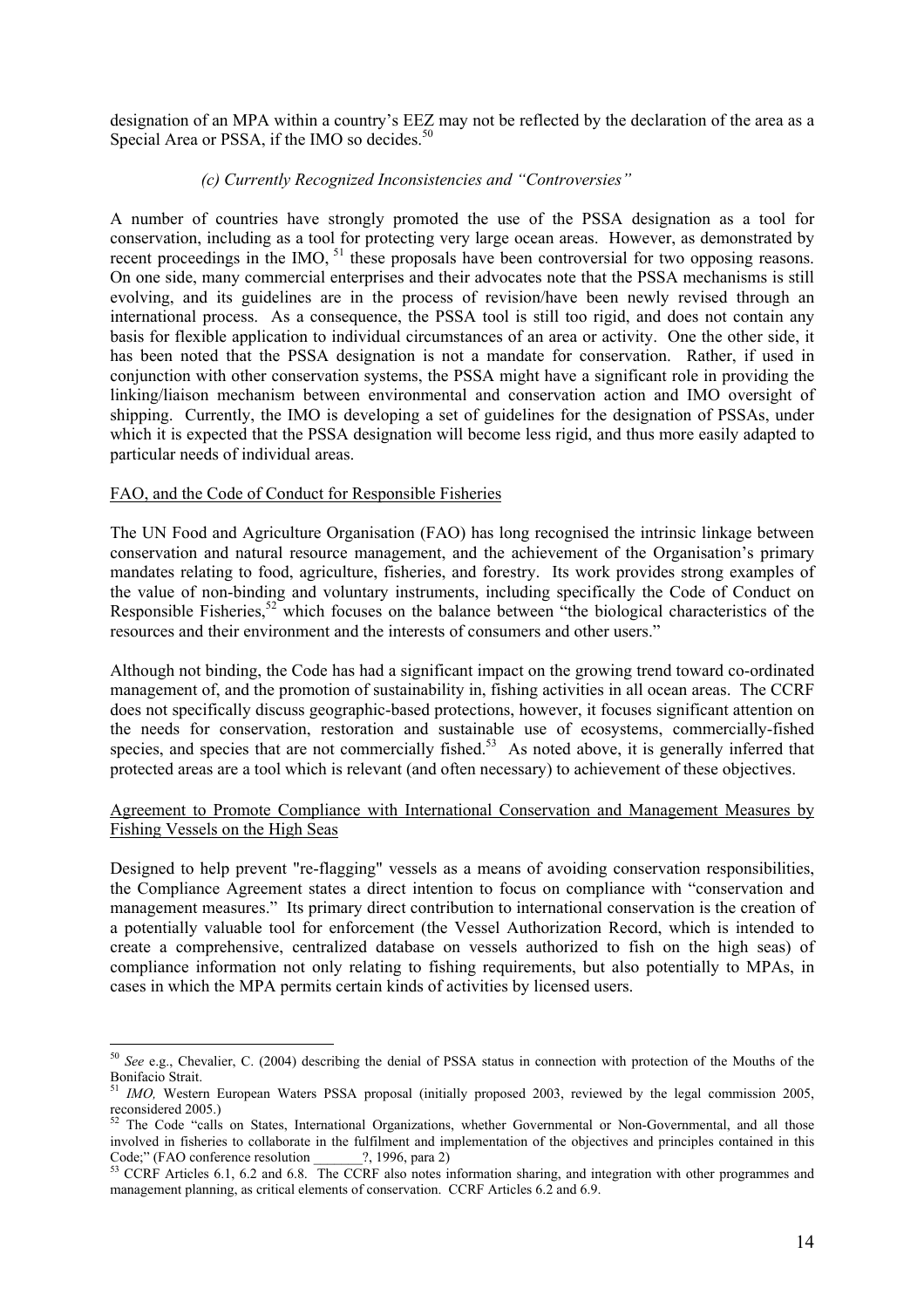#### International Whaling Convention

The International Whaling Convention was originally created as a tool for management and conservation of whale stocks – *i.e.*, as a single-genus sustainable use convention, essential an RFMO.<sup>54</sup> The IWC has created two whale sanctuaries (single species oriented protected areas), covering very large areas.<sup>55</sup> Unfortunately, the effectiveness of these sanctuaries have not been well tested or analyzed, since the IWC's natural resource management activities have been effectively curtailed by the lengthening "pause" in commercial whaling which began in 1985/86 and is now in its  $21<sup>st</sup>$  year, thus becoming an effectively permanent moratorium on legal whaling in the high seas.<sup>56</sup>

#### Global Programme of Action for Protection of the Marine Environment from Land-based Activities

The Global Programme of Action for Protection of the Marine Environment from Land-based Activities (GPA) is a comprehensive, multi-sectoral instrument reflecting the desire of Governments to strengthen the collaboration and coordination of all agencies with mandates relevant to the impact of land-based activities on the marine environment, through their participation in a global programme. In addition to pollution issues, the GPA also addresses physical alterations of the coastal zone, including the destruction of marine habitats. The GPA specifically discusses and encourages the recognition of protected areas,<sup>57</sup> and references the need for attention to 'areas of concern' within the coastal zone. It also notes the value of declaration of zones, including both zones that must be protected, and those that serve as the only permitted area for certain activities (e.g., dumping). It also encourages cooperation through international instruments and other mechanisms.

#### Labelling and Certification

 $\overline{a}$ 

Up to now, the implementation of "dolphin-safe" and other kinds of certification have generally been undertaken through national law and commercial mechanisms. Currently, various approaches have been examined for improving the reach of these measures, including the creation of a new international instrument, the Agreement for the International Dolphin Conservation Programme. One of the primary tools that are used in the certification of tuna and other commercially harvested living marine resources involves the certification of the fishery itself – in some senses, the creation of an MPA focused on restricting the nature of fishing processes, and in some cases the volume of fish taken. Certification approaches represent a relatively new potential mechanism that can be used with other tools and approaches to promote conservation and sustainable marine management.

 $<sup>54</sup>$  RFMOs are discussed in III.B.2, below. The author offers her apologies to anyone offended by the inclusion of whaling as</sup> a 'fishery,' but uses the term in its sense of 'commercial extraction of living resources,' not suggesting that whales are 'fish.'<br><sup>55</sup> The Southern Ocean Sanctuary (SOS, established 1994), includes all ocean areas below t

Ocean Sanctuary (IOS, established 1979) includes the entire Indian Ocean, specified by 'metes and bounds.<br><sup>56</sup> Although a few countries continue to engage in whaling pursuant to limited exceptions to whaling ban, including

aboriginal subsistence whaling, whaling activities for scientific purposes, and activities within a country's jurisdiction.<br><sup>57</sup> GPA, §§ 152(d) and 153(a).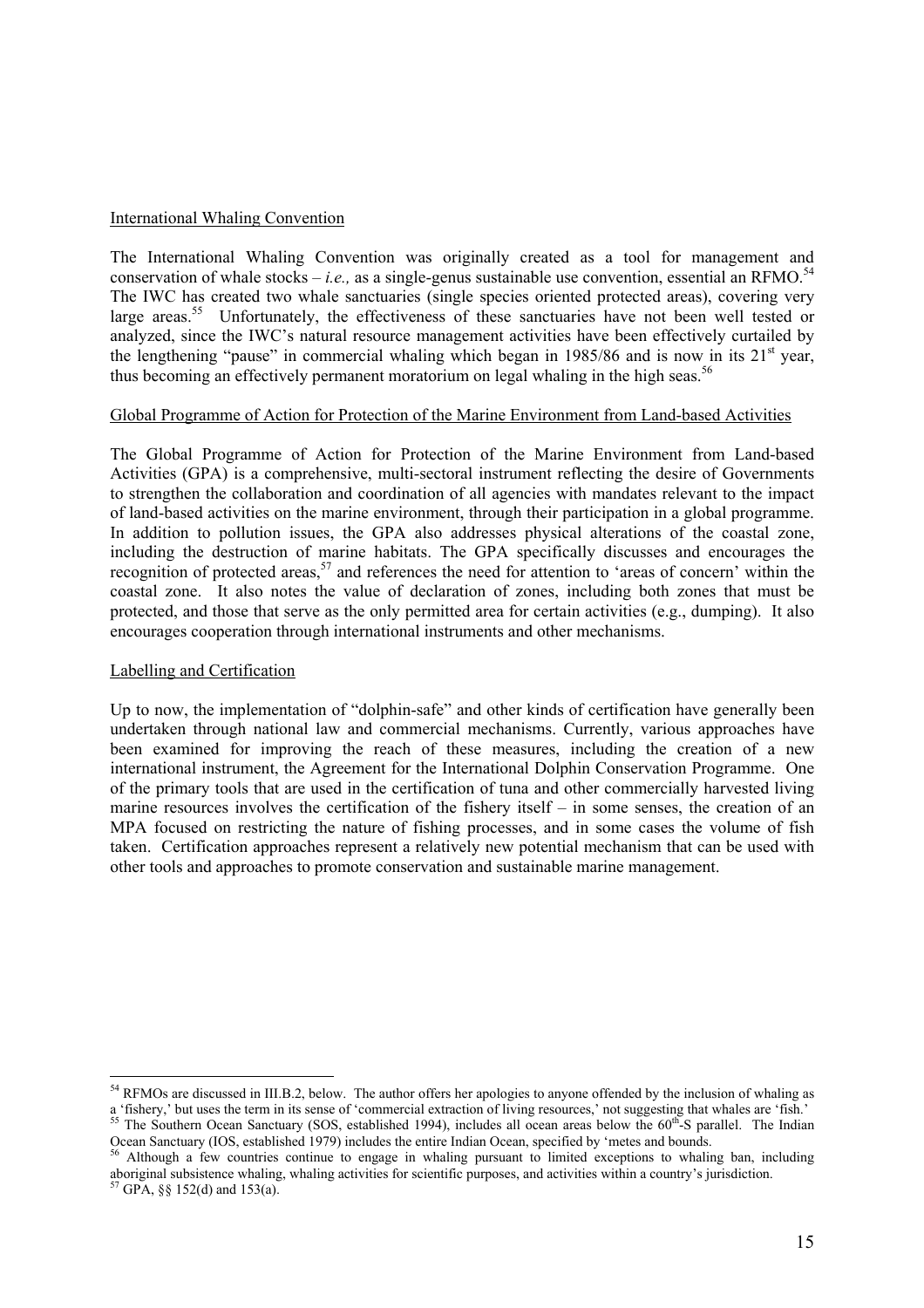### *2.1.2 CONSERVATION AND PROTECTED-AREA AGREEMENTS*

A number of conservation instruments are also directly relevant to the marine biome and MPAs.

#### Convention on Biological Diversity

The stated objectives of the Convention on Biological Diversity (CBD) are (i) conservation of biodiversity, (ii) sustainable use of components of biodiversity, and (iii) equitable sharing of benefits from use of genetic resources.<sup>58</sup> It includes both terrestrial and marine resources and ecosystems.

#### (a*) Relevance to Marine Protected Areas*

Protected areas, more broadly known as *in situ* conservation measures<sup>59</sup> are specifically addressed under the CBD as a primary tool for ensuring that valuable biological resources are not lost to extinction through abuse, overuse, or unintentional neglect.<sup>60</sup> The CBD clearly emphasises that such designations are tools for such protection, rather than *per se* objectives that can be fully satisfied by simply gazetting the area as a "paper park."<sup>61</sup> The CBD's system envisions an integrated, comprehensive approach to conservation and sustainable use. Hence, Parties are required to prepare and update inventories of biological resources as a basis for planning and decision-making.<sup>62</sup>

The Convention's scope specifically includes marine areas within the limits of national jurisdiction, *and* to processes and activities by a country or under its jurisdiction beyond the limits of national jurisdiction.<sup>63</sup> It has recognised marine conservation as a priority since its second year, when the Convention's parties adopted the 1995 Jakarta Mandate on marine and coastal biodiversity, which specifically includes the establishment of marine and coastal protected areas.<sup>64</sup> Most recently, the CBD's detailed programmes of work on marine and coastal biodiversity (adopted 1998 and 2004) and on protected areas (adopted 2004 and 2006) provide guidance to Parties in national legislation, as well as regional measures and actions in or impacting areas beyond national jurisdiction.<sup>65</sup>

### *(b) "Gaps" and Limitations of Coverage of Marine Conservation and MPAs*

Legally, the CBD is designed to operate through national implementation. As a result, its application through regional implementation mechanisms was strongly opposed early on, and even today is rarely directly addressed. Consequently, most of its work on MPAs has focused on activities which a particular country may adopt. The Convention does not consider bi- or multi-laterally designated MPAs, nor create or recommend mechanisms for the creation of MPAs beyond national jurisdiction.

<sup>58</sup> CBD Article 1.

<sup>59</sup>CBD., Art. 8.

<sup>60</sup> CBD, Article 8

<sup>&</sup>lt;sup>61</sup> CBD, Art. 8. For a discussion of the importance of a "system" of protected areas, as opposed to former "token" approaches, *see* Global Biodiversity Outlook (CBD, 2001) at 131. <sup>62</sup> CBD, Arts. 6 and 8.

 $63$  CBD, Articles 4, 5 and 22.2.

<sup>64</sup> CBD COP-2, Ministerial Statement.

<sup>&</sup>lt;sup>65</sup> CBD Decisions VIII-24, /CBD/COP/7/5 (2004) (Protected Areas – this decision specifically addresses MPAs both within and outside of national jurisdiction); VII-5, UNEP/CBD/COP/7/5 (2004) (Protected Areas. This decision incorporates and surpasses earlier work on PAs); CBD Decision VII-28, UNEP/CBD/COP/7/28 (2004) (MPAs.) In 2005, a CBD Working Group began to try to address the question of marine protected areas. Although unable to resolve insoluble issues raised, the (partly) bracketed report indicated agreement regarding the urgent needs of coastal and EEZ areas. Report of the First Meeting of the Ad-hoc Open ended Working Group on Protected Areas, Annex 1, para. 1/1.l (Montecatini, 20 June 2005) UNEP/CBD/WG PA/1/6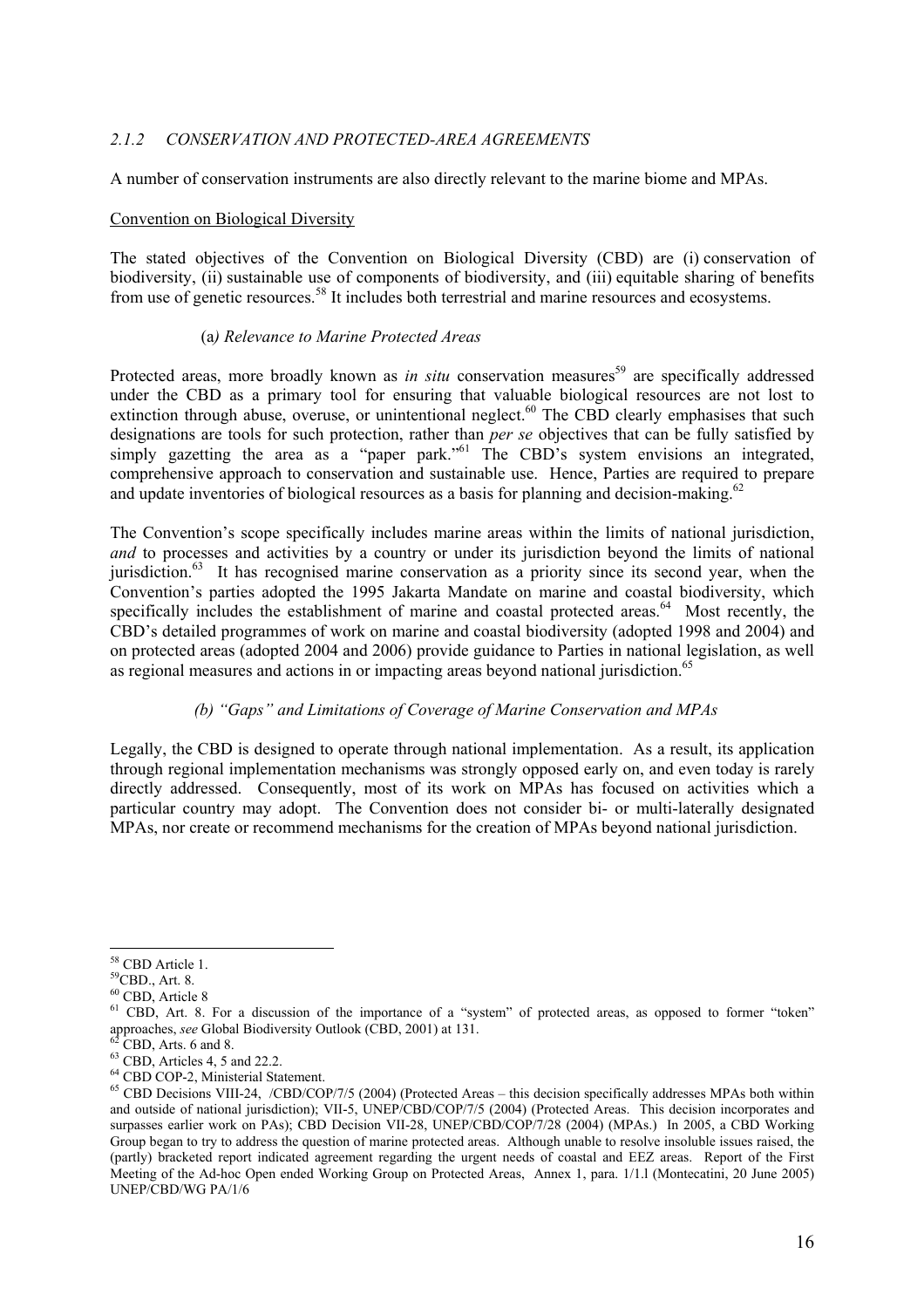### *(c) Currently Recognised Inconsistencies and "Controversies"*

The primary MPA coverage issue for the CBD has been the relationship between the CBD and UNCLOS. Although the CBD specifically requires parties to "implement this Convention consistently with the rights and obligations of States under the law of the sea,"<sup>66</sup> the two international processes have an evolving relationship, particularly with regard to MPAs and other marine conservation issues. Most recently, in CBD-COP-8, the Parties generally agreed that the primary international work on this issue will be ongoing through the UN, with the CBD providing inputs and advice based on its specialised competence in the areas of conservation, protected areas, and biodiversity.<sup>67</sup>

### World Heritage Convention

The World Heritage Convention (WHC) was created to ensure the protection and safeguarding of specific areas of 'international importance.' It is a list-based agreement in which sites are nominated (by or with approval from the government of the country in which they are located) to an international Commission which decides, based on a detailed list of criteria, whether they may be added to the list of "World Heritage Sites." The Convention also mandates international oversight of listed area (based on formally adopted operational guidance and principles) to ensure that the area's condition does not decline. Originally, a country's incentive to list a site was partly financial – access to the "World Heritage Fund." Over the years, however, as inflation has decreased the importance of the Fund, a new incentive has taken its place: Once listed, a PA may use the World Heritage designation as a kind of certification or "brand," which has proven to increase the number of visitors to the site.

### (a*) Relevance to Marine Protected Areas*

Marine sites, particularly those in coastal waters or within relatively short boating distances of shore, have been designated as WHSites. The most famous Marine WHSite is probably the Great Barrier Reef World Heritage Area in Australia, which is generally part of<sup>68</sup> the Great Barrier Reef Marine Park – the largest MPA in the world. The World Heritage Committee has drafted specific criteria for MPAs, although these criteria have not yet been formally adopted.

# *(b) "Gaps" and Limitations of Coverage of Marine Conservation and MPAs*

The main limitation of the WHC's coverage relates to its objectives. Specifically, the WHC is not a 'protected areas convention,' *per se*, but rather is designed to create incentives and mandates for a specific type of protected areas – natural and cultural areas of international importance that are or can be sites of tourism and similar uses. Hence, it is designed to address protected areas that will be used by the public. This means that, as a practical matter, the WHC mechanisms may not be meaningful for MPAs beyond the reach of tourist day-trips, nor MPAs intended to control commercial harvesting. In addition, the WHC is legally limited to the declaration of areas within national jurisdiction, and imposes numerous rights and responsibilities on the country or countries in which the WH Site is located. With regards to ocean areas beyond national jurisdiction, no country, organisation or other international entity is currently qualified or designated to act as the "country in which the Site is located" for these purposes.

### UNESCO Convention on the Protection of the Underwater Cultural Heritage

Although not yet in force, this Convention is directed to protection of resources such as wrecked, vessels and other vehicles, as well as structures, artefacts, human remains, and prehistoric objects.<sup>69</sup> It also seeks to control salvage and other private actions involving such areas.

<sup>66</sup> CBD Art. 22.2

<sup>67</sup> CBD COP Decision VIII-24 at 42.

<sup>&</sup>lt;sup>68</sup> The exact boundaries of the Great Barrier Reef WH Site and the Great Barrier Reef Marine park are not the same. Approximately 10% of the WH Site is outside of the Marine Park area, and is managed by provincial authorities.<br><sup>69</sup> Underwater Cultural Heritage Convention, Art. 1(a).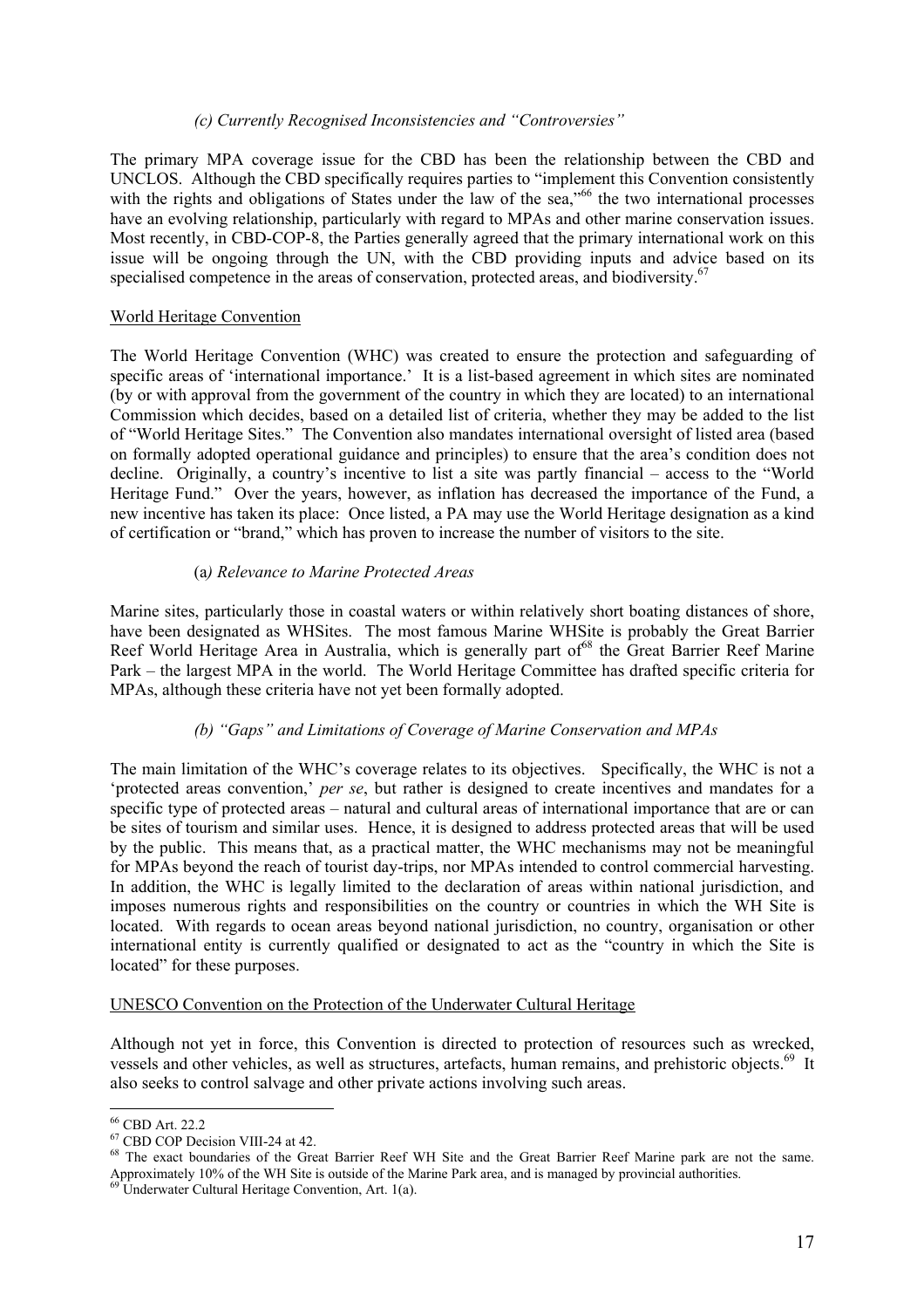### Agreement Concerning the Shipwrecked Vessel RMS Titanic

This new agreement (also not in force) is essentially a very specific variation on the UNESCO Convention on the Protection of the Underwater Cultural Heritage – focusing solely on protecting the wrecked Titanic in its final resting place at the bottom of the Atlantic.

# (a*) Relevance to Marine Protected Areas*

The RMS Titanic Agreement calls on Parties (individually or collaboratively) to take "all reasonable measures" to ensure that all artifacts recovered from the *Titanic* are conserved and curated, and to control or oversee the actions of vessels under their registry for this purpose.<sup>70</sup> It thus creates a kind of limited protected area on the seafloor, in which certain kinds of activities are restricted.

### *(b) Currently Recognised Inconsistencies and "Controversies"*

This RMS Titanic Agreement represents a new way to take conservation action in the high seas and The Area. Rather than holding a broad international negotiation (a process that can be very expensive and take many years), the negotiations were relatively limited – involving only four Parties (US, UK, France and Canada). The Convention will enter into force after only two countries have agreed to and implemented it, however, its provisions are only binding on those countries which are signatories. In essence, the two parties agree that, they will consider the area to be protected area and govern their citizens and vessels accordingly. The Parties then hope and expect other Parties to subsequently join in these measures.

### Convention on International Trade in Endangered Species of Fauna and Flora

Although not direct addressing protected areas or MPAs, the Convention on International Trade in Endangered Species of Fauna and Flora (CITES) has relevance to conservation beyond national waters. Functionally, CITES combines the properties of a conservation convention, with those of an "international trade agreement," closely regulating international movement of endangered and threatened species, or their parts and derivatives (including commercial products). CITES focuses significant attention on the listing of protected species, and efforts (some geo-local<sup>71</sup>) to ensure their protection.

# (a*) Relevance to Marine Protected Areas*

CITES specifically requires Parties to monitor and regulate the movement of species that are "introduced from the sea" (beyond national jurisdiction.)<sup>72</sup> Implementation of this provision demonstrates some of the problems involved in implementation of geo-located resource management requirements, since this provision can only be implemented by knowing (or accepting the vessel operator's statements about) where the species was harvested.

# *(b) "Gaps" and Limitations of Coverage of Marine Conservation and MPAs*

Within the past 5 years, the CITES COP has listed a number of commercial marine fish species as needing trade control (Appendix 2), both from national sources and through the introduction from the sea provisions. CITES's parties have specifically recognised that these listings will only be a positive contribution to sustainable ocean management, if there can be a high level of cooperation among parties and with FAO.

 $\overline{a}$  $70$  Agreement Concerning the Shipwrecked Vessel RMS Titanic, Article 3.

<sup>71</sup> *See, eg.,* the CITES "Significant Trade" processes for, for example, sturgeon and paddlefish. To date, no geo-local arrangements have been proposed under this mandate relating to ocean areas.

 $72$  CITES, Article  $\qquad$ .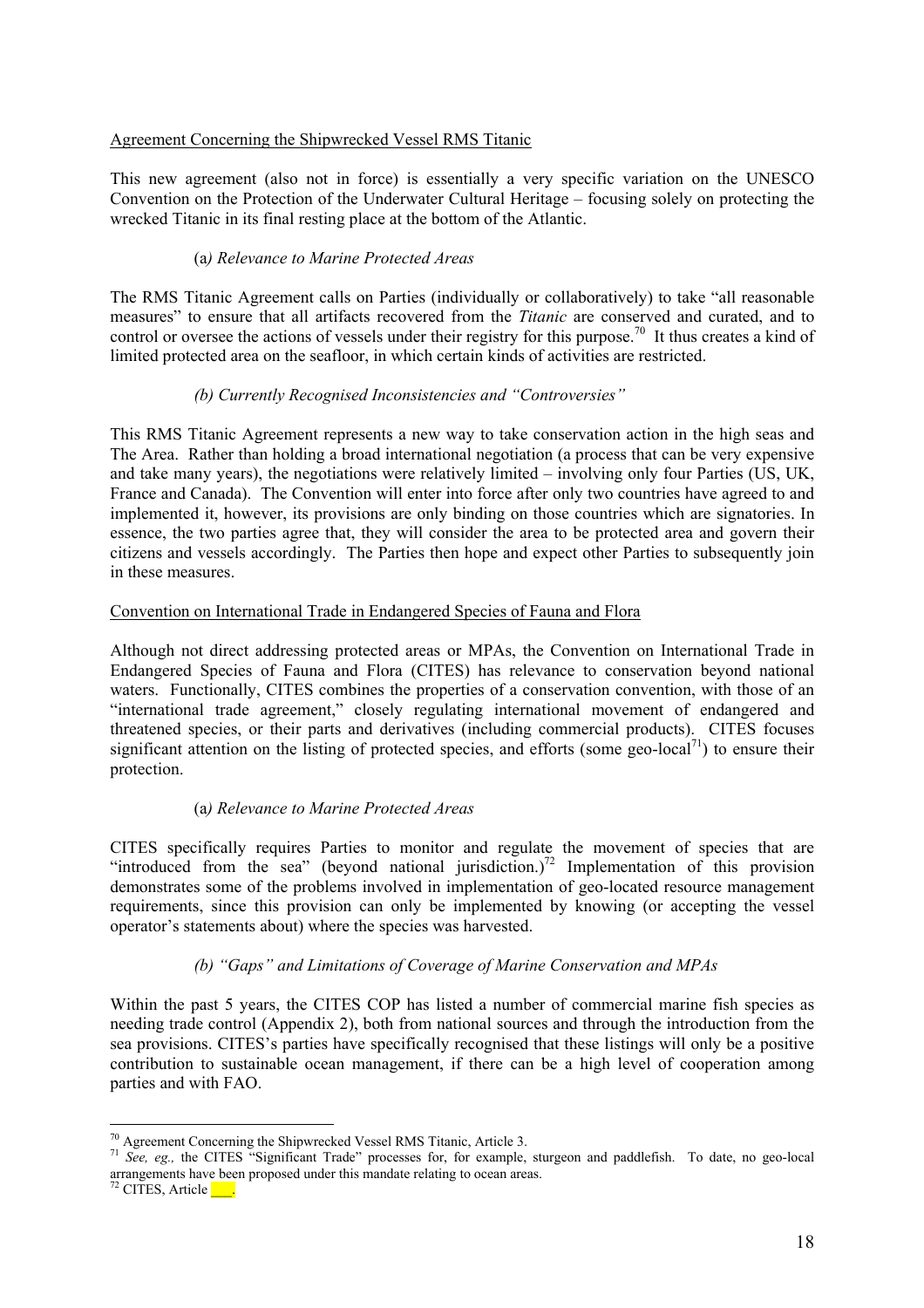#### Convention on Migratory Species

Like CITES, CMS focuses on the listing of particular species (or groups of species), in this case focusing on those that are both migratory and endangered. Parties are then required to take measures to protect manage and conserve the habitats of those species. One mechanism used by CMS is the development of specialised agreements (sometimes non-binding) among the Range States of a particular listed species, under which they agree to management plans for the species' protection.

Among the Agreements developed to date, several address ocean species. These include the Agreement on the Conservation of Cetaceans of the Black Sea, Mediterranean Sea and Contiguous Atlantic Area (ACCOBAMS);<sup>73</sup> the Agreement on Small Cetaceans of the Baltic and North Seas  $(ASCOBANS)$ ;<sup>74</sup> Trilateral Wadden Sea Collaboration,<sup>75</sup> the Memorandum on the Conservation of Sea Turtles of the Indian Ocean and South East Asia,<sup>76</sup> the Agreement for the Conservation of Albatrosses and Petrels (ACAP).<sup>77</sup> Most relevant to this paper, the habitat focus of these instruments, coupled with the development of plans of action ('management plans') for the entire species range (often a single geographic region or sub-region), enables a kind of action that operates in coordination with other more formal geographic protections. This can enable coordination among countries and among sectors within each country, and typically embodies kinds of flexibility and awareness of userelated requirements that is sometimes missing in other kinds of marine protected areas.

### *2.1.3 INTEGRATING INSTRUMENTS AND PROCESSES*

At some levels, international efforts have been ongoing to attempt to better reconcile the various marine interests and concerns relating to management of the natural resources of the marine realm.

#### UNGA *Ad Hoc* Informal Open-ended Working Group and Other Processes

Presently, processes under the UNGA are being undertaken, and offer some hope for further development and integration among the international instruments described above, and a more effective basis for integrated national action, regarding conservation in the marine biome and the creation of MPAs. Up to now, the most important of these processes have been the non-binding discussion processes under UNCLOS, known as the UN Intergovernmental Consultative Process on Oceans (UNICPO), which has given priority attention in most of its sessions to matters relating to the implementation of Article XII of UNCLOS, including to the further development of MPA rules.

In 2005, however, at its special session to commemorate the twentieth anniversary of the signing of UNCLOS, the United Nations General Assembly adopted a comprehensive resolution on Oceans and Law of the Sea that called again for States to protect the environment and its living resources,<sup>78</sup> and to achieve the WSSD 2012 target regarding the need for representative networks of MPAs. A more concrete expression of this resolution is found in the General Assembly has established a cross-cutting Working Group which is expected to enquire into "issues relating to the conservation and sustainable use of marine biological diversity in areas beyond national jurisdiction."<sup>79</sup> This process specifically called upon to address the issues of marine conservation and MPAs, across a range of international and regional binding and non-binding instruments and processes (including UNCLOS, CBD, and FAO) and to integrate with other 'soft processes, such as UNICPO.

 $73$  Monaco, 1996, entry into force 2001.

 $^{74}$  (opened for signature at the UN HQ New York) 1992, entry into force 1994.

<sup>&</sup>lt;sup>75</sup> Formerly, "Wadden Sea Seals Agreement," (1978) currently functioning under a broader "Administrative Agreement" among the three range states, adopted and in force as of 1987.<br><sup>76</sup> Memorandum of Understanding on the Conservation and Management of Marine Turtles and their Habitats of the Indian

Ocean and South-East Asia (2001.)

 $\frac{77}{77}$  Capetown, 2001, entry into force 2004.

<sup>78</sup> UNGA Assembly Resolution n° A/57/L.48

 $79$  Established by the General Assembly, the Group met from 13 to 17 February 2006, and it is expected that there will be some follow-up process, either directly or through the "consideration of the need for an implementing agreement under UNCLOS," mentioned in text.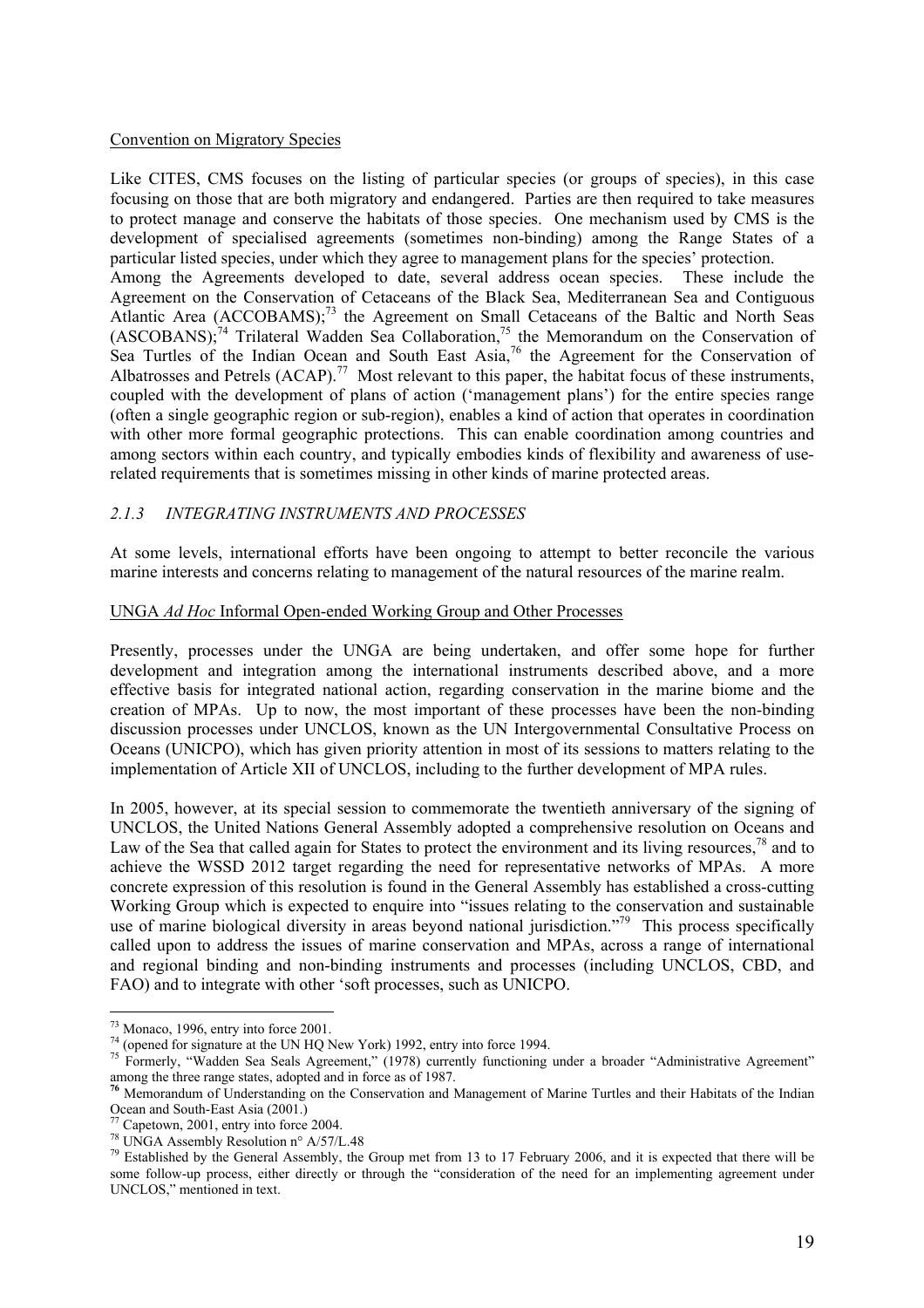The In light of its central role in addressing these issues and the paramount role of UNCLOS in this connection<sup>80</sup> (recognized by other bodies, including the CBD, which has adopted a decision regarding its participation as an information provider in this process<sup>81</sup>) this process will be overseen through the General Assembly itself, creating a level playing field for the discussion of the range of issues and positions currently promoted through a variety of international forums. It will, to some extent be guided by existing UNGA resolutions promoting conservation, including through geolocated protective measures.<sup>82</sup> Following its initial meeting, this Group's Co-chairs, recognized a number of possible options and approaches relating to the possible establishment of marine protected areas in the high seas, including the possible inclusion of MPA issues in discussions relating to the need for an implementing agreement under the United Nations Convention on the Law of the Sea.

### Agenda 21

Agenda 21 (a non-binding document, sometimes called "Earth's Action Plan") identifies a full range of issues that must be addressed in a globally and locally integrated or interrelated way, in order to ensure the health, stability and sustainability of the ecosystems, species and the global environment. These principles are directly applied to the conservation and management of the oceans in Chapter 17, which calls on States to co-operate with regard to the protection and restoration of endangered marine species and the preservation of habitats and other ecologically sensitive areas.<sup>83</sup>

#### Declaration of the World Summit for Sustainable Development

In 2002, WSSD recognising that the ocean-related objectives of Chapter 17 are still largely unmet, and that the needs they discuss are becoming critical, agreed to a number of specific time bound commitments, including specifically the establishment of a representative network of MPAs by 2012.84 States are called on to maintain the productivity and biodiversity of important and vulnerable marine and coastal areas, including in the high seas; and to develop new approaches and tools to establish marine protected areas consistent with international law and based on scientific information." The WSSD targets on marine conservation and the network of representative protected areas have been recognised by an overwhelming majority of the instruments (both global and regional) described in this paper, and are providing a basis for coordination among them.<sup>85</sup>

### **2.2 Regional instruments**

An extensive range of legal instruments address marine issues relevant to MPAs at the regional level. The number of available instruments is so great, in fact, that it is not possible to address them all in this paper.86 Consequently, the following discussion discusses only a few documents and categories of documents, to provide examples of particular types of regional instruments, based on their objectives with regard to geo-located conservation laws. It is meant to be illustrative of the manner in which it can address the range of variation in regional instruments and their provisions. It begins with a summary of two overall categories of instruments – the 'Regional Seas Conventions' and the 'Regional Fisheries Management Organisations. Thereafter, it briefly considers MPA components of in three regions – the Antarctic, European waters and the Pacific islands.

 $\overline{a}$ <sup>80</sup> General Assembly resolution 60/30

<sup>&</sup>lt;sup>81</sup> CBD Decision VII-24, para 42. (2006)<br><sup>82</sup> General Assembly resolution 59/25;paras 66-69, and especially para. 71. <sup>82</sup> General Assembly resolution 59/25;paras 66-69, and especially para. 71.<br><sup>83</sup> Agenda 21, ¶ 17.46.

 $84$  WSSD Plan of Action, ¶ 31. Other key commitments of this section include the restoration of fisheries to maximum sustainable yields by 2015; and a significant drop in the rate of species extinction by 2010. The importance of a "system" of protected areas, as opposed to "token" approaches, is discussed in the Global Biodiversity Outlook (CBD, 2001) at 131.<br><sup>85</sup> See, e.g., Expert group on outcome-oriented targets for the Programmes of Work on the biodiversity

Ecosystems and Marine and Coastal Ecosystems (Montreal, October, 2005)<br><sup>86</sup> The list provided in Appendix 2 includes a number of regional marine governance instruments of various types. Although

offered as 'complete,' this list is constantly changing.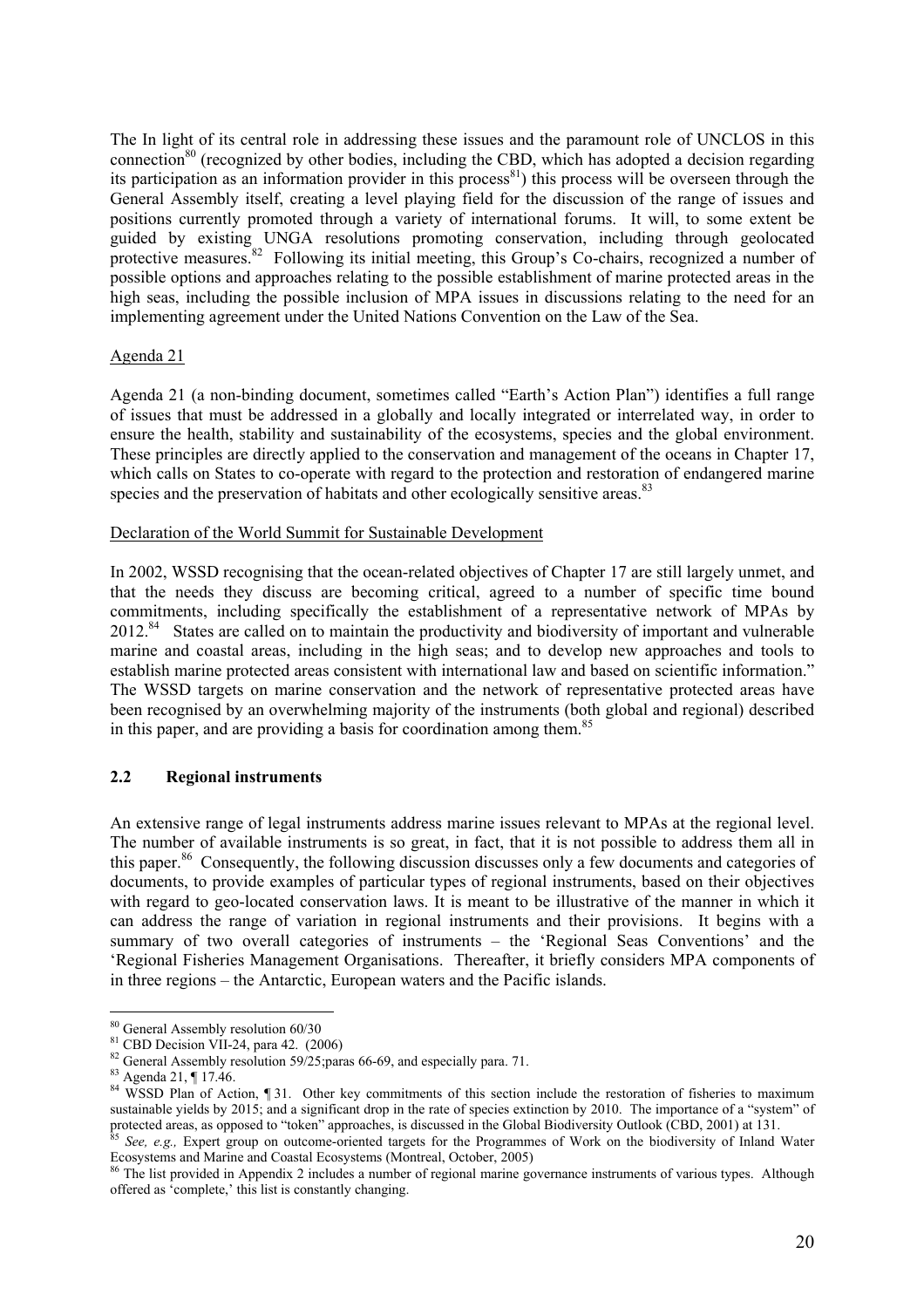# *2.2.1 REGIONAL SEAS CONVENTIONS*

The UNEP Regional Seas programme is intended to foster regional co-operation on behalf of the marine and coastal environment. It has supported the development and adoption of nine "regional seas conventions" and various protocols under each, is active in four other regions, and has entered into partner programmes with two pre-existing regional agreements relating to oceans.<sup>87</sup> RS Conventions although often structurally similar are individualised, particularly their various protocols (where MPAs are typically addressed.) Most RS Conventions operate through Action Plans, which serve as "prescriptions for sound environmental management" and mechanisms for promoting co-operation.

The Regional Seas programme is a vehicle for synergies, as it provides a means for regional groups to facilitate effective implementation of the MEAs by the countries that are parties to the regional seas agreement. The Programme has recently become a platform for inter-regional coordination, as well.<sup>88</sup>

# *2.2.2 REGIONAL FISHERIES MANAGEMENT INSTRUMENTS AND ORGANISATIONS*

Regional Fisheries Management Organisations, although long in existence have taken on a new character in the provisions of UNCLOS which recognise them,<sup>89</sup> and in the role contemplated for them in the CCRF. RFMOs are expected to establish conservation and management measures to facilitate joint assessment of stocks and ecosystems, and ensure that the biodiversity of aquatic habitats and ecosystems is conserved and endangered species are protected.<sup>90</sup> For many RFMOs, the designation of controlled zones and geo-located mechanisms have been utilised to achieve these purposes. RFMOs and fishing fleets have the primary current and potential responsibility and opportunity to exert oversight and management beyond the easy reach of land-based coastal services. Others have addressed these matters without formal instruments (either coordinating with other bodies or through more flexible (planning and scientific research) mechanisms.) Some have not addressed it at all.<sup>91</sup>

# *2.2.3 PRACTICAL EXAMPLES FROM THREE REGIONS*

The following summaries (the Antarctic, Europe, and the Pacific Islands) provide some idea of the variation among regional approaches to MPA creation. More detail is provided about these examples, given that regional processes offer concrete examples of the legal framework for MPA creation and how it functions at a practical level. From a legal perspective, regional experiences demonstrate the manner in which existing instruments can operate in an integrated fashion.

# The Antarctic Treaty System

The creation of marine protected areas under the Antarctic Treaty System is most specifically discussed in the Convention on Conservation of Antarctic Marine Living Resources (CCAMLR) Commission. CCAMLR recognises two types of MPA – Antarctic Specially Protected Areas (ASPAs) or Antarctic Specially Managed Areas  $(ASMAS)^{92}$  as well as a third legal provision which creates a basis for *de facto* creation of MPAs:

 $\overline{a}$ <sup>87</sup> The full list of Regional Seas Conventions and protocols and Partner Conventions can be found online at http://www.unep.ch/seas/main/hconlist.html.<br><sup>88</sup> As reported in the RSP website, the Parties to the Antigua Convention are developing coordination with the Wider

Caribbean RSC. Another cross-continental cooperation is developing between the Abijian and Nairobi Conventions. 89 UNCLOS, Articles 117 and 118.

<sup>90</sup> CCRF., ¶¶ 7.2.2(d)-(g) and 7.3.2.

 $91$  A number of existing works summarise the contents and powers of RFMOs (see e.g., Kimball, L., 2000), although not to date have addressed the legal issues or examined the contents of their proceedings and practices to determine what those provisions have meant in practice and how they are being applied.

Protocol on Environmental Protection to the Antarctic Treaty (Madrid, 1991), Annex V. ASPAs and ASMAs are not mutually exclusive. An ASPA may easily be a 'zone' within a broader ASMA.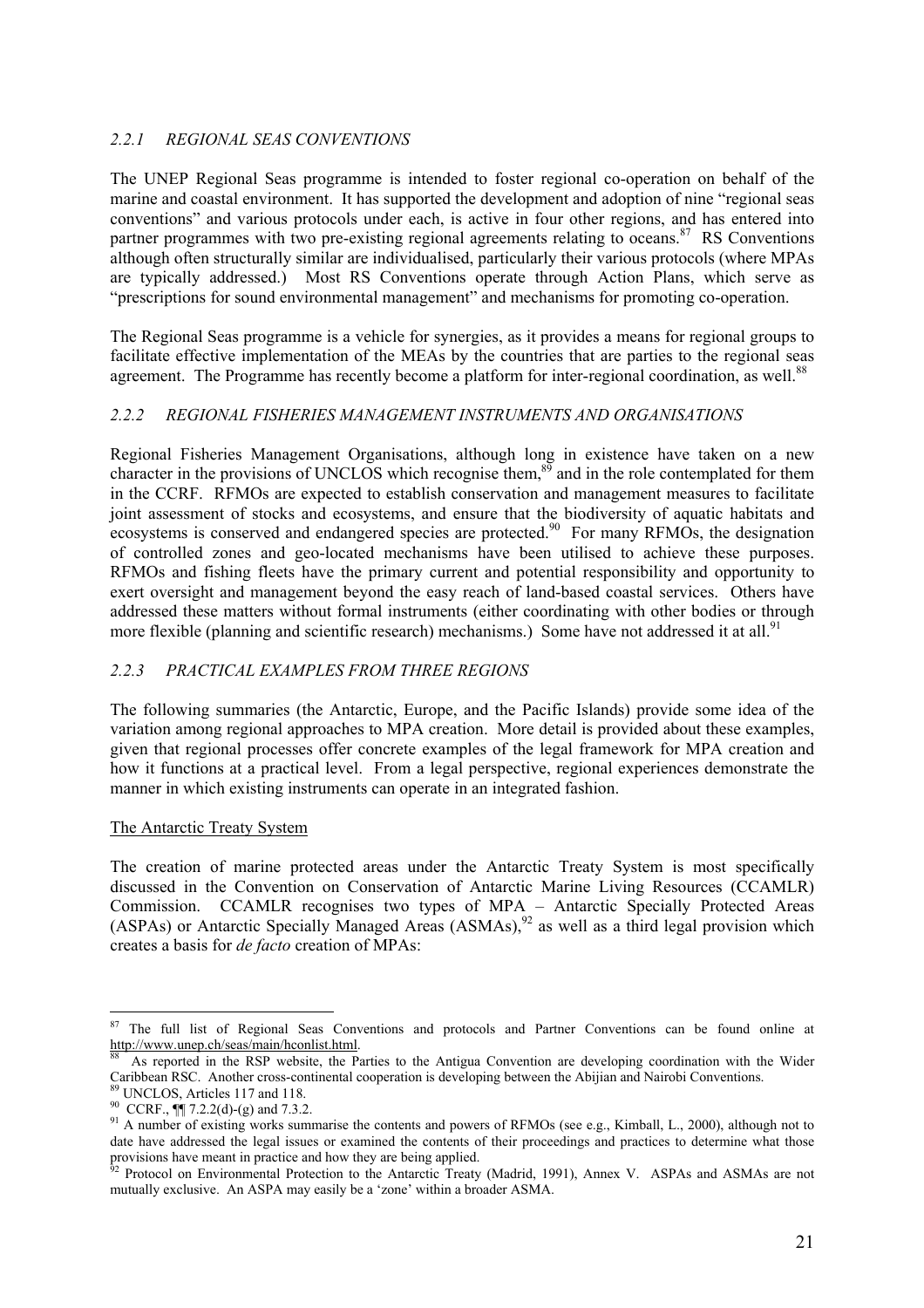- ASPAs are conservation-focused, designed to protect outstanding environmental, scientific, historic, aesthetic or wilderness values, as well as scientific research. Designation is based on the nature and value of the area and resources – as  $(1)$  wilderness areas,  $(2)$  representative areas, (3) "areas with important or unusual assemblages of species," (4) areas which are "the only known habitat of a species," and (5) other areas protected for their outstanding environmental, scientific, historic, aesthetic or wilderness values, or for scientific research.<sup>93</sup>
- ASMAs, by contrast, are focused on species or area sustainability. An ASMA may be declared wherever a limitation or control is needed (including in congested areas, or to minimize cumulative environmental impacts.) ASMAs are integrated management/zoning areas.
- CCAMLR's limitations on 'new and exploratory fisheries'94 create a third *de facto* geo-located protection. Although NEFs may be applied by species, it is also possible to designate an area.

Procedurally, the CCAMLR operates through the CCAMLR Commission, a body composed of representatives of all original Parties (automatically) and all Parties that subsequently accede to the Convention (by vote of the current members). The designation of ASPAs, ASMAs and NEFs are all considered to be 'matters of substance';<sup>95</sup> hence, such a designation may be created only by consensus of all members of the Commission (that is, a proposal to designate an area will pass so long as no Commission Member objects). The primary legal difference among the three options relates to their permanence. NEFs are actually a two stage process, with a fishery initially being declared "new" and then becoming "exploratory," after these designations are declared, catch limits and other factors are annually re-defined.

### European Regional Instruments

A variety of different regional instruments and processes govern European ocean areas, which seek to operate synergistically, despite legal and procedural difficulties.<sup>96</sup> Europe encompasses within its breadth a number of different approaches to conservation, and a very advanced level of international networking and cooperation.

One critical element of European regional cooperation in MPAs is found in the EU's Natura 2000 programme. Although the EU does not include all European countries, its 25 members as well as a number of other European countries which have formally committed to complying with key EU regulations, comprise the vast majority of the continent. Hence its coordinative framework can provide a strong basis for norm development and networking across the entire region, including between and among other regional programmes in the area.

Natura 2000 is focused on creating a "coherent network of protected areas," including both Special Protection Areas (SPAs) classified under the Birds Directive, $\frac{97}{7}$  and the Special Areas of Conservation (SACs) designated under the Habitats Directive.<sup>98</sup> Protection of marine biological diversity is expressly stated as a component of this programme. Natura 2000 arises out of mandatory provisions

<sup>&</sup>lt;sup>93</sup> Annex V. § 3.2. ASMAs include areas (1) needing strict protection; (2) exemplifying major ecosystems; (3) with important or unusual assemblages of species (including native birds or mammals as well as fish); (4) considered the only known habitat of a species; (5) of outstanding value, (6) set for scientific research, and (6) containing outs

<sup>&</sup>lt;sup>94</sup> Created by CCAMLR Conservation Measures 21-01 and 21-02 (Adopted by the Commission in 2002.)<br><sup>95</sup> CCAMLR Commission Rules of Procedure, Rule 4 (a).

<sup>96</sup> *See, e.g.,* the OSPAR, Barcelona Convention, and several RFMOs, as well as ACCOBAMS, ASCOBANS, Trilateral Wadden Sea Collaboration, and other agreements.

<sup>&</sup>lt;sup>97</sup> EUROPEAN UNION, EU Birds Directive (79/409/EEC of 2 April 1979). Although focused primarily on birds, this document includes provisions for the protection of 'habitat species', and the designation of habitat areas for protection.<br><sup>98</sup> EUROPEAN UNION, European Directive on the conservation of natural habitats and of wild fauna a

<sup>&</sup>quot;Habitats Directive" 92/43/EEC of 21 May 1992). This document focuses on the creation of a coherent network of protected areas.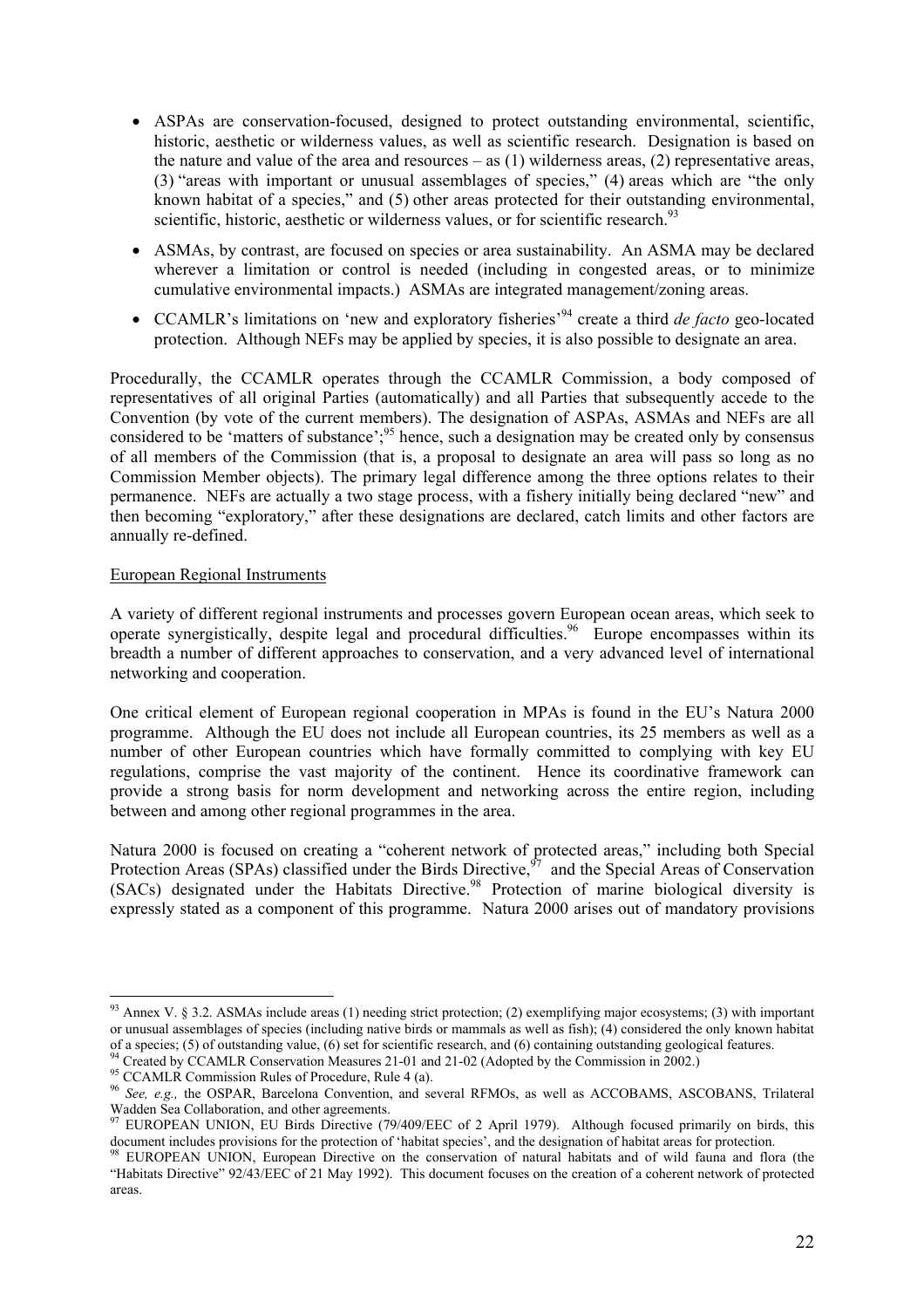of EU law, and has created a strong motivation to meet relevant targets.<sup>99</sup> Although work in the marine area has been somewhat slow at times, many countries have taken very strong affirmative steps toward meeting these targets in that biome.<sup>100</sup>

Beyond Natura 2000, which promotes individual countries to take action, regional processes also promote joint and collective action under a number of different instruments and processes, using mechanisms that vary greatly. The most active declaration and protection mechanism in this region are found under the Barcelona Convention and its "SPA and Biodiversity Protocol", whose Parties are specifically authorised not only to act individually (as to areas within their jurisdiction)<sup>101</sup> but also to declare MPAs collectively (as to areas that cross national boundaries or are outside of national jurisdiction,<sup>102</sup> but within the scope of the Convention.) Parties can create specially protected areas within their territory by adding them to the list of Specially Protected Areas of Mediterranean Importance (the SPAMI list).<sup>103</sup> Beyond their territory, a broader evaluation is necessary. The SPAMI process is also a vehicle for coordination of Mediterranean MPAs.<sup>104</sup>

By comparison, OSPAR has focused its listing and guidance for MPAs declared by Parties individually, as guidance regarding "necessary measures to protect [and] conserve marine ecosystems,"<sup>105</sup> and "develop[ing] means, consistent with international law, for instituting protective, conservation, restorative or precautionary measures related to specific areas or sites or related to particular species or habitats."<sup>106</sup> Although these discussions are currently ongoing, such means have not been developed as yet. Some current proposals have focused on areas that are fully or partly beyond national jurisdiction – whose formal designation through OSPAR will require a consensus decision.

Coordination among the European instruments is a very important concept. All of these instruments are independent, with independent governing bodies, however, there is a high level of integration among their activities. Although legally important, most instruments seek to promote coordination through COPs or similar processes.<sup>107</sup> This may be partly facilitated by the overlap among members of these instruments, and the fact that most European regional instruments are observers in each other's processes.<sup>108</sup> Most of these instruments maintain databases or other resources regarding species, ecosystems and geographic areas protected under their respective systems. Formal or informal MPA designation under one instrument may be given special consideration by others whose geographic coverage includes all or part of the MPA. For example, most areas declared as PSSAs by IMO are also Special Areas under specific IMO treaties. Other synergies have sometimes been proposed.<sup>109</sup>

<sup>&</sup>lt;sup>99</sup> Natura 2000 sites were to have been identified by 1998. Several states failed to propose sites within this time. For example, after the deadline had passed without any German site proposals, the European Court of Justice found Germany to be in contravention of the Directive.

<sup>&</sup>lt;sup>100</sup> Germany, following the ECJ censure, notified the EU of 10 new areas, totaling approx. 31% of the German EEZ. Together with the existing nominations of the states in the country's territorial sea, approximately 38 % of the total German marine area will eventually be under direct protection. Discussed in Natura 2000 materials provided by Henning von

Nordheim of the Bundesamt for Naturschutz, and found online at http://www.habitatmarenatura2000.de/en/intro.php<br><sup>101</sup> Primary responsibility for "ensuring consistency of proposed protection and management measures, as well

<sup>&</sup>lt;sup>102</sup> No part of the Mediterranean is more than 200 nm from a shore or island, and few countries have declared EEZs, covering<br>the full range of EEZ authorities. Consequently, one cannot understand or predict marine jurisdi

<sup>&</sup>lt;sup>103</sup> SPA and Biodiversity Protocol of the Barcelona Convention, Art. 8.2.<br><sup>104</sup> *Id.* Articles 3.2 and 3.4.<br><sup>105</sup> OSPAR, Art. 2.<br><sup>106</sup> OSPAR, Annex V, Art. 3. Annex V has not been adopted by all 16 OSPAR parties as yet.<br> Certain Concepts (calling for coordination with other instruments, and 'separate but coordinating' work with RFMOs.)<br><sup>108</sup> E.g., Observers to OSPAR include Secretariats of ASCOBANS, Arctic Monitoring and Assessment Program

Helsinki Commission, Barcelona Convention; Trilateral Wadden Sea Secretariat the Cooperative Programme on … Long-Range Transmission of Air Pollutants in Europe (EMEP); EEA (ASMO only); IOC; IAEA; International Commission for the Protection of the Rhine against Pollution; ICES; IMO; NAMMCO; NEAFC; North Sea Secretariat, OECD, and UNEP

<sup>&</sup>lt;sup>109</sup> See for example, Kimball, L., 2005, noting without citation that the OSPAR Commission has recently written to the North East Atlantic Fisheries Commission (NEAFC) regarding the possible protection of cold-water coral reefs on the western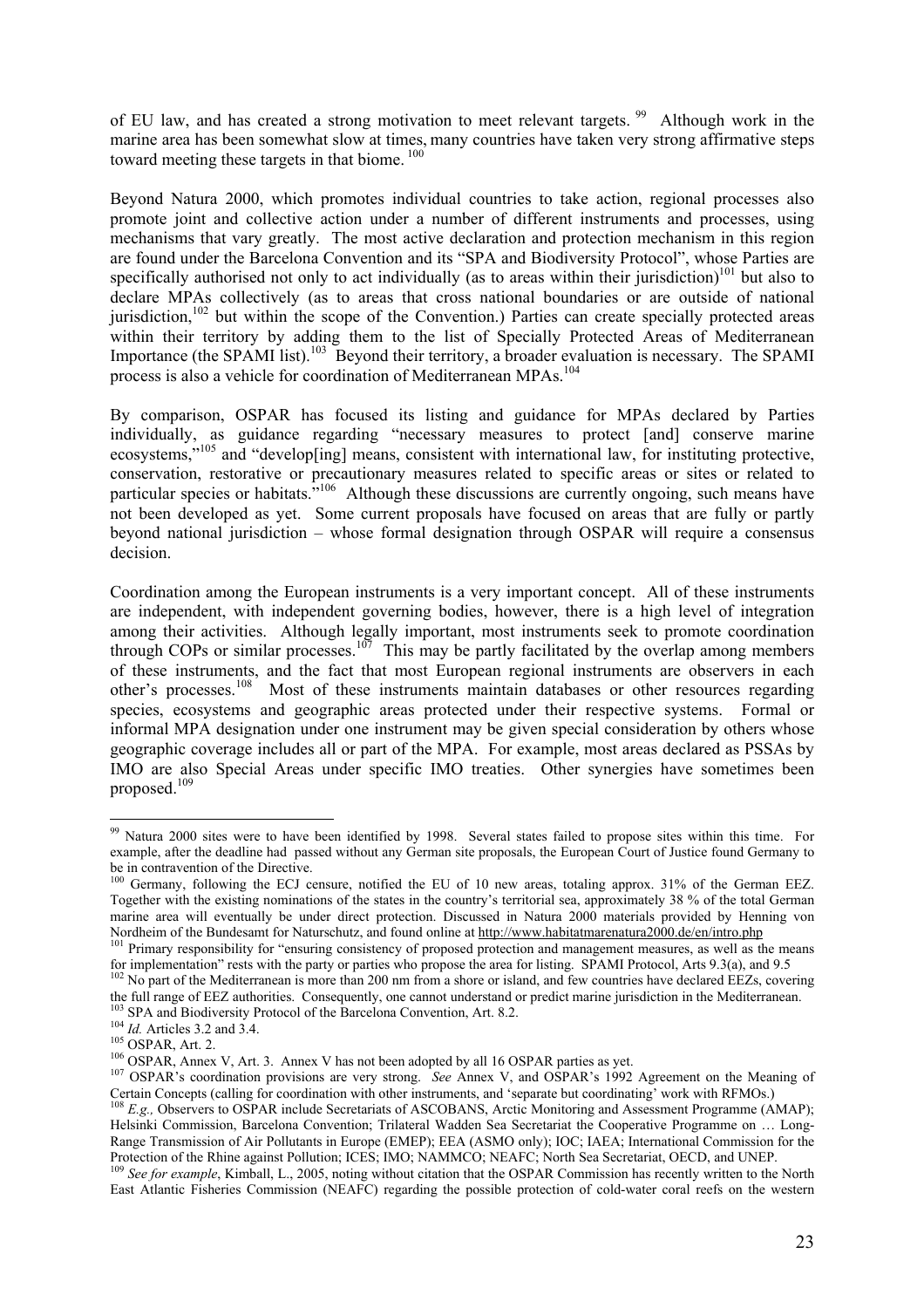#### [South] Pacific Regional Instruments

Coordination among instruments is a more direct objective of the Pacific Regional Environmental Programme. Originally created as a vehicle to enable small island countries in the South Pacific to share expertise, actions and results in the fields of environment and pollution issues, SPREP's continuing mandate "to promote co-operation in the Pacific region and to provide assistance in order to protect and improve its environment and to ensure sustainable development for present and future generations" has expanded and improved over the years since its creation. SPREP's approach to coordination at the regional level is much different from that of the European instruments, in two ways. First, in initial conception as a 'regional environmental programme', SPREP has found it easier to shape its mandate based on members' needs and desires for coordinated action. In addition, over the years since its creation the Programme has become the repository of other instruments (the Apia and Waigani Conventions), and involved in a broad variety of other region-wide actions.

As a consequence of this complete integration approach, SPREP's proposed involvement in MPA creation may be more integrated from the outset. Rather than having different geo-located protections developed by different sectors and later negotiated among them, the SPREP approach suggests that at least some of the relevant sectors will be involved in negotiations and programmatic development from the beginning. As a consequence, SPREP's provisions for conservation are much more focused on an 'ecosystem approach' which integrates social and economic issues with conservation concerns from the outset. Moreover, in a very real sense, the Pacific Islands represent one of the few areas in which one can consider a 'community' (rather than a commercial sector) to be directly interested in and part of the broader reach of oceans, so that it is not surprising that community decision-making is strongly integrated in SPREP's objectives and *modus operandi*.<sup>110</sup>

### **2.3 Overall Gaps, and Controversies in the International Framework111**

The completeness and implementation of the current international framework as described above, has been the subject of long discussions and debate, and will be further considered in international processes, as described above. These discussions have different impact and relevance to different ocean zones, given that the central issues of MPAs in the high seas (legal coverage and mechanisms) are well decided for waters and submerged lands under national control.

### *2.3.1 IMPACT OF THE INTERNATIONAL FRAMEWORK ON MPAS IN THE HIGH SEAS AND THE AREA<sup>112</sup>*

Recently numerous experts have considered the question of 'gaps and inconsistencies in the international ocean regime concerning MPAs and conservation in the high seas and The Area.<sup>113</sup> These

slopes of the Rockall Bank, and elsewhere in the OSPAR region. In another example, in 2003, ASCOBANS proposed to alter its geographic coverage to match that of the OSPAR region. (That proposal was referred for further stud

<sup>&</sup>lt;sup>110</sup> Although giving "considerable attention" to coastal and marine environments, which it notes are the 'dominant ecosystems of most SPREP members, it is notable that to date, SPREP's work has not as yet specifically focused on MPAs. However, it is clear that MPAs created by SPREP member countries are guided by the Noumea Convention. (Article 14.)<br><sup>111</sup> This section examines legislative gaps, inconsistencies and controversies, and does not consider the

implementation/governance, decision-making, and socio-policy, to be considered in other papers. Based on requests to avoid 'purely legal issues' and focus on questions of legislation of relevance for discussion/decision by non-lawyers, this section will not discuss the broader range of still unresolved legal issues relating to oceans and international conservation instruments, such as the legal status of marine jurisdiction (currently under continuing negotiations in numerous international forums), the extent of application of customary international law and international common law to these issues, the responsibility for development of consistent interpretation of overlapping provisions, and the ISA's ability/authority to redefine its mandate to include non-mobile living resources of the Area. 112 The high-seas and Area represent one element of the concerns of this paper, but are not the primary focus of this report or

of the planned meeting. Accordingly, these issues are only briefly summarized in this paper.<br><sup>113</sup> See, e.g., Kimball, *et al.*, 2005; Herriman, *et al.*, 2002; Baker M., and de Fontaubert, A.C., 2001; Young, T., 2003, and

Young, T., 2005.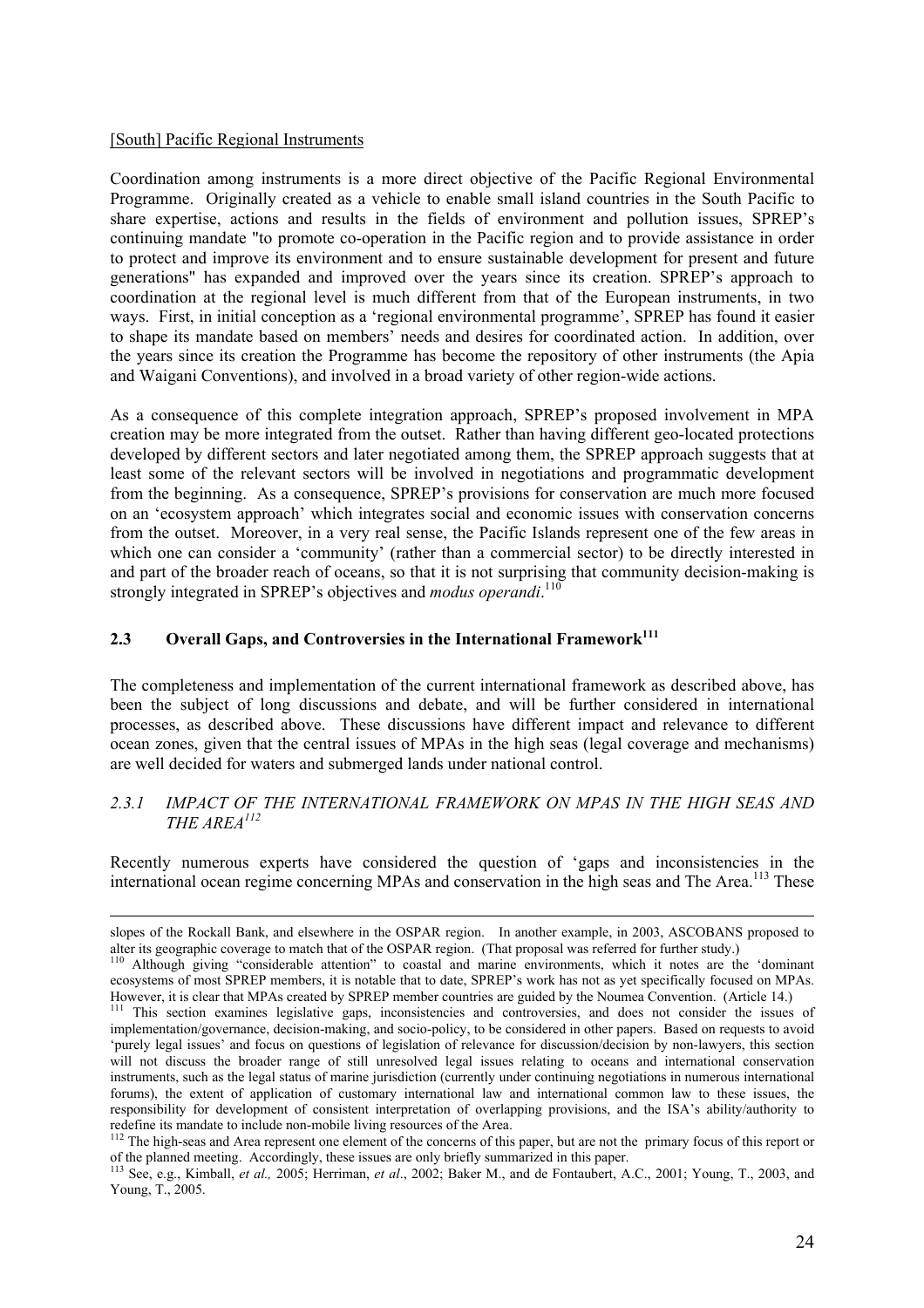discussions have focused on two primary questions: (1) Is there sufficient international law to support the creation of MPAs in the high seas and in The Area? (i*.e.,* Are there gaps in the international framework?), and (2) What mechanisms or methods can be used for creating  $\overline{MPAs}$ ?<sup>114</sup>

### Coverage of the Framework

In the high seas, three types of legal coverage issues should be examined relating to the international framework – *substantive coverage*, *geographic coverage*, and *political coverage*. 115

### *(a) Substantive Coverage*

Substantively, although the primary provisions and mandates of UNCLOS, the CBD and other international instruments are clearly broad and comprehensive enough to encompass the possibility of creating MPAs in the high seas or The Area. Coverage discussions instead focus on the need for additional detailed (regulatory-style) provisions to guide/mandate legal and practical actions relevant to MPAs, whether defined as such or in more general terms (measures for protection of the marine environment, *in situ* conservation, etc.).

At the global level, instruments and processes have not yet been able to agree on such detail with regard to MPAs *per se*, specific powers that might enable protection of particular areas have been specified in the context of other geo-located provisions, including limits on maritime transport, mining and mineral-related operations, fishing and use of other marine resources, as well as the protection of particular species and their habitats, and potential tools for enforcement. Some regional documents have begun to develop such agreements.

Regarding specific issues, two primary areas relevant to MPAs in the high seas are currently perceived to be unaddressed within the international framework–

- (i) the rights and responsibilities relating to the living resources of The Area,  $116$  or
- (ii) the declaration of protected areas in either the high seas or The Area.

Other open questions have been identified regarding the ability to develop legally valid criteria for site identification with regard to largely unexplored high-seas,  $117$  and the extent and nature of possible enforcement of MPA provisions in high seas and Area.

### (b*) Geographic Coverage*

 $\overline{a}$ 

Geographic coverage (the ocean areas to which each instrument applies) is usually specific in the text of the instruments. UNCLOS is generally intended to cover all oceans, including enclosed and semi-

 $114$  A third question (actually the first that must be considered) – the necessity of MPAs or other geo-located protections in

the high-seas is a scientific, policy and socioeconomic question, rather than a legal one.<br><sup>115</sup> To date, although a full legal analysis of these issues is still needed, a number of authors have provided initial analyses o

<sup>&</sup>lt;sup>116</sup> Many of these issues are couched in terms of the "genetic resources of the Area," based on Article 15 of the CBD. This issue is not further discussed below. These matters are currently the subject of ongoing and difficult negotiations under the auspices of the CBD, (*See, generally,* CBD COP VII/19, UNEP/CBD/COP/VII/19, at part D) and have only a limited relevance to MPAs. Existing international marine law does not appear to address these issues. For a detailed analysis, *see* Young, T. 2004 "An Implementation Perspective on International Law of Genetic Resources: Incentive, Consistency and Effective Operation," in *Yearbook of International Environmental Law*, (Oxford Univ. Press), (general analysis, but mentioning marine matters), and Young, T., et al., 2006, in *Covering Access – Addressing the Need for Sectoral, Geographical and International Integration in Implementing the ABS Regime* T. Young, ed. (IUCN, 2006) (specifically addressing marine resources).

<sup>&</sup>lt;sup>117</sup> Information deficiencies extend beyond the fact that over 90% of ocean areas have not been studied or even surveyed. For example, efforts to declare hydrothermal vents as MPAs must find a way to address the fact that vent fields are not permanent phenomena. Although the length of their continuation is not yet known, it is clear that they have a potentially predictable life span. Particularly in areas beyond national jurisdiction (in which protection must be negotiated internationally) it may not be worth the effort to protect such areas.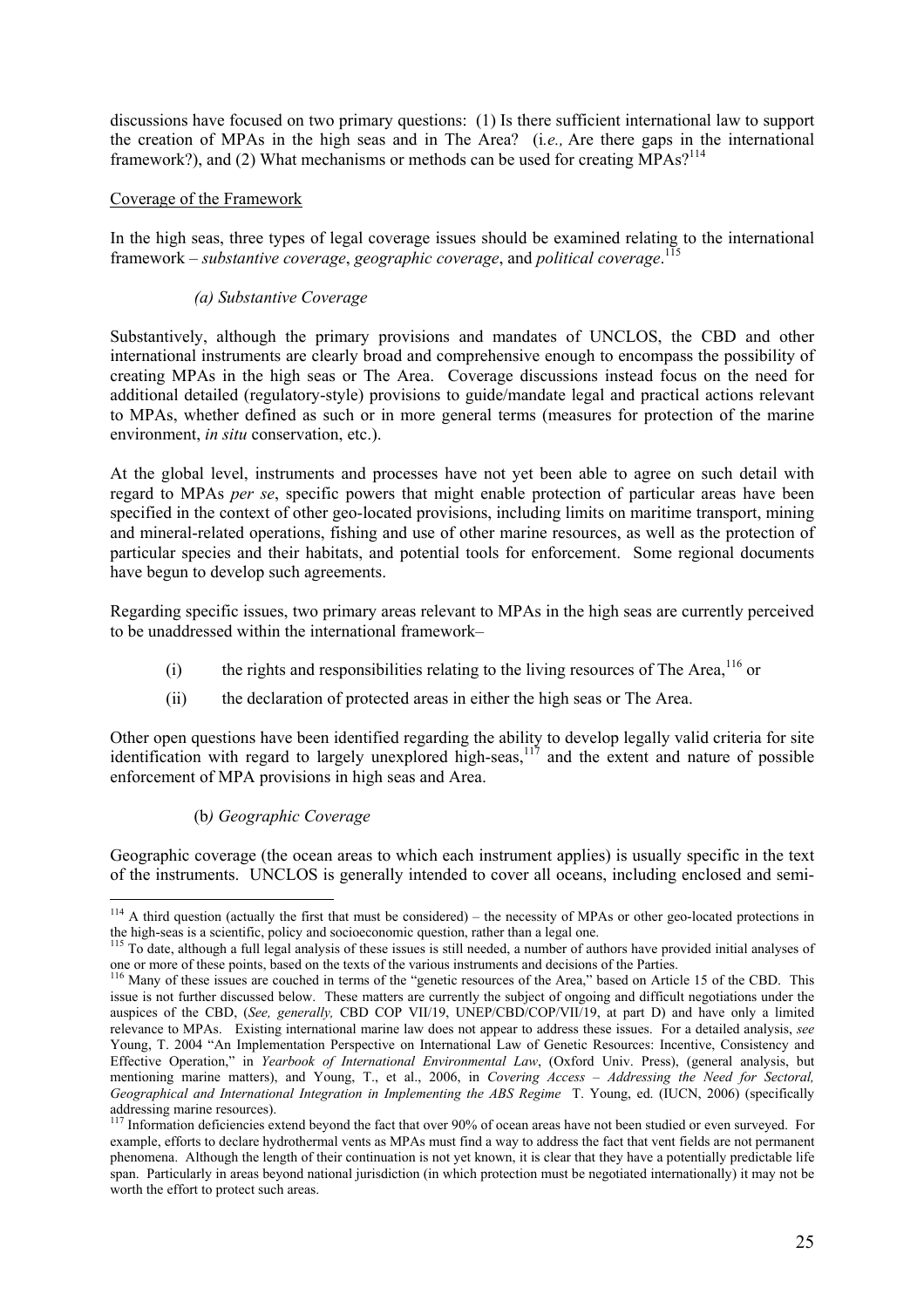enclosed seas, for example. Other instruments (the FSA and Part XI Agreement) apply only beyond national jurisdiction.<sup>118</sup> Others (*e.g.,* the CBD, CMS, IWC) focus on each country's use of its powers to regulate activities of its citizens and of vessels in the high seas.

Coverage at the regional level is more complex. Coverages sometimes overlap, while many other ocean areas may not be covered by relevant regional instruments.<sup>119</sup> Where a variety of regional instruments operate in generally the same area, their coverage areas typically vary from one another, so that a rather complex overlay pattern may emerge, creating geographic loopholes of various types.

# *(c) Political Coverage*

The most significant gap in the substantive coverage of the international regime of oceans is that of the political status of the instruments themselves. The most comprehensive legal instruments and frameworks relevant to high seas conservation (*e.g.* UNCLOS, the CBD, and MARPOL (and some other IMO instruments) have not been ratified by the United States, for example. Each global instrument appears to be supported by a different mix of Parties (*e.g*., the USA has ratified the FSA, even though it has not ratified UNCLOS.) Many regional instruments have been acceded to by only a small number of countries within the region. $120$ 

The patchwork of geographic and political coverage can operate as a restriction on action. Each instrument is entirely separate and cannot formally integrate. Coordination among instruments regarding a particular area can thus be difficult.<sup>121</sup> Consequently, although the substantive coverage of the international regime of oceans is clearly broad enough to support creation of high seas MPAs, guidance and some mechanism for coordination/integration of existing instruments seems essential. Where countries are not party to particular agreements relating to actions on the high seas, only a small number of principles of international customary law apply.

### (d*) Other Gaps*

Like all international legal frameworks the international regime of oceans faces perennial problems regarding enforcement, implementation and coordination. These issues can have a very serious impact on MPA proposals, which depend on a high level of compliance across the range of users and potential users of the area. Few international instruments function to promote compliance or implementation.<sup>123</sup>

### Procedural issues – Methods and Mechanisms

With the exception of the Mediterranean, current global/regional provisions for creation of geo-located protections in high-seas areas can only be adopted by consensus.<sup>124</sup> This suggests that there may be

 $118$  The FSC includes a few provisions applicable within the EEZs of member states.

<sup>&</sup>lt;sup>119</sup> See Kimball, L. 2000, which maps the metes and bounds of RFMOs and other instruments. See also Appendix 3 below.<br><sup>120</sup> In some cases, countries outside the region are allowed to exceed to particular regional instrume

These principles are generally codified in UNCLOS as 'freedoms of the high seas' - a concept which imposes relatively few restrictions on countries and vessels who use the high seas (for any purpose) in a peaceable manner, without endangering other vessels, installations or owned property, and without committing acts of violence or piracy. International customary law recognizes a number of elements that have been codified in UNCLOS, however, many provisions of UNCLOS (including those relating to conservation and sustainable use) address 'new' issues not formerly a part of international maritime law, and thus not yet recognized as international customary law. MPAs and other geo-located protection provisions are among these matters.

<sup>&</sup>lt;sup>123</sup> The WTO is the most successful example: WTO parties agree to abide by its tribunal, and the sanction of restricted or curtailed trade with other members – which does not require an enforcement body – is a strong disincentive. CITES has had similar success, using a similar disincentive (restricted species-related trade with CITES Parties, and international censure through public opinion.) Lacking self-enforcing sanctions, other (voluntary) tribunals have been less effective.<br><sup>124</sup> Under CCAMLR, the Commission acts by consensus. The Commission may not include all Parties to the Conve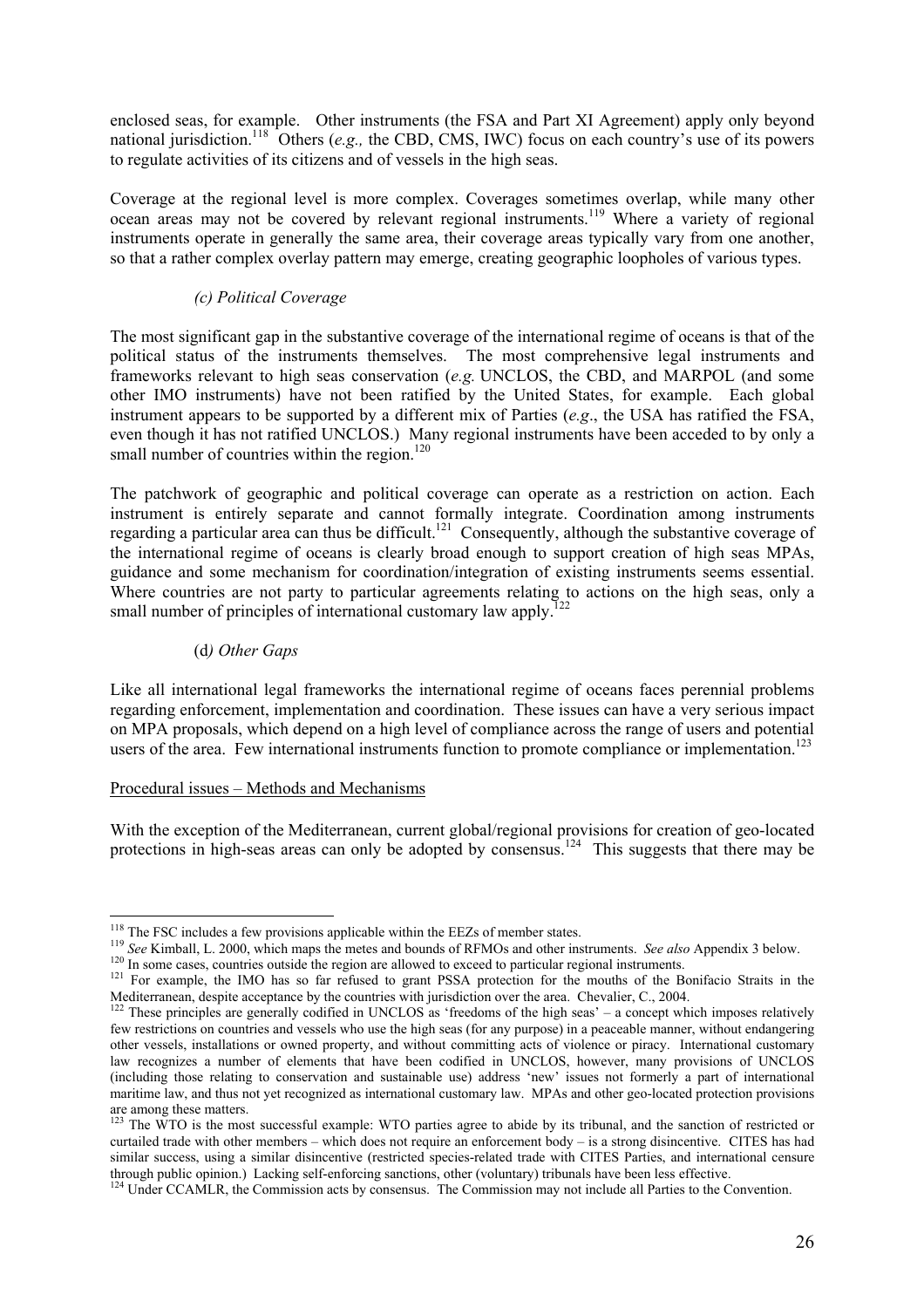little procedural or political difference between deciding to protect an area under a binding framework and creating a new such instrument for each new protected area.<sup>125</sup>

Other options for the development of MPAs and other geo-located protections include

- Development of non-binding instruments (voluntary protections),
- recognition by existing global and regional instruments and entities (cumulative protections),
- agreement by individual countries to bind themselves immediately (incremental protections.)

The third option above would involve the creation of an instrument that is only binding on signatories. Signatory countries will endeavour to require their citizens, entities under their jurisdiction, and vessels under their registry to comply with the protective measures for the designated area. This mechanism may be undertaken (i) by agreement among like-minded countries (even if only a small number of countries participate), without formal adoption by an international forum or negotiation, or even (ii) by declaration of a single country. Some of the CMS instruments appear to utilise this approach (ACAP and the various instruments governing marine turtles). In addition, four countries (the US, UK, France and Canada) have developed the RMS Titanic Agreement, in this fashion, hoping that other countries will join in future.<sup>126</sup>

# *2.3.2 GAPS IN THE FRAMEWORK RELEVANT TO NATIONAL MPA ACTIVITIES127*

No global or regional instrument reviewed for this report *requires* that countries adopt MPAs or any other geo-located protective measures. However, many of these instruments (both global and regional) strongly *authorise* or *enable* countries to take such action, if they decide to do so in the exercise of their sovereignty.

More broadly, however, countries *have* firmly committed to –

- (i) adopting appropriate measures for the protection, conservation, preservation and sustainability of the biological resources within their territorial seas, EEZs and OCSs, and
- (ii) ensuring that the persons, entities and vessels under their jurisdiction comply with measures imposed by other countries and international bodies, regarding all other ocean areas (i.e., the territorial seas, EEZs and OCSs of other countries, as well as the high seas and the Area.)

While many commentators view MPAs (and other geo-located conservation measures) as an essential part of achieving these international objectives,<sup>128</sup> the decision about whether they are necessary rests with the country itself. Since each country's MPA decisions are matters of national sovereignty, the coverage of the international framework relating to national MPAs focuses on facilitating national implementation and cooperation – on providing guidance and assistance, rather than imperatives. Legal gaps in that coverage may arise where international concepts are not clear, particularly as to matters affecting national rights or the relationship between countries or between any country and the international bodies relevant to oceans and conservation.

National implementation experiences and issues are discussed in Part III of this paper.

 $125$  The development of site identification criteria will have a different role in international process than at national level. At national level, site criteria are often adopted to enable an administrative body to designate sites without returning to the legislative body. This result is unlikely in international law, particularly where sovereign rights (high-seas freedoms) are involved. Recent proposals on high-seas MPA framework creation propose negotiating new instruments, adopting protocols under them, and reopening/amending primary issues (scope and coverage) of existing instruments. *See, e.g.,* Kimball, et al.,

<sup>2005.&</sup>lt;br><sup>126</sup> The Titanic Agreement will enter into force once two countries have ratified/acceded to it. This has not happened as yet. <sup>127</sup> Please note that this section only examines the gaps in the international framework relevant to national legislation.

 $128$  Allison, G.W., et al. 1998.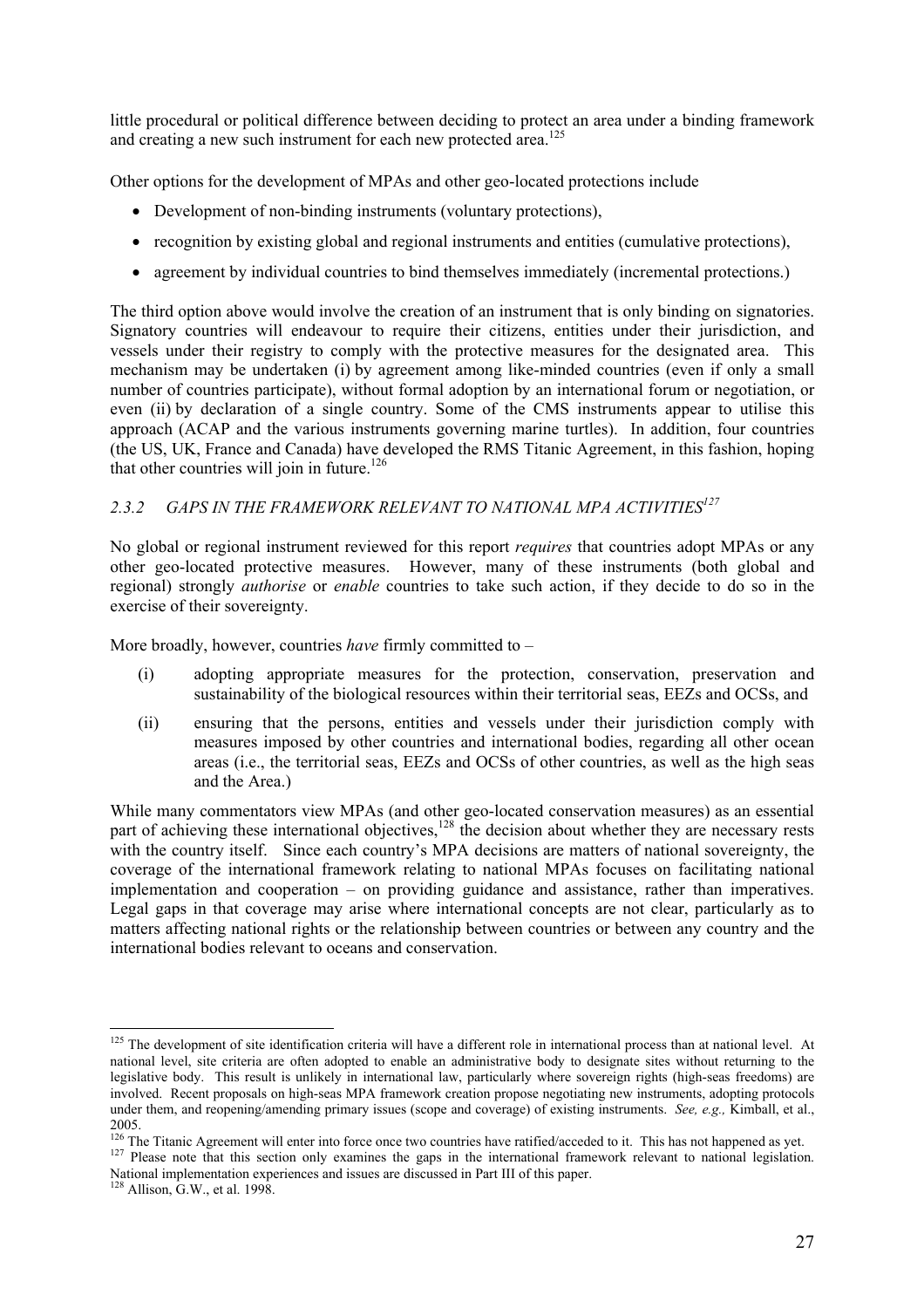### Substantive Legal Coverage

Generally, the international framework recognises and supports States' sovereignty, and the shared objective of protecting the marine environment and resources within their jurisdiction. It is left to each State to decide whether it achieves these objectives through the use of MPAs or through other means. The WSSD Plan of Implementation serves as the strongest mandate calling specifically for MPAs. Some legal/systemic issues may be relevant, regarding national rights, including

- Rights of a State that has not asserted an EEZ, or has asserted only part of the EEZ powers and duties:<sup>129</sup>
- Special concerns relating to the waters above a country's OCS, and the horizontal boundary between the two authorisations.<sup>130</sup> (In practical terms, a country will have the greatest access, best knowledge and strongest incentive, to control and protect the waters above its own OCS.)

### Responsibilities of Foreign Citizens, Entities and Vessels

The most important contribution of the international framework to national MPA development and implementation is the fact that each country and its citizens and vessels must comply with requirements of other countries. UNCLOS's strong provisions for 'innocent passage' through waters under national control or oversight are balanced by other provisions (also very strong) that countries must require compliance with the national and regional measures for protection of marine resources, including geo-located measures (MPAs, restricted-use areas, shipping lanes, ballast water discharge zones (or prohibitions) or facilities.) This enables countries to take action against foreign citizens and vessels for conservation violations, and to demand that the country with jurisdiction over the defendants should support and enforce those actions. These provisions have been applied through the International Tribunal on Law of the Sea, as well as in national courts, and could well be applied to MPAs.

The primary gap in this connection is the lack of a reliable penalty/incentive system that can be applied where the violators' country will not take action, or submit to the jurisdiction of the ITLOS. Ultimately, the resolution of this problem may require additional legal instruments, however, the primary obstacle preventing such action is probably political.

### Guidance for the Creation and Implementation of MPAs

The international framework also provides mandates regarding the creation of guidance documents, technical assistance and other mechanisms which can share experiences, new concepts, best practices, and other tools.<sup>131</sup> Such mechanisms can support integration and synergies among international instruments (which is very difficult at the level of the instruments, as noted above) through national implementation. Unlike formal decisions of the instruments, the development of guidance principles and other tools can (and will usually be required to) reflect the objectives and requirements of as many relevant instruments as possible, and to focus on the synergistic implementation and compliance. At present, many international processes call for such guidance, suggesting that this issue is not really a gap, but rather an 'still-being-completed mandate." For example, OSPAR's has undertaken serious work toward the creation of guidelines and an implementation plan for the identification and

 $129$  For the present, it is common to consider these areas to be part of the regime of the high seas. Scovazzi, T., 1999, Chevalier, C., 2004.

<sup>&</sup>lt;sup>130</sup> Although the OCS is fully controlled by a single State, the superadjacent waters above it are part of the high seas and therefore under the control of all States. OCS rights consist solely of "the mineral and other non-living resources of the seabed and subsoil together with living organisms belonging to sedentary species, that is to say, organisms which, at the harvestable stage, either are immobile on or under the seabed or are unable to move except in constant physical contact with the seabed or the subsoil." UNCLOS, Article 77.

<sup>131</sup> *See, e.g.,* CBD-COP Decision VIII-24, paras 29-34 and 38 (2006).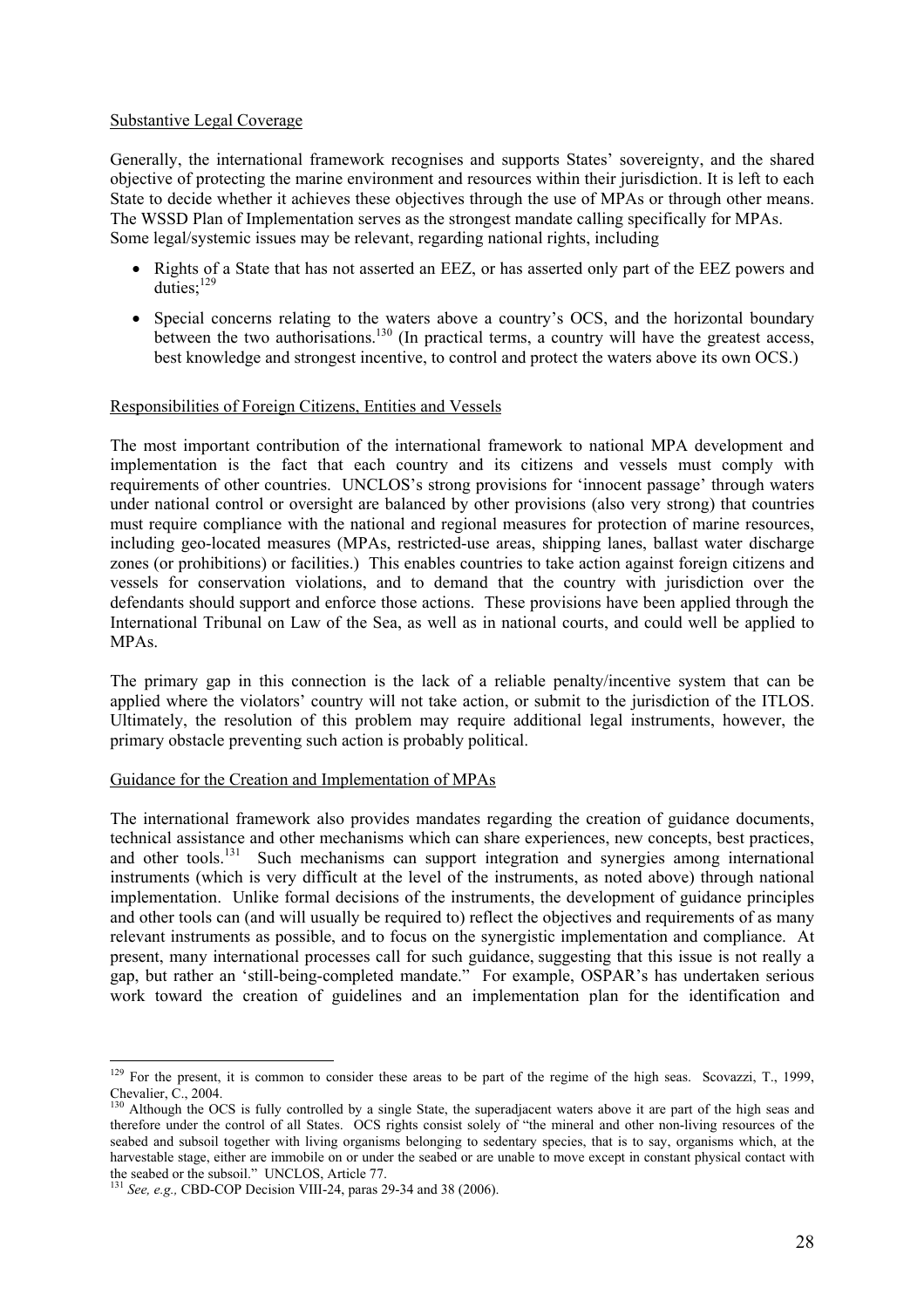establishment of MPAs throughout its coverage area.<sup>132</sup> In the early steps of implementing these decisions, OSPAR has already compiled lists of threatened species and habitats.<sup>133</sup> These documents have been discussed in international meetings as possible starting points for the development of global guidelines and standards.<sup>134</sup>

### Networking

Increasingly, international processes provide significant forums for networking of technical and administrative experts, sharing experiences, needs and requirements.<sup>135</sup> These provisions also promote cross-border coordination and the development of informational databases, analysis of broader issues such as representativity and the need for a network of protected areas. In particular, Agenda 21, and especially the targets and objectives stated in the WSSD Plan of Implementation are directed towards networking national efforts that contribute to international environmental objectives. In this connection, there are several possible gaps, such as the needs for

- official mapping of biomes and spatial distribution factors, as well as of geo-located protections, and providing a basis for integrating national measures into such mapping process;  $^{13\delta}$
- guidance for biome-specific application of the application of the precautionary principle in the context of geo-located conservation measures,  $137 \text{ rad}$
- development of mechanisms for the involvement of stakeholders in marine resource management decisions.<sup>138</sup>

These issues continue to be difficult and somewhat controversial in many biomes and frameworks, and generally require specific provisions for application in each.

# **3. NATIONAL LEGISLATION FOR MPAS**

Under the Terms of Reference, the next tasks of this Report focus on national legislation authorising the creation and operation of MPAs. The TORs envision two parts of this work  $-$  (i) brief exposition of experiences relating to the development of legislation (at national and regional levels, including RFMOs) to implement MPA objectives at national, bilateral and multilateral levels, and (2) discussion of useful legal options that have been used or proposed for addressing MPA development.

Owing to the limitations in the size of this paper, and the substantive difficulties involved in presenting legislative experiences in a way that ensures their usefulness, 139 the author has decided to

 $\overline{a}$ <sup>132</sup> OSPAR Strategy on the Protection and Conservation of the Ecosystems and Biological Diversity of the Maritime Area. IMO has also adopted, and is revising Guidelines for the identification and Protection of Special Areas and Particularly Sensitive Sea Areas. Resolution A. 720(17).

<sup>133</sup> Id at Paragraph 2.2, *and see* 2004 Initial OSPAR List of Threatened and/or Declining Species and Habitats (adopted in OSPAR 2003 and updated in 2004), Reference Number: 2004-06.<br><sup>134</sup> Meeting documents, CBD Ad-hoc Working Group on Protected Areas, Montecatini Italy, November, 2005.

<sup>135</sup> Programmes of work under the CBD and CITES, and operational guidelines under the WHC provide detailed examples of the manner in which they can contribute to the international process, and to synergies among internation

<sup>136</sup> See, e.g., CBD-COP Decision VIII-24, para 44(c) (2006).<br><sup>137</sup> See, e.g., CBD-COP Decision VIII-24, para 44(c) (2006).<br><sup>137</sup> See Korn, H., S. Friedrich and U. Feit, *Deep Sea Genetic Resources in the Context of the Conv Diversity and the United Nations Convention on the Law of the Sea.* (BFN – Skripten 79, 2003), proposing that "The new user of a resource has to prove that the intended uses will not cause severe damage to the resources." This approach appears to have as its inception, the precaution language from the Code of Conduct on Responsible Fisheries (Section 7.5): *If a natural phenomenon has a significant adverse impact on the status of living aquatic resources, … [and] where fishing activity presents a serious threat to the sustainability of such resources, States should adopt conservation and management measures on an emergency basis to ensure that fishing activity does not exacerbate such adverse impact.* (CCRF, § 7.5.5, slightly reorganized.) However, as shown in Cooney, R., 2005, the actual meaning and application of this language is particularly difficult in the resource management process and needs further elucidation.<br><sup>138</sup> Often a large percentage of the primary users of marine areas (unless very close to shore) may have little or no connection

to the country or its governance.

<sup>&</sup>lt;sup>139</sup> The concept of "legal case studies" is highly complex, owing to the number of factors (political, practical, social and economic) and sectors whose input re-shapes the legislative proposal before its adoption, the amount of time between initial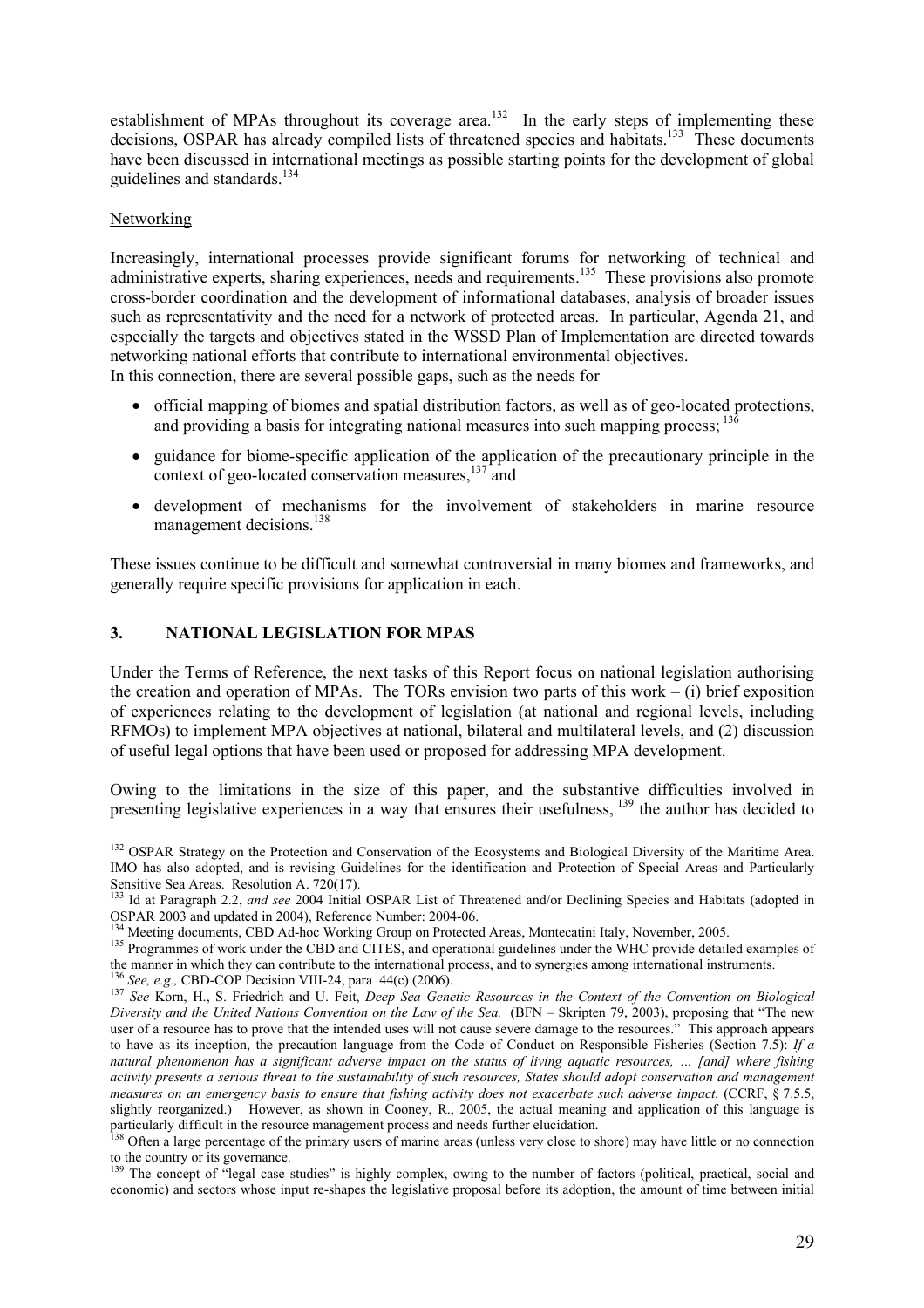merge these two elements. This section provides a single discussion of national legislative measures and systems, illustrated with examples from author's the review of national legislation undertaken in the preparation of this Report. 140

This discussion will be focused through the objectives of MPA creation, and will consider including

- effective legal options for achieving those objectives:
- the most important areas in which guidance can provide assistance to the legal work involved in MPA development and implementation.

The contents of this section are strongly guided by the author's belief and experience that legislation must be crafted to the particular situation of the individual country (or other jurisdictional unit that will adopt the law), and that it is not productive to adopt specific generalisations about what all countries should do to maximise legislative effectiveness. However, recognising the object of the process for which this Report will be presented, these examples are offered to provide some object-oriented basis for the development of legal guidance.

# **3.1 MPA legislation – crafting a system to address national needs**

At the national level, legislation for the development of MPA systems is or should be a relatively straightforward (although certainly not simple) task. The primary obstacles and challenges of MPA creation and implementation are practical in nature; hence, legislation can be a tool to enable action, to eliminate impediments, or to clarify rights and interests, but cannot bring about conservation or protection of anything. The drafting and negotiation of legislation addressing natural resources and conservation is a highly individualised process, almost never conducive to the use of model laws. Among the more than 200 national governments on the planet, it is not possible to find two that are truly alike for purposes of national legislation. Hence, no matter how common the topic is, one will usually find a very broad range of significantly different approaches among functionally effective national systems. This can create a problem for the development of guidelines.

Successful legislative development and implementation is rarely linked to textbook perfection of legal drafting. Instead, functional and effective legislation is "situational." The difficulty is not in being able to draft proper legislative provisions, but to design legislation so that it addresses relevant national needs, requirements and problems, and so it can operate effectively. In drafting or negotiating national legislation for MPAs, the success of the legislative process depends on how completely the drafter understands five factors:

- (i) What is required (both by national law and under international commitments, as discussed above)?
- (ii) What is desired by the body seeking to adopt or propose the legislation?
- (iii) What particular problems have been noted in connection with current law or related laws?
- (iv) What stakeholders are involved, and what interests or incentives might apply to them?
- (v) How do existing relevant agencies and authorities function, and what factors appear to increase their effectiveness within the system?

The challenge for the draftsman of MPA legislation is not in perfect drafting of 'model' legislation, but in discerning what is needed, and crafting the relevant instruments so that they address these five

drafting and full implementation, and the difficulty in measuring progress and/or ascribing particular results to particular legislative choices.

See Specialised Bibliography and Appendix 2.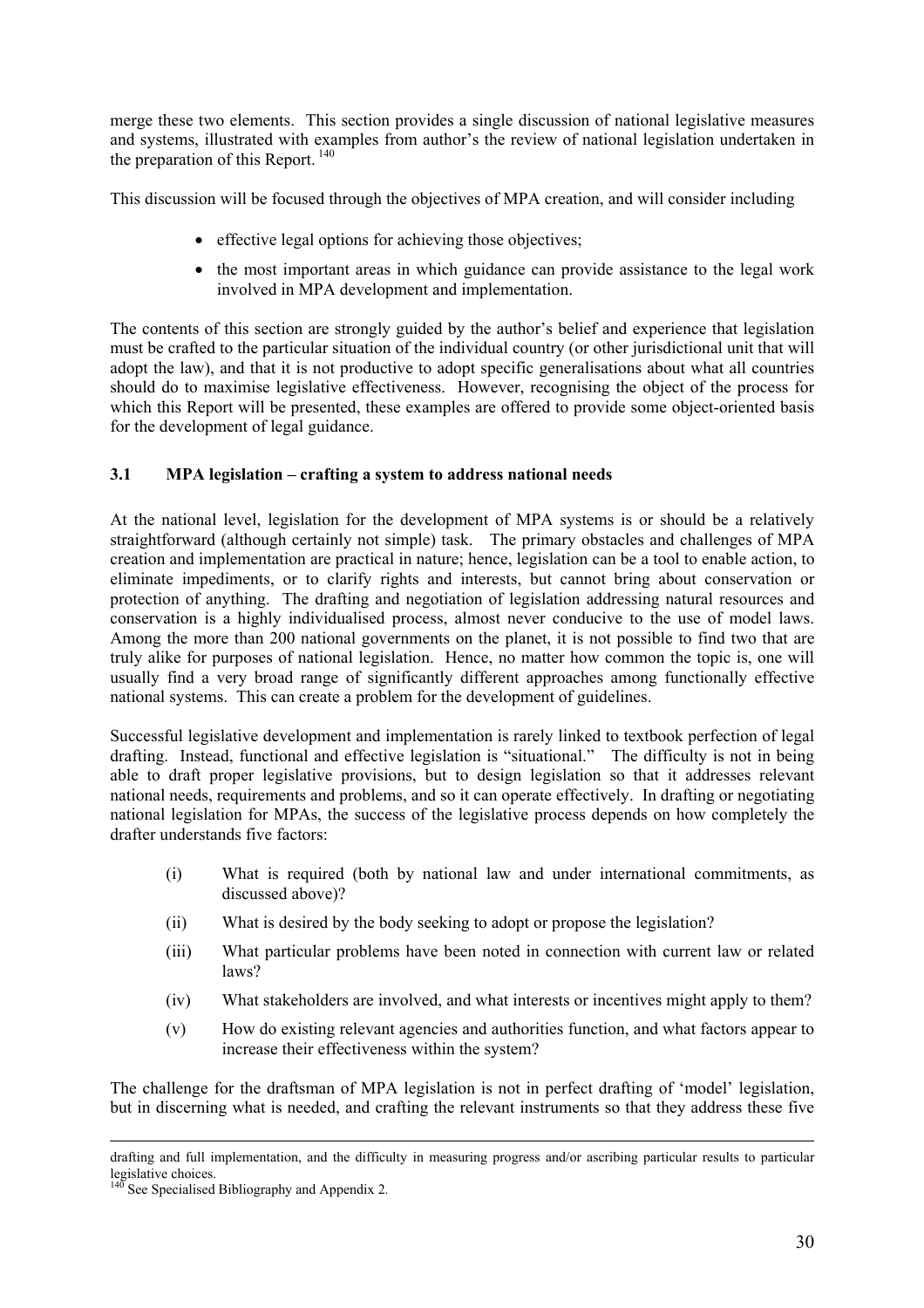factors, operate in an integrated manner that is consistent (both internally and with other laws), and (where possible) can adjust or evolve to address needs that are found by experience, newly arising problems, and alterations in the physical area involve.

# *3.1.1 NATIONAL COMMITMENTS AND OBLIGATIONS*

As noted above, international law does not place any specific obligation on any country to create MPAs, although several instruments impose obligations on countries to take measures to protect, preserve, conserve and/or ensure the sustainability of marine natural resources, and to ensure that persons, entities and vessels under their jurisdiction comply with such measures that are adopted by other countries. While many commentators view MPAs (and other geo-located conservation measures) as an essential part of achieving these international objectives,<sup>141</sup> the decision about whether they are necessary rests with the country itself. Accordingly, current international law provides guidance rather than imperatives regarding whether and how MPAs and similar tools can be utilised. $142$ 

The UNCLOS provisions delineating the ocean zones and the rights of countries within those zones, as described above, are very important to national legislative development as are the requirements imposed under UNCLOS regarding the actions of foreign persons or vessels in territorial seas, EEZs and OCSs. These provisions clarify the rights a country may take with regard to these zones, however, it is not required that a country accept or exercise all of these rights. For example, many countries that have not formally adopted EEZs have chosen to formally adopt only a limited set of rights and responsibilities – *i.e.*, to create only a "fisheries zone"<sup>143</sup> or "environmental protection zone"<sup>144</sup> rather than a complete "exclusive economic zone." Often these zones do not extend to the full geographic area that might be declared as an EEZ. 145

With regard to their marine resources, including the resources of the OCS, it is important to distinguish between the countries' powers and their duties. Powers (including the right to obtain fees or exert other controls on the taking of biological and mineral resources) are not mandatory. No country is required to take these actions. Duties, however, are generally mandatory. Hence, the UNCLOS and CBD mandates about adopting measures to promote conservation, preservation, protection and/or sustainability of marine resources is a duty. However, in choosing how to meet this obligation, States have many options (powers) including the possibility of designating areas for protection (limited or complete) or for other purposes.

# *3.1.2 LEGISLATIVE OBJECTIVES*

At the national level, the primary basis for action is the objectives and desires of government, and through it, of the people. Typically, legislation is developed around one or a series of objectives and needs, which have been identified. Protected Areas legislation, for example, may be spawned by intense interest in protecting a specific area or addressing a particular problem. By choosing to adopt a framework of legislation, however, the parliament may perceiving one or more broader objectives, such as conservation, protection of threatened areas, tourism, etc. to be pre-eminent.

In many cases, however, national legislative objectives have a 'second line' which follows the basic conservation objectives, and specifically indicates their relationship to other priorities. For example a

 $^{141}$  Allison, G.W., et al. 1998.

 $142$  In some cases, countries have specifically created international MPA obligations for themselves. For example, the Great Barrier Reef Marine Park in Australia is the subject of two international commitments, which Australia voluntarily committed to in international process. Specifically, most of the Park is listed as a World Heritage Area under the WHC, and a PSSA under the IMO system.

<sup>143</sup> *See, e.g.,* ALGERIA, Legislative Decree of 28 May 1994, at Art. 6; SPAIN, Royal Decree no. 1315/1997, modified by Royal Decree no. 431/2000.

<sup>144</sup> *See, e.g.,* FRANCE, *Zone de Protection Ecologique*, created by decree no. 2004-33 (J.O no. 8 of 10 January 2004, at 844, and CROATIA, Zone of Ecological Protection and Fisheries (3 October 2003). 145 *See, e.g.,* SPAIN, Royal Decree no. 1315/1997, cited above.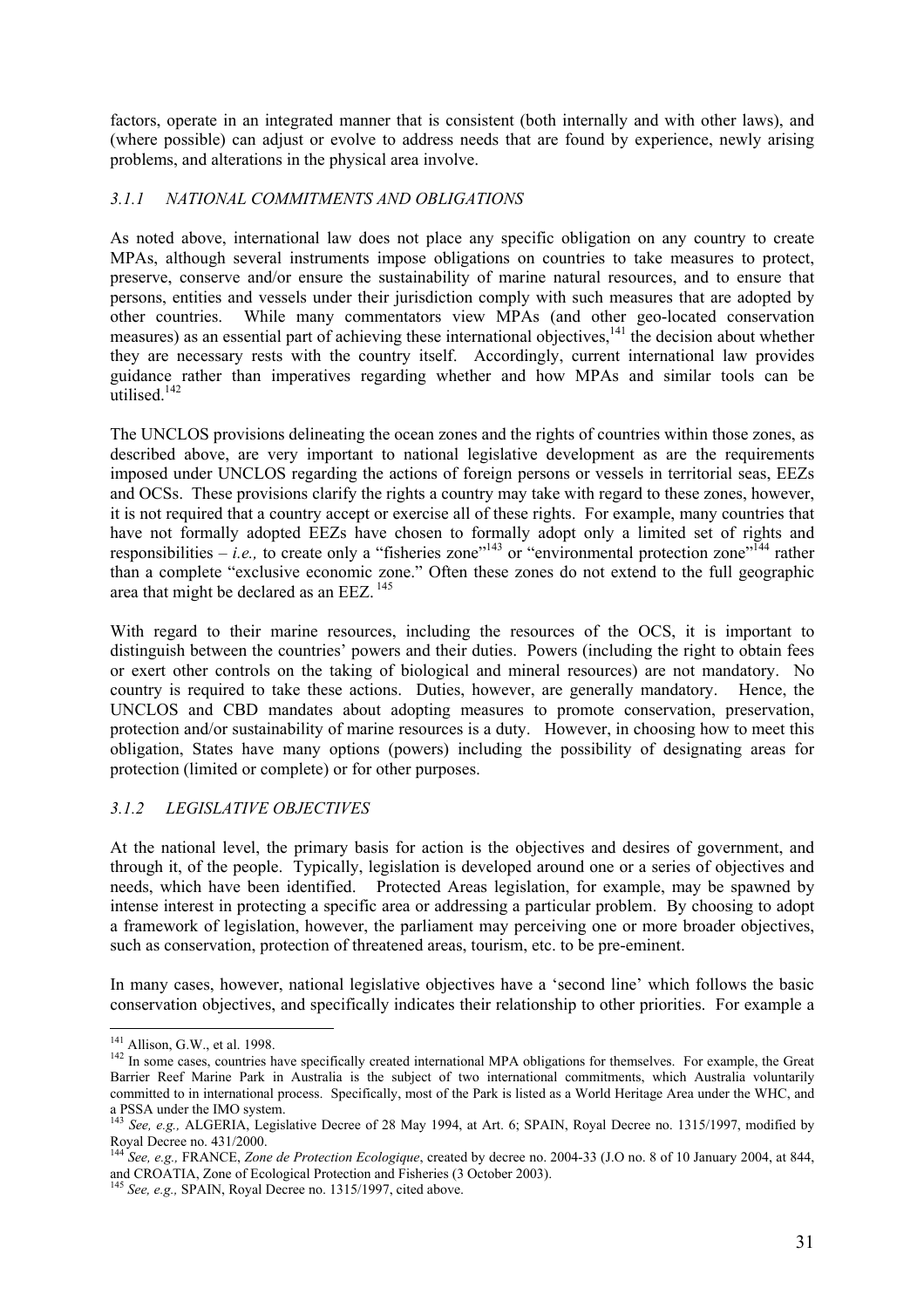protected areas commitment may include the phrase "without causing undue interference in existing commercial operations" or "while recognising the special rights of coastal residents (or indigenous communities, or some other group)" or "while recognising the interests created under pre-existing EEZ agreements." In some cases one or more particular concerns (either positive or negative) will predominate.

One example of this is found in Tanzania's Mafia Island Marine Park (MIMP.) Although designated as a marine '*park'* a term which in Tanzania is integrally connected to tourism, at the time of its creation the objective of the MIMP was not primary tourism. Other activities such as commercial fishing, community participation/livelihoods and critical habitat protection are much more central to its creation and operations. Consequently, its management and cooperative processes are focused on use issues, with notable implementation success in addressing key abuses, to wit: Elimination of dynamite fishing; demarcation and implementation of protection zone in Chole Bay; and removal of seine nets through gear exchange scheme.<sup>146</sup>

# *3.1.3 NATURE AND SOURCE OF PARTICULAR PROBLEMS OR CONCERNS*

In most instances, countries will already have some legislation related to conservation and/or sustainable use in marine areas, but will have determined that it is not sufficient to meet their needs in the designation and implementation of MPAs or other geo-localised measures. Analysis of the underlying source of this conclusion, and the extent to which legislation can resolve these problems is one of the most difficult elements of the legislative development process. Typically, the nature of the problem can be

- Institution selection and organisation (the choice of agency/ies, ministry/ies or other legal units assigned to the task, the effectiveness of inter-agency collaboration);
- Constitutional/Procedural (providing mechanisms that ensure due process, equal protection, transparency, and public participation, while meeting governmental obligations in dealing with public resources);
- Empowerment (authorisation of appropriate persons or entities to oversee various aspects and/or to take necessary actions);
- Structural (ensuring that the contents of the law are appropriate and acceptable under existing national legislative practice, determining the division between primary legislation (statutes and ordinances, etc.) and secondary legislation (regulations, rules, operational guidelines, etc.);
- Jurisdictional (relation between MPA legislation and other laws being implemented by other ministries, or with other mandates);
- Functional (capacity of relevant agencies to take necessary action, legal empowerment of specific tools and mechanisms used by agencies);
- Financial (mechanisms for obtaining budgetary support, and for supplementing it through fees and other sources); and
- Evidentiary (standards of proof and documentation necessary to take administrative and legal actions.)

Examples of legislation drafted to address these factors are found in a wide range of countries. Available literature does not provide a basis for determining if the change in legislation actually resulted in alleviation of the problem. Often, assumptions are made about the source of the problem without full investigation. For example, attributing a problem to the choice of the wrong agency may

<sup>&</sup>lt;sup>146</sup> From official website (http://www.mafia-island-tanzania.gold.ac.uk/ecology/) supported by the IUCNWCPA-Marine/WWF's MPA management effectiveness project (described at http://effectivempa.noaa.gov/sites/mafia.html )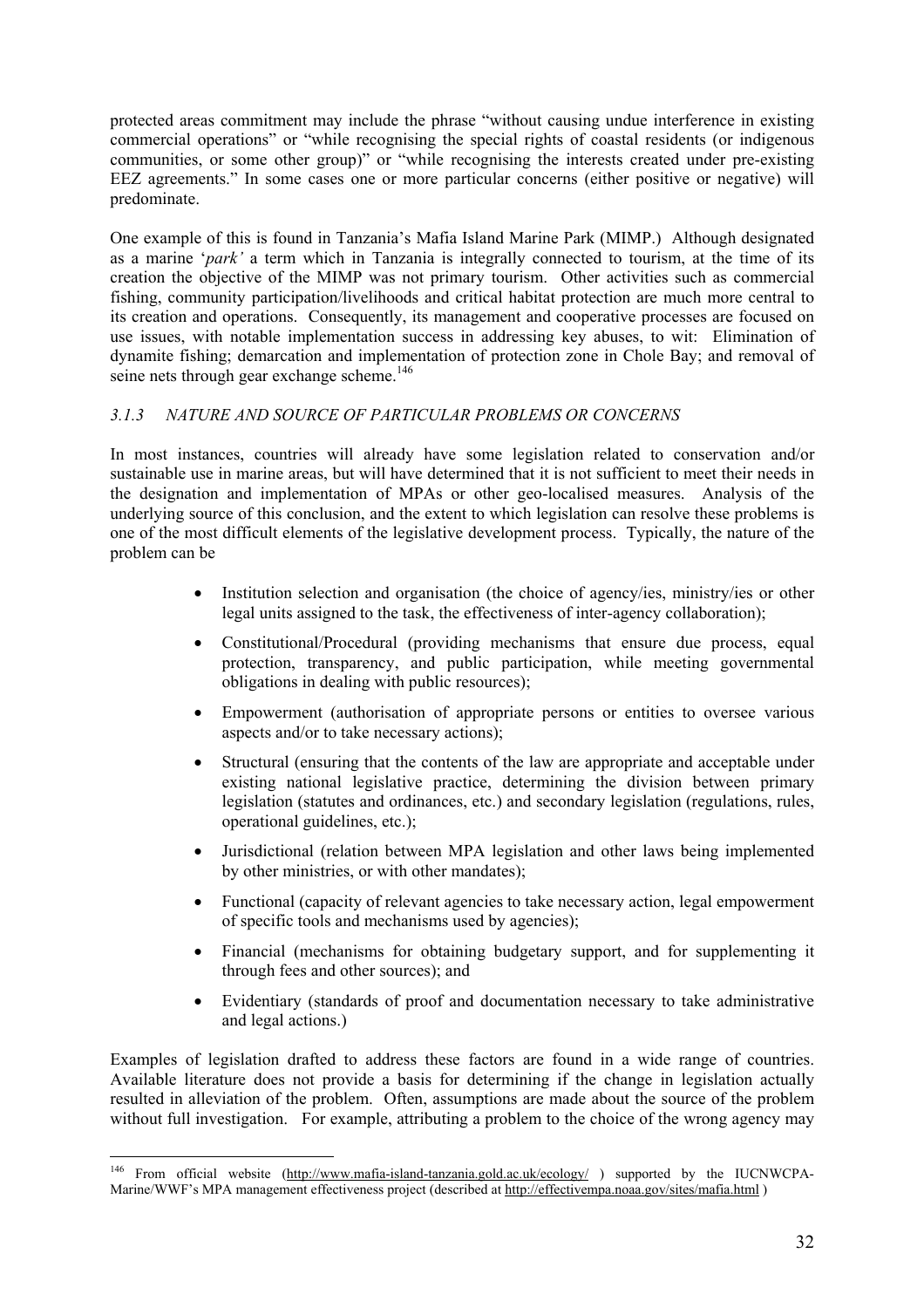overlook the fact that the budgetary allotments are insufficient (so that any designated agency would be unable to fulfil the mandate), and that the country does not possess the necessary equipment or other capacity to implement existing laws. In many instances, the above problems will not be "solved" through legislation, although appropriate legislation may be one component of resolving the problem.

One proven example, however, is found in Germany. Prior to 2001, the selection of German MPA sites was legally possible only within the territorial sea, and the relevant decision rested solely with the states (Länder) responsible for the particular site. It was claimed that this structure prevented Germany from meeting its NATURA 2000 obligations in the marine areas of the German EEZ. In April 2002, the relevant law was amended, establishing a statutory basis for federal declaration, giving the German Federal Agency for Nature Conservation (BfN) within the German Environment Ministry (BMU) the full responsibility for selecting, designating and managing protected areas in the EEZ.<sup>147</sup> Germany has now successfully designated MPAs covering far more than 10 percent of its territorial sea and EEZ.

# *3.1.4 STAKEHOLDERS AND INCENTIVES*

Natural resources management and conservation are processes that involve both government and various non-governmental stakeholders. In many cases, these laws are designed to regulate and control commercial and other private use of resources. Given that patrolling and other direct oversight are frequently difficult and expensive, and sometimes require the development new skills and capacity, it may be impossible to implement these laws through direct government supervision. Instead, it may be necessary to enquire into the underlying objectives of various stakeholder groups and to attempt to design incentives that encourage compliance.

This process may take the form of the development of , for example –

- tax benefits, streamlined processes for license renewal and other benefits provided to users who are able to document their compliance;
- certification systems that enable the user to get access to particular markets or buyers, or to obtain a premium price or other benefit;
- voluntary codes, tied to clear promotional information explaining the benefit to the individual user, the stakeholder group or the wider community that will arise from compliance.

Another, less frequently addressed issue relates to the unintended or perverse incentive arising out of the designation of an MPA. Often, MPA designation is proposed as a tool to curtail certain activities that are harming a particular ecosystem or feature  $-e.g.,$  to prevent bottom trawling which is damaging cold-water corals. However, given that many such ocean features are not yet fully mapped, the designation of an MPA in an area already damaged may operate only as an added incentive to the fishermen to find and exploit another cold coral site, before it can be officially identified and protected.

# *3.1.5 SYSTEM DESIGN*

One critical factor affecting legislative development is the design of the institutions and processes by which the MPAs will be governed. This task necessarily involves a combination of factors, including the integration of new concepts and structures from other countries with the functional approaches and systems currently in use in the country. In this connection, it is essential to consider a range of relevant legal frameworks operating within the country, to determine how they function, how they collaborate with other sectors, how governmental responsibilities are divided, how conflicts between legislative enactments are resolved, and other questions.

 $\overline{a}$ <sup>147</sup> GERMANY, Federal Nature Conservation Act (Bundesnaturschutzgesetz, BNatSchG), art. 38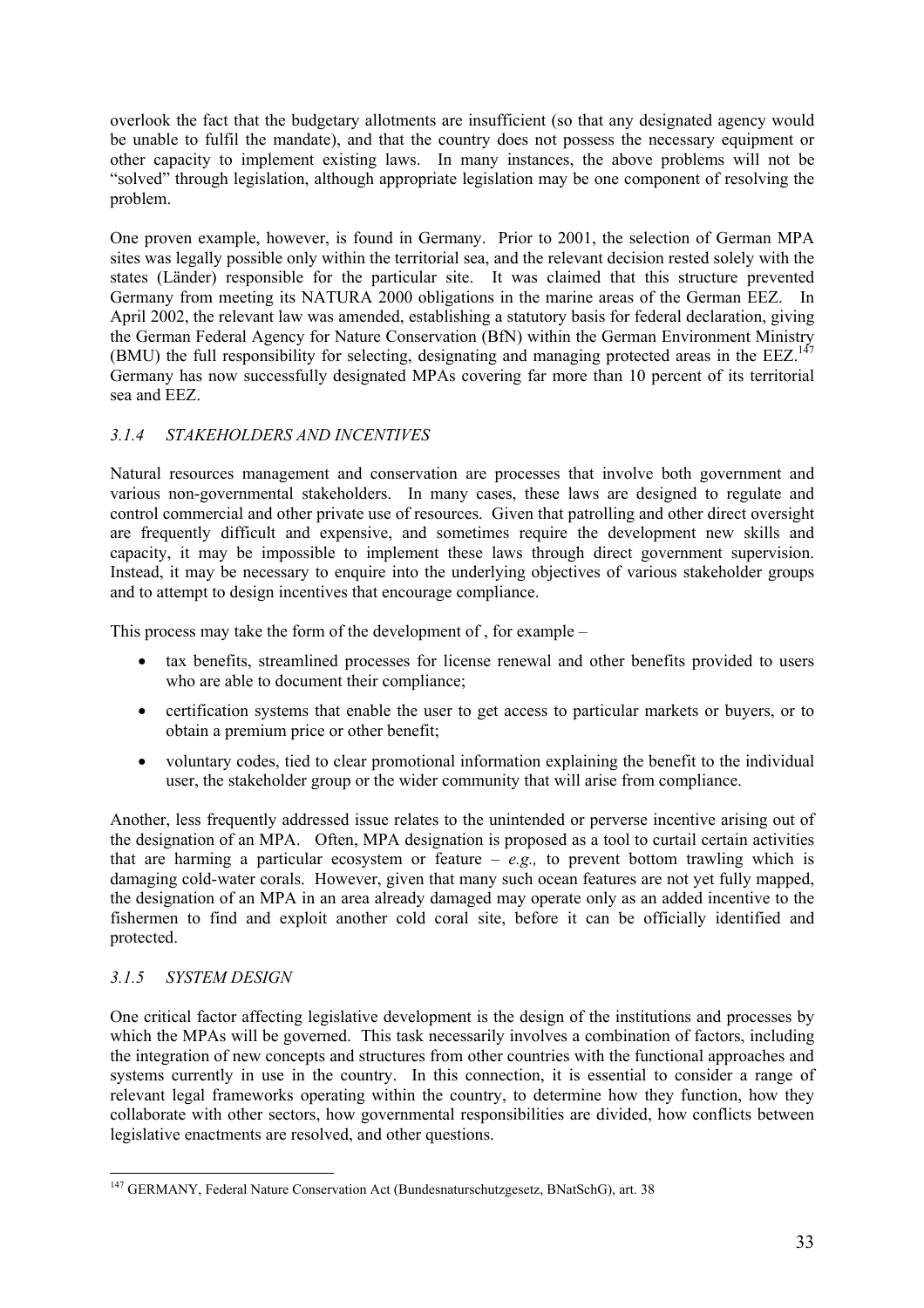Often one of the best tools for structural development is the comparison among natural resource administrative systems from various ministries. It may be useful to engage in significant research and analysis regarding institutions and systems operating in other sectors, to determine which systems function best, and attempt to identify the particular structural and other factors behind their success.

### **3.2 Guidance and experience with particular legal options and components**

As noted above, the actual drafting of legislation addressing MPAs or other kinds of geo-located measures is not unduly difficult or challenging. The greatest challenges of the legislative process are system design – (i) to create a system that effectively addresses the five components described above in an integrated and internally coordinated manner; and (ii) to identify and respond to the unique factors relative to the marine biome (as compared with terrestrial ecosystems) which affect how they are administered; and focusing on outcomes.

In developing guidance on national MPA legislation, it is necessary to consider a list of key legislative elements, providing a range of options and of factors that might be useful in selecting among the options, rather than promoting specific choices. The following sections discuss a number of key elements that must be considered in drafting national MPA legislation, and suggests some of the possible options for each element, illustrated with examples from national implementation. It attempts also to provide some ideas and suggestions regarding criteria that may affect the selection among options.

# *3.2.1 INSTITUTION(S): SELECTION AND AUTHORISATION*

 $\overline{a}$ 

The nature of the institution or institutions designated to manage MPAs or related designations, and the manner in which they must operate or coordinate is obviously a key concern for any MPA framework. In identifying and addressing the causes of pre-existing problems or system failures, it is common to identify the institutional framework as the source of the problem. However, generalisations about these issues should be avoided, and institutional development should be guided by national situation and experiences.

Two primary institutional approaches are possible  $-$  (i) the development or authorisation of a single, unitary body with responsibility for MPAs and/or other geolocated marine protective/conservation measures or (ii) distribution of these responsibilities among multiple institutions. On the surface, this is a choice or spectrum running from maximising internal consistency (the unitary approach) and maximising expertise in management (allowing each agency to act in the areas in which they are expert.) In fact, however, the choice will depend on many factors, including past experience regarding the effectiveness of inter-agency cooperation, the specificity of each agency's existing expertise on relevant issues, questions of continuity and many other political and social issues.

In practice, a truly unitary approach is almost impossible. Virtually all MPA institutions involve at least some level of distribution. For example, the Great Barrier Reef Marine Park in Australia, although primarily under a single relatively comprehensive governing framework still recognises the role of sectoral agencies.<sup>148</sup> In addition, although most of the Marine Park's area is under

<sup>&</sup>lt;sup>148</sup> Domestically, at the Commonwealth level, the GBRMP is governed by three laws addressed (only) to the GBRMP,. AUSTRALIA Great Barrier Reef Marine Park Act 1975; Great Barrier Reef Marine Park (Environmental Management Charge-Excise) Act 1993; and Great Barrier Reef Marine Park (Environmental Management Charge-General) Act 1993. Three Commonwealth regulations govern operational matters including management planning , permits, compulsory pilotage, mining/extraction restrictions, aquaculture controls, and general administration. AUSTRALIA Great Barrier Reef Marine Park Regulations 1983; Great Barrier Reef Region (Prohibition of Mining) Regulations 1999; Great Barrier Reef Marine Park (Aquaculture) Regulations 2000. In addition to these, the GBRMP is also subject to more general Commonwealth laws of specific relevance, including laws governing biodiversity/species conservation, cultural heritage, pollution prevention, indigenous rights, and other ocean-based activities ("sea installations.") AUSTRALIA Environment Protection and Biodiversity Conservation Act 1999; Environment Protection (Sea Dumping) Act 1981; Historic Shipwrecks Act 1976; Native Title Act 1993; Protection of the Sea legislation; Sea Installations Act 1987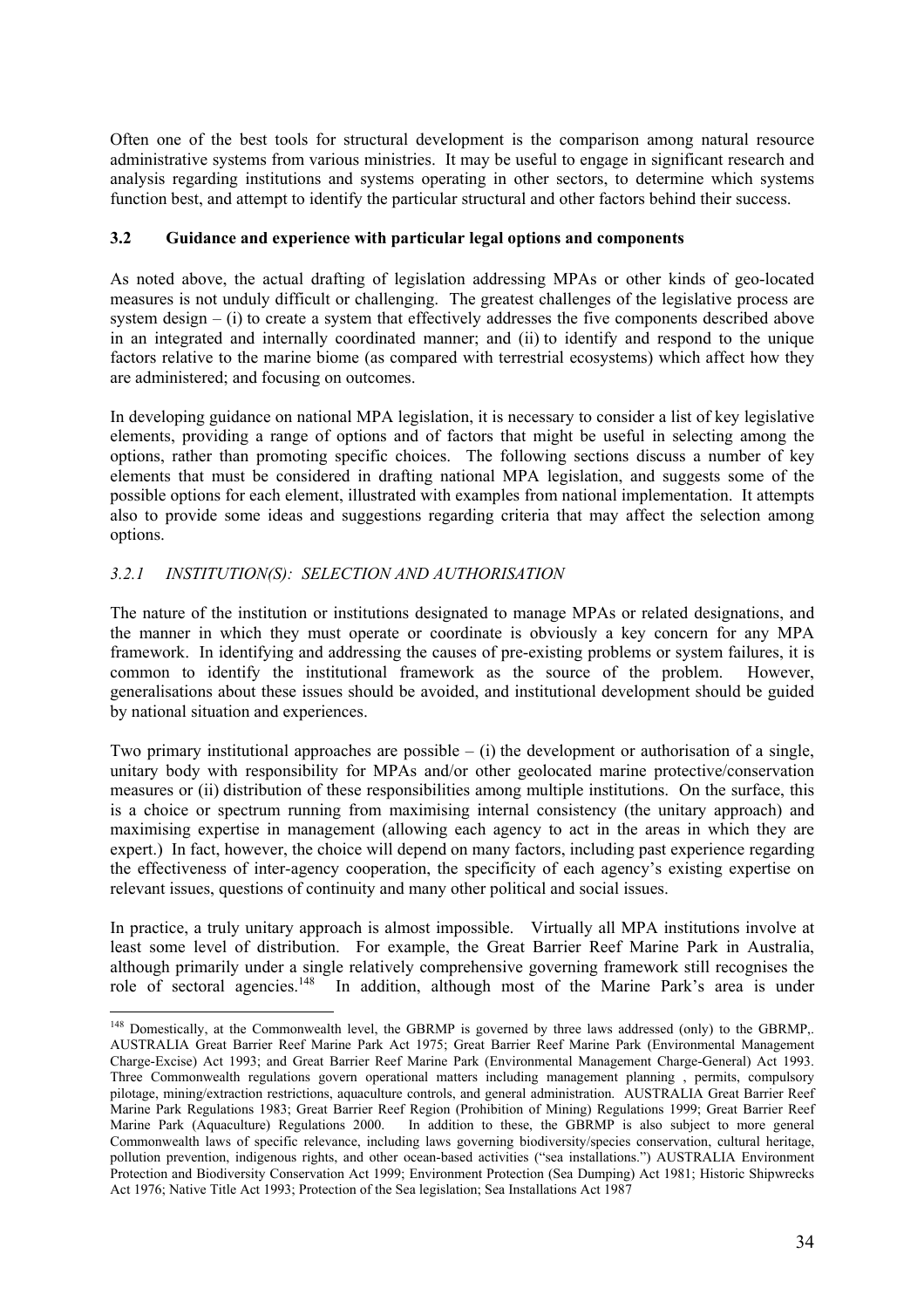Commonwealth jurisdiction, some parts are specifically under jurisdiction of the State of Queensland.149 These separate authorities are fully linked into the planning and management processes of the GBRMP, through a detailed regulatory system for the development, implementation and regular (every 5 years) reconsideration of the GBRMP's Strategic Plan.

By contrast, in Tanzania, responsibility for the marine protected areas was contested between the Fisheries Division and other agencies responsible for protected areas and wildlife conservation.<sup>150</sup> In the end, although the initial marine protected area to be designated (The Mafia Island Marine Park) includes entire islands and many of its provisions focus on tidelands and other areas very near shore (and thus very similar to terrestrial PAs), the government chose to create a separate law and institution within the fisheries Division as the primary management body. This choice was apparently driven by a high level of operational (and legislative separation) among departments within the Ministry of Tourism, Natural Resources and Environment, and the Fisheries Division's existing expertise and involvement in the primary issues of greatest importance.

Legislatively, it will be essential to determine the limits of MPA jurisdiction (or the division of responsibility among relevant agencies) in a way that ensures that there are no unintended gaps in overall governance of marine matters, and that there is a basis for determining involved agencies' mandates in areas of overlap.<sup>151</sup> One approach to coordination involves the creation of one or more supervisory, advisory, or oversight bodies. Very commonly, such a committee may be created including a representative of the relevant sectoral and cross-sectoral governmental agencies. Difficulties arise in considering whether the members of the Committee are

- specified individually (ensuring continuity, but creating additional procedural problems when the individual moves to another ministry);
- identified by their specific, high-level position (theoretically ensuring that the agencies' decision-makers are aware of MPA issues and inter-agency agreements, but practically making it difficult to have full attendance at meetings, due to the time demands on this level of government officials); or
- designated by the head of each named agency (ensuring that each agency is represented at each meeting, but potentially limiting continuity and possibly also minimising the extent to which the Committees actions and agreements are generally known throughout the agency members.)

All of these options have been used in various legislative instruments,  $152$  however, it is not really possible to identify one approach as 'best.' A related question is the inclusion of members of the public and private sector in such oversight committees. Here the main options are inclusion as full members, inclusion as observers, creation of a separate 'advisory committee' which reviews and advises before the oversight committee's decision, or inclusion only through extension of public

<sup>149</sup> *See,* AUSTRALIA (Queensland) Coastal Protection and Management Act 1995; Environmental Protection Act 1994; Fisheries Act 1994; Integrated Planning Act 1997; Marine Parks Act 1982 and Marine Parks Act 2004; Native Title (Queensland) Act 1993; Nature Conservation Act 1992; Transport Operations (Marine Pollution) Act 1995; Transport Operations (Marine Safety) Act 1994; Workplace Health and Safety Act 1995. All statutes referred to in this and the previous footnote obtainable from the GBRMPA website at http://www.gbrmpa.gov.au/index.html. previous footnote obtainable from the GBRMPA website at http://www.gbrmpa.gov.au/index.html .<br><sup>150</sup> TANZANIA, Marine Parks and Reserves Act, 1994 (Act No. 29 of 1994); *implemented by* Marine Parks and Reserves

<sup>(</sup>Declaration) Regulations, 1999 (G.N. No. 85 of 1999); *and see,* Young, T., *Legal and Administrative Assistance Regarding the Management of Marine Resources and the Proposal to Establish and Manage the Mafia Island Marine Reserve* (FAO, 1991-92, two reports.)

<sup>&</sup>lt;sup>151</sup> This latter need must generally be addressed by negotiation among the relevant agencies and their various instruments, rather than a simple statement in the new law that it predominates over all other laws on these issues, given that this provision is often found in all legislation, wherever an unresolved problem of gaps and overlapping mandates exists among ministries or agencies. See also *Legal and Administrative Assistance* (1991-92), cited above.<br><sup>152</sup> See, e.g., TANZANIA, Marine Parks and Reserves Act, 1994 cited above, and related reports; SEYCHELLES, Fisheries

<sup>(</sup>Amendment) Act, 2001 (Act No. 2 of 2001).; Maritime Zones Act, 1999 (Act No. 2 of 1999); Environment Protection Act 1994 (Act No. 9 of 1994); and Young, T., *Legislation and Institutions for Marine and Terrestrial Biodiversity Conservation and National Parks in the Seychelles* (FAO, 1992-93)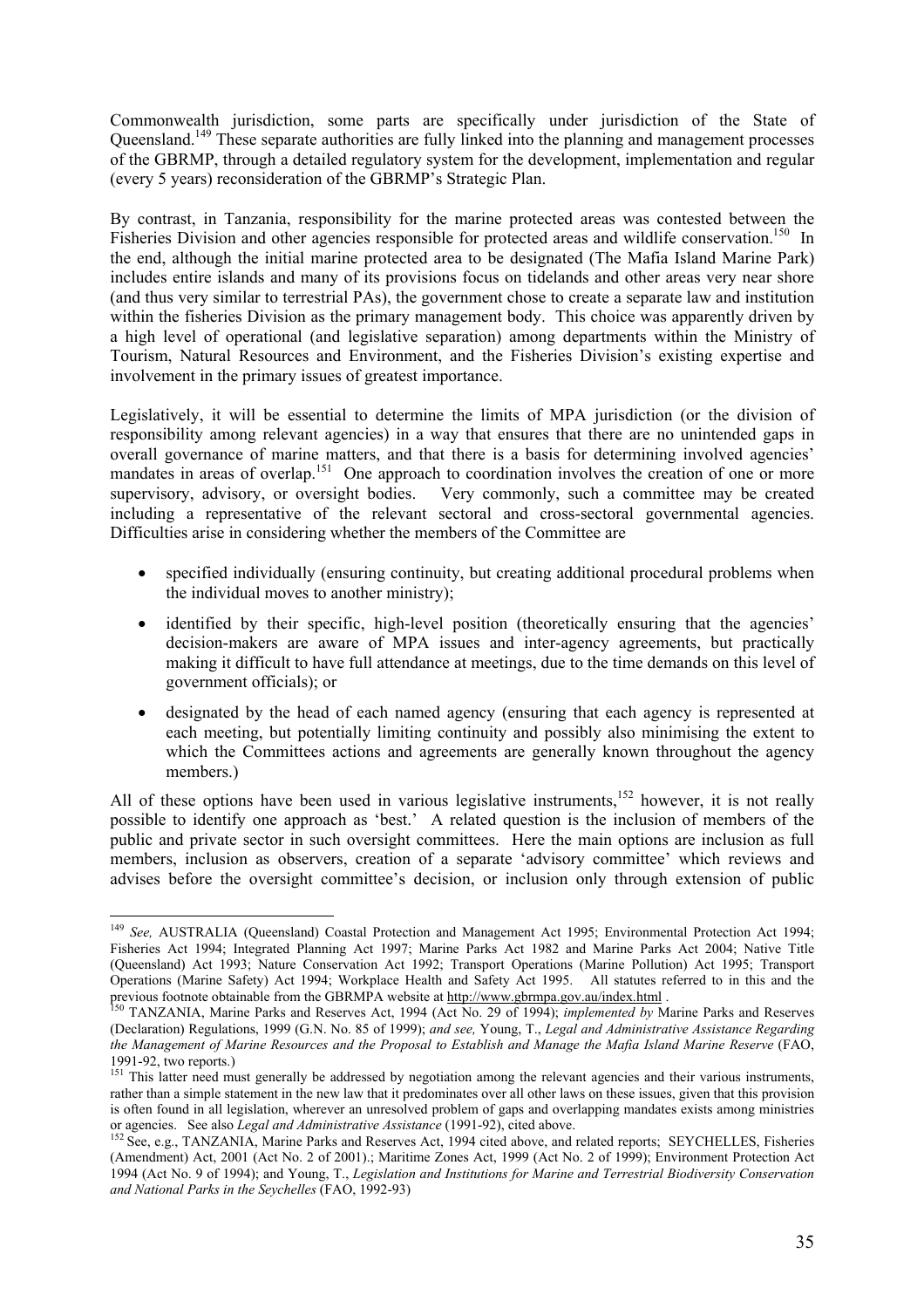participation processes (discussed below.) Here also, the selection of options depends on the national situation, with all these (and probably other) options having been adopted by various countries. <sup>153</sup> In many countries, as discussed below, oversight committees are also established at the local level, for each MPA.<sup>154</sup>

One final institutional point which must be mentioned is that of community management. Although a high-profile issue in other Protected-Area contexts,<sup>155</sup> community-managed MPAs are a far more difficult concept. Community interests are strongly reflected in public participation processes (discussed below), but direct community management can be difficult, particularly as the distance between the MPA and the shoreline increases. In part this may reflect the complexity of the subject matter, the lack of relevant equipment, the need to address the interests of other stakeholders (fishing vessels from outside the area, the international nature of ocean governance, or other factors.

# *3.2.2 PROCEDURES AND CIVIL PROTECTIONS*

One of the most 'legal' areas of legislative drafting relates to the protection of the civil, human and procedural rights of people involve in or affected by the MPA or its operations. These issues are closely governed by primary and organic laws of each country, but are also generally based on internationally accepted principles such as the rights to "due process of law," "equal protection under the law", transparency, and public participation. In addition to protecting the rights of stakeholders and other persons affected by the MPA and its operations, these principles also protect a more general right – the right of citizens to expect their government to protect the country's natural resources, to obtain a fair return from their use, and to ensure that those proceeds are used fairly for legitimate governmental purposes.

Key elements of the legislation will include detailed and transparent processes and standards for

- Identifying, declaring and implementing MPAs;
- Addressing the possibility of de-commissioning MPAs where significant national interests require, or where the site conditions change, due to human factors (such as global warming), natural conditions (such as the end of the 'life-cycle' and eventual disappearance of a protected hydrothermal vent), and unexplained problems (such as coral bleaching.)
- applying for and obtaining concessions and licenses;
- ensuring appropriate public involvement in relevant decisions; and,
- protecting the civil rights of stakeholders and others impacted by MPA decisions, by providing rights to
	- o appeal or challenge decisions;
	- o contest enforcement actions; and
	- o have access to information, decisions and discussions.

In addition, more specific protections and concerns will have to be addressed in the form of, for example, the protection of the livelihoods and other interests of local residents and local or traditional users of the natural resources. These provisions present a very limited risk of challenge by foreign and commercial users under the WTO or national equal protection laws.

Increasingly, the role of the public is most highlighted and most difficult and controversial within these drafting processes. A number of different options for public participation have been tried.

 $\overline{a}$ <sup>153</sup> See, e.g., SEYCHELLES, Proposed Marine Conservation Act, 1994 (creating a separate committee with advisory powers)<br><sup>154</sup> TANZANIA, Marine Parks and Reserves Act, 1994 cited above, and related reports<br><sup>155</sup> See vario

http://www.iucn.org/themes/wcpa/wpc2003/index.htm .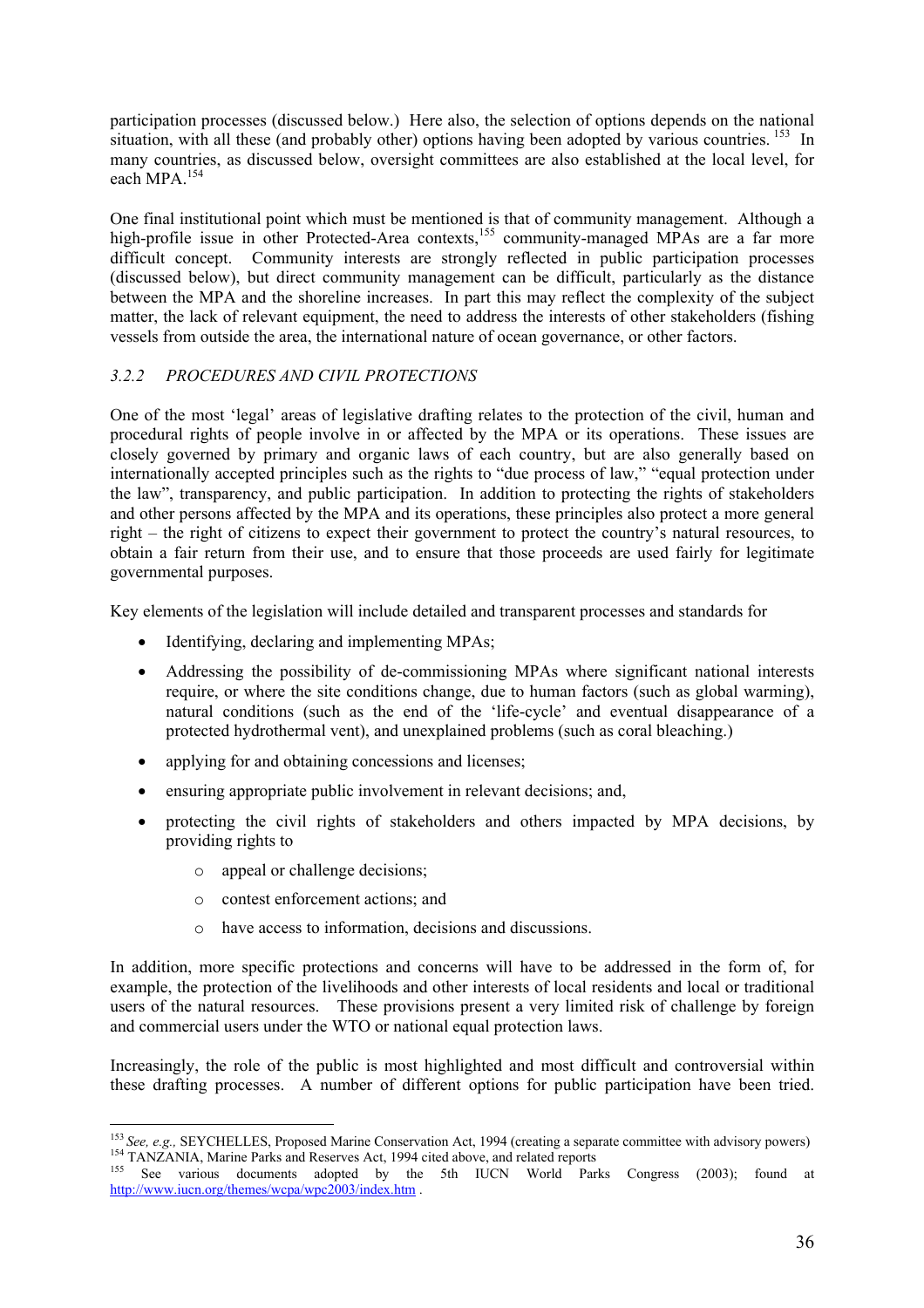These processes, while relatively straightforward in developed countries, they present greater difficulty in developing countries, where the most affected communities may also be the least well equipped to participate in these processes. A detailed example of the application of participation mechanisms in a developing country's MPA process is found in Tanzania's Mafia Island Marine Park, where large multi-day public meetings were held bringing together all relevant government agencies, commercial stakeholders, NGOs, parliamentary representatives, scientists, and a "representative" selection of representatives of local communities.<sup>156</sup>

One of the most important components of this process was the identification of a representative list of local residents, and assistance in their participation. Although geographic representivity (representatives, including village chiefs, from all affected islands) was important, it was also important to get the views of local fishermen, women's collectives who earned money by collecting, drying and selling octopus, entrepreneurs who were collecting and burning coral for lime production, and other groups. It was important also to recognise that local and artisanal fishermen who did not live within the marine park area (from mainland communities) were also affected, and should be represented. A number of local residents needed particular kinds of assistance in order to participate, including language assistance, opportunity to ask questions on a one-on-one basis, and encouragement to provide their own perspectives, even when it differed from those of higher level local officials.<sup>157</sup> Standards for determining whether a meeting is 'representative' and for ensuring that all views are properly expounded may sometimes require different processes and more detail in these situations. 158

In developed countries, participation provisions are yielding significant alterations in operations, and creating *de facto* partnerships between government and stakeholders. For example, Australia's GBRMP Authority, in light of its symbiotic relationship with the various businesses which provide and promote touristic services within the Park, has adopted a "Marine Tourism Contingency Plan," which "recognises that environmental incidents, such as cyclones and oil spills, may severely degrade the quality of a tourism site and that presentation of that site may damage the reputation of the Great Barrier Reef and the marine tourism industry." Under this plan, the Authority assists with temporary relocations for affected tourism operations, to ensure that they do not suffer economic hardships during recovery.

Another key legal issue relating to participation, relates to participation of stakeholders from outside of the country. In many countries, the main fishing interests operating in their EEZ are foreign nationals and/or vessels operating under foreign flags. Many (perhaps most) of these activities are undertaken under specific agreements and/or licenses with the country. However, it is often difficult under national law to develop, adopt and enforce participation requirements to enable these stakeholders to protect their interests in national decision-making relevant to or affecting their activities in the EEZ.

Another important point regarding public participation is the variety of kinds of actions and decisions where it can be required. While earlier laws typically focus only on management plan development, public comment and participation requirements are increasingly applied across the full range of MPA actions from legislative development through licensing and monitoring and evaluation.

# *3.2.3 SPECIFIC DUTIES, RESTRICTIONS, CONTROLS AND PROCESSES*

 $\overline{a}$ 

The enunciation of the particular required, prohibited, controlled, and permitted actions within an MPA is an interesting combination of technical/scientific/practical needs with legal concerns such as evidence, enforcement, and due process.

<sup>156</sup> *Described in* Coughanowr, C., M. Ngoile & O. Lindén, "Coastal Zone Management in Eastern Africa Including Island States," in Ambio, v. 24, n. 7-8 (1995); Andersson, J., and Z. Ngazi, "Marine Resource Use and Establishment of a Marine Park," in Ambio, v. 24, n. 7-8 (1995).; and Young, T., (1991-92), footnote 149, above,<br>  $^{157}$  This need was extremely important with the women's collectives who were relatively shy about expressing their positions.

<sup>&</sup>lt;sup>158</sup> Young, T., "Legislative proposal Regarding the Management of Marine Resources in the Proposed Mafia Island Marine Reserve and Provision for Future Additional Reserves" (FAO, August 1992)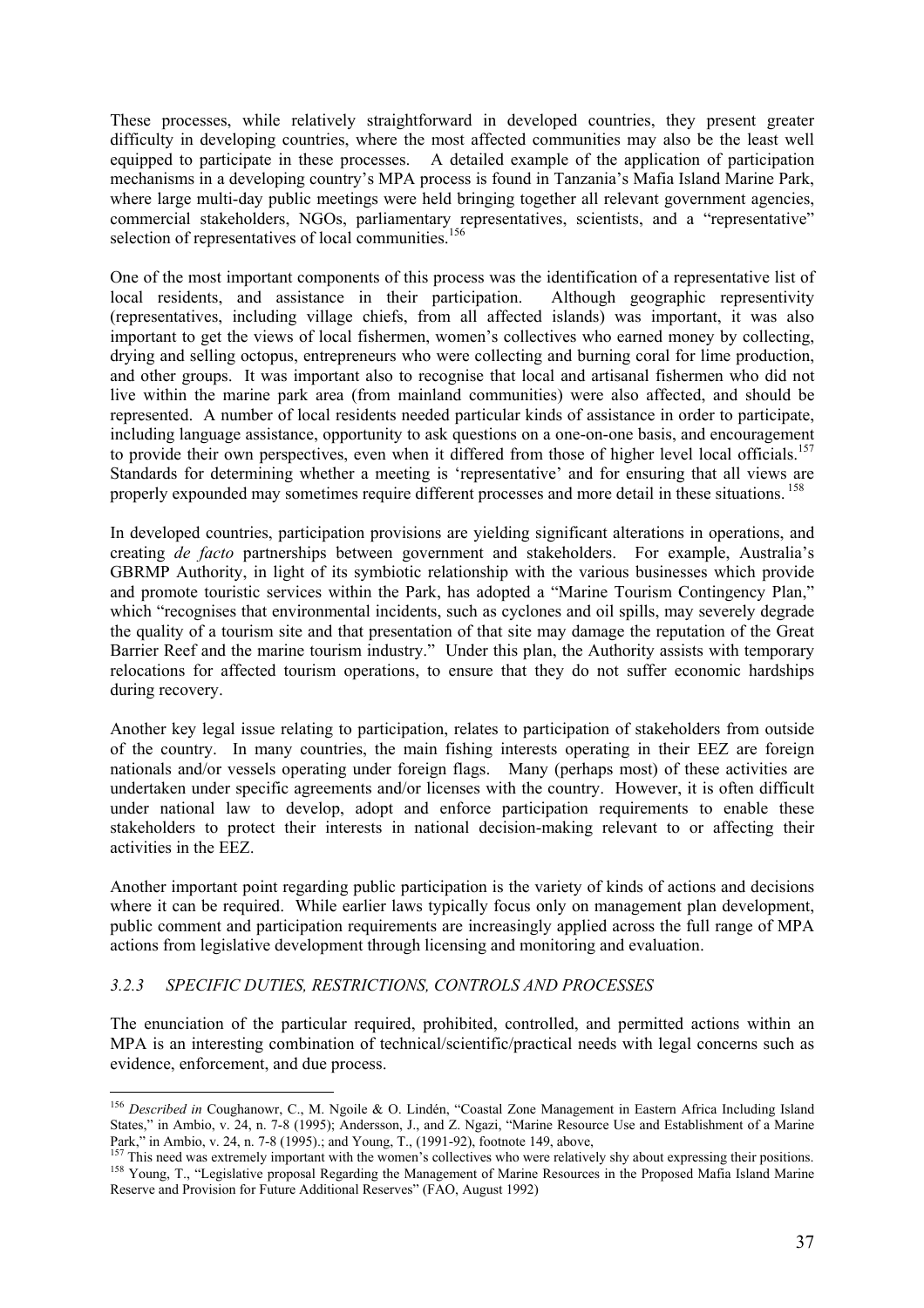Some of the most important technical-legal issues focus on the manner in which scientific and modelling data will integrate with protective measures. The two aspects of legislative drafting most relevant to these issues are zoning and planning within the MPA. While many kinds of geo-located protective measures do not call for zoning (where the measure is designed to apply fully to a precisely described area), formal MPA legislation frequently either allows or requires zoning. In Canada, for example, one MPA law specifically requires that all MPAs must have at least one strict conservation zone and at least one sustainable utilisation area.<sup>159</sup> Effective zoning may also be created by 'layering' more specific geo-local protective measures, including requirements for integrated coastal and marine planning, and controls on fishing, pollution and discharges from ships, minerals exploration, and species and habitat destruction.<sup>160</sup> Examples of a variety of approaches to planning and zoning are available.<sup>161</sup>

Another critical issue in some cases relates to the need to ensure that protective measures are reasonable in terms of the level of restrictions involved. One recent example of this approach is found in a 2005 decision of the General Fisheries Commission for the Mediterranean (GFCM.) Its interest in preventing harm to the geological and biological structures of the seafloor was addressed in a limited way by a statement calling on its Members to 'prohibit the use of towed dredges and trawlnet fisheries at depths beyond 1 000 meters.'<sup>162</sup>

Among procedural and practical issues, one important factor guiding the legislative draftsman is the manner in which such provisions will be enforced. If enforcement will be based on visual, radar or satellite surveillance for example, the law must specify the requirements imposed on vessels and users (VTS and specific statements about when and how one may enter an MPA) in a way that enables the data from surveillance, alone, to create a basis for action -- a *prima facie* case which the vessel or user must disprove. It must also find a way to address the users who cannot be identified solely from the surveillance data. Both of these requirements must satisfy important "due process" principles, including

- ensuring that vessels and users have sufficient available data to know about the restrictions and to identify the areas to which they apply;
- identifying and justifying those vessels and users who may be exempt from these requirements (indigenous traditional fishermen, for example);
- ensuring that the shift of the burden of proof (requiring the user/vessel to prove that his action was legal, once the *prima facie* case is established) is valid and not a denial of civil rights;
- creating standards for the satellite evidence requiring that it be is sufficiently detailed and clear to demonstrate not only location, but violation of the law, etc.

In many cases, the most effective provisions are best when they focus on what may be proven. For example, a prohibition on capturing marine turtles may be more difficult to enforce than one which punishes possession, sale, or purchase of marine turtles or their parts. The latter can be proven

<sup>&</sup>lt;sup>159</sup> CANADA, National Marine Conservation Areas Act, R.S.C. 2002, c. 18<br><sup>160</sup> One example of all of the above within a single country is found in Canada. *See* respectively Oceans Act, R.S.C. 1996, c. 31, s. 4(1); Fisheries Act, R.S.C. 1985, c. F-14 (these provisions are not generally geo-located, however the wording of the legislation indicates that they may be applied in that way); Coastal Fisheries protection Act, , R.S.C. 1985 c. C-33; Collision Regulations, C.R.C. c. 1416, whale-strike reduction objectives described in *Transport Canada Press Release* AO17/02, Dec. 19, 2002, online at: http://www.tc.gc.ca/atl/marine/fundy\_20021219.htm; Environmental Protection Act, 1999, R.S.C. 1999, Part VII, Div. 3; Shipping Act, R.S.C. 1985, c. S-9, *updated by* Canada Shipping Act 2001, S.C. 2001, c. 26 (in force as soon as regulations are adopted, expected 2006); *generally* (viz marine oil and gas exploration)*,* Environmental Assessment Act, R.S.C. 1992, c. 37; Migratory Birds Convention Act, 1994, R.S.C. 1994, c. 22; *and* Species at Risk Act, R.S.C. 2002, c. 29. Although not stated directly, many of these laws appear to contemplate some implied vertical zoning (focusing protection provisions on activities affecting benthic or pelagic fish, for example.)<br><sup>161</sup> *See, e.g.,* NEW ZEALAND, Guidelines for the creation of MPAs, TANZANIA, Marine Parks and Protected Areas Act,

<sup>1993.</sup> 

 $162$  GFCM, Report of the 29<sup>th</sup> Session, at page 38.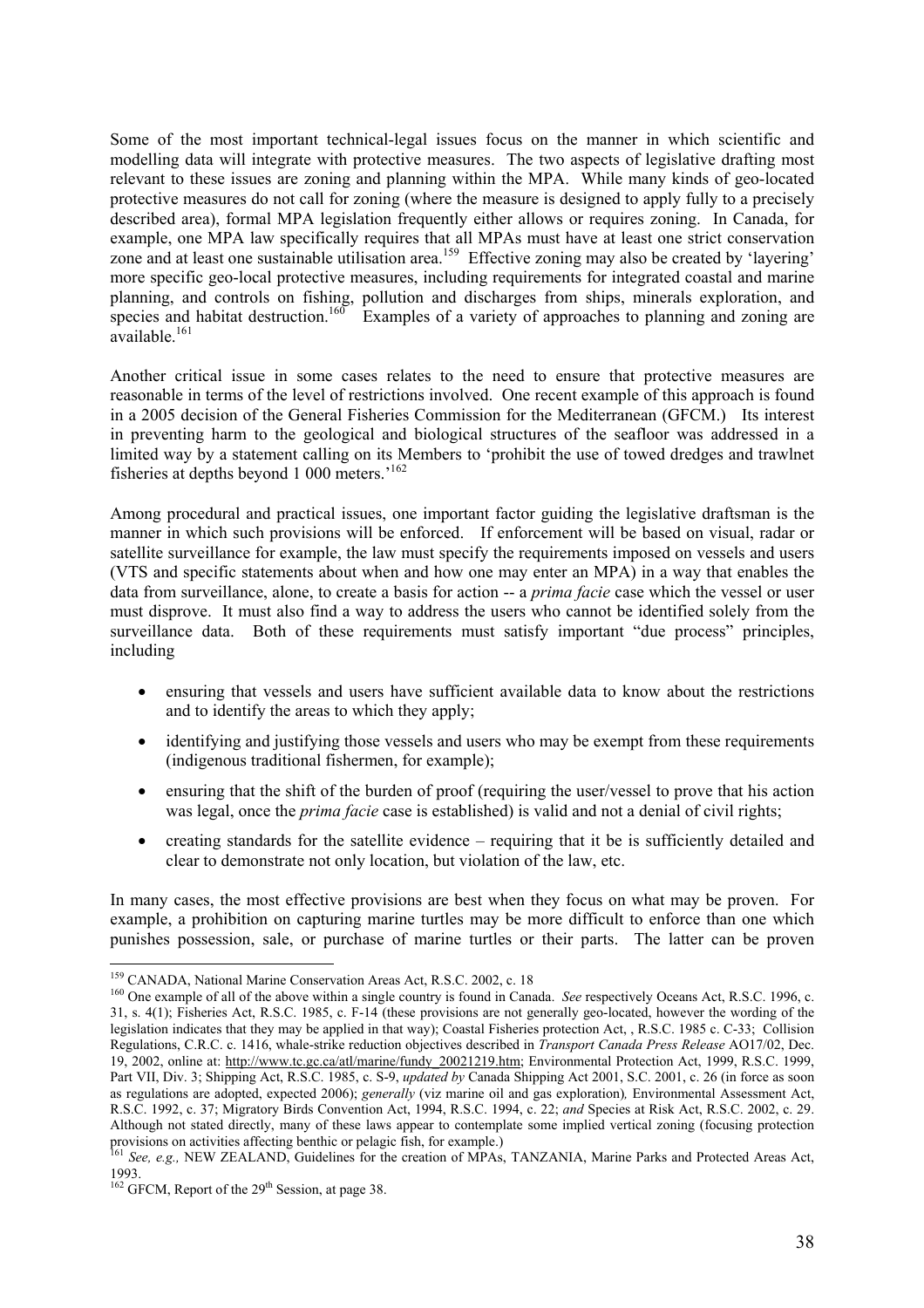wherever illegal material is found on the person, vessel, vehicle or private property of an individual, or on the market. By contrast, to successfully enforce a prohibition on capture, it may be necessary that the arresting officer has seen the actual capture. Similarly, in marine protected areas, it may be easier to enforce a provision limiting the possession of certain kinds of fishing equipment within an MPA than one which prohibits 'fishing in an MPA."<sup>163</sup>

### *3.2.3 ADDITIONAL CONCERNS IN DEEPER WATER*

National and international MPA discussions increasingly consider the use of MPAs in deeper waters (EEZs, the OCS, waters above the OCS, the high seas and the Area.) Additional objectives and approaches may be necessary, suggesting the need to develop different kinds of legal measures (both hard and soft), based on different paradigms.

Within EEZs, a limited number of MPAs have been declared, but so far, most of these have been by developed countries.<sup>164</sup> It is not entirely clear why EEZ-MPAs have not generally been declared in developing countries, however the author suggests a combination of (i) lack of capacity to oversee/enforce, and (2) the fact that the prevailing administrative and legislative approach to MPA description does not appear to apply to deeper water. Specifically, in developing countries (and some developed countries as well), the primary model of the "Marine Protected Area" continues to be a watery version of the terrestrial protected area – the limits of the area, and of zones within it are platted on a map by "metes and bounds" descriptions, for example, and regulations apply from the surface to the seabed and resources found beneath it. This type of approach appears most operable where the protected area is near shore, and perhaps to the limits of territorial seas or a bit beyond – that is, within the range of most of the currently extant MPAs.

This point is partially demonstrated by examination of the implementation of Canada's two MPA laws. <sup>165</sup> The purposes underlying MPAs in the Oceans Act are generally focused on marine issues and sustainability concerns; by contrast, the purposes (and level of protection) of MPAs National Marine Conservation Areas Act have been described as "more analogous to that of a [terrestrial] national park (though not as complete.)<sup>" 166</sup> As such, the NMCAA's authority has been utilised solely within territorial seas, and the Oceans Act for areas within the EEZ. This analysis is borne out by consideration of national MPA legislation from developing countries. In all such laws examined, the nature, objectives, terminology, approaches and mechanisms/methodologies are frequently identical to those applicable to terrestrial protected areas.<sup>167</sup> This suggests that, if MPA goals and targets require the creation of MPAs in EEZs, it may be necessary to provide assistance to countries in identifying and addressing the aspects of MPA law and practice that are different from terrestrial PAs, and will need to be addressed and empowered differently in national legislation.

A few countries have also proposed to unilaterally declare some areas of the high seas to be protected in less conventional ways. In some cases, a country proposes to declare an MPA that includes waters within the high seas (usually superadjacent to the country's OCS.)<sup>168</sup> Another approach, described

 $\overline{a}$ <sup>163</sup> SEYCHELLES, Environment Protection Act 1994 (Act No. 9 of 1994); Proposed Marine Conservation Act, 1994; and Young, T., Legislation and Institutions for Marine and Terrestrial Biodiversity Conservation and National Parks in the Seychelles (FAO, 1992-93)

<sup>164</sup> *See,* CANADA, Oceans Act, R.S.C. 1996, c. 31, s. 4(1). Some of the more prominent such areas include the Bowie Seamount, the Endeavour MPA, including the Juan de Fuca Ridge (hydrothermal vents), and the Gully (a deep canyon area, habitat to many marine species, including whales; NORWAY, lophelia banks; PORTUGAL, Dom João de Castro Seamount in the Azores (*see* http://www.joel.ist.utl.pt/dsor/Projects/Asimov.) In addition, the Seychelles has imposed stricter conservation/sustainability motivated controls on fishing in all its EEZ areas. (Personal communication with Randolph Payet, Ministry of Fisheries.)

<sup>&</sup>lt;sup>165</sup> CANADA, Oceans Act, R.S.C. 1996, c. 31, s. 4(1); and National Marine Conservation Areas Act, R.S.C. 2002, c. 18<br><sup>166</sup> Breide, C., and P. Saunders, 2005, at 70.<br><sup>167</sup> *See,e.g.*, SOUTH AFRICA, Marine Living Resources

boundaries for MPAs, and prohibiting a full range of activities ('fishing, other biodiversity collection, pollution, construction or 'any activity which may adversely impact on ecosystems of that area') within any such area.

<sup>168</sup> E.g., CANADA, proposal for the Grand Banks MPA (Breide, C., and P. Saunders 2005); UNITED KINGDOM, general discussion of this option in DEFRA, 2004. In addition, some MPAs in the Mediterranean are believed by some to be 'high-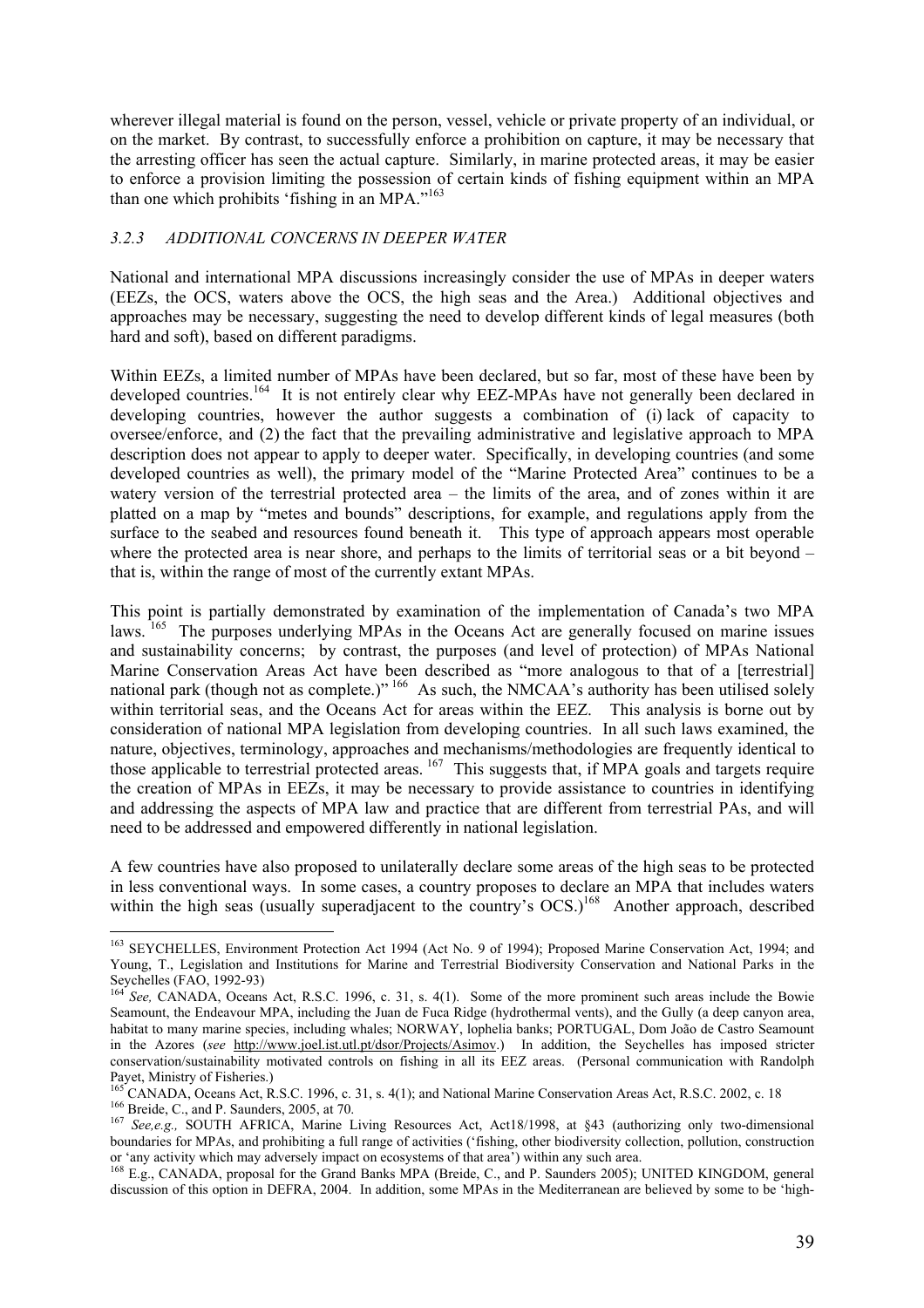above, is the negotiation among two or more countries, who agree to consider an area of the high seas to be protected.<sup>169</sup> Under both of these options, the country or countries involved agree to recognise the designated area(s) as MPAs and to take legislative and other measures to require persons, entities and vessels under their jurisdiction to recognise the MPAs and comply with restrictions and regulations that will be developed. These measures do not, in themselves, place any obligation on other countries, persons and vessels, to recognise the MPA or comply with its terms. However, the designation may trigger the requirements of UNCLOS, which call upon countries to "refrain from unjustifiable interference" with marine conservation and other measures adopted by other States.<sup>170</sup>

### *3.2.5 PENALTIES, FEES, ASSESSMENTS AND OTHER REQUIREMENTS*

A problem common to many countries is the difficulty in assessing penalty and other amounts which are appropriate to deter violators and to provide the level of funding needed to repair or compensate for the damage caused by violations. In many cases, fines and penalties can only be set by primary legislation, hence a long and complex legislative process will be necessary to revise these amounts. Often fees for services, licenses, concessions and other activities can be set by the administrative body without going to Parliament, but this is not universally true.

Two primary related problems here are (1) ensuring that the penalties and assessments are large enough that they deter illegal behaviour, including by foreign persons or vessels whose financial resources are larger and might be undeterred by penalties directed at local users; and (2) creating a basis or standard for assessing local users at a different rate than that applicable to foreign users. Particularly, in the case of fees and assessments, it is important to realise a dual purpose, and consider the need to ensure that these amounts are reasonable and promote a sustainable level of resource use for the welfare of the country.

Another essential legislative issue here relates to the assessment of the costs of remedy, or reimbursement of the value of harm, where a user or other person or vessel causes damage to natural resources. The actual decision to claim such amounts depends on a number of political and other factors, however, it is usually important for the law to enable such assessments. This will usually require the development of both a criminal penalty based on the value of the harm or the cost of remedy, as well as a civil claim mechanism for such harm.

# *3.2.6 FINANCIAL, LOGISTICAL, NETWORKING AND CAPACITY ISSUES*

Finally, although law cannot affect budgetary allocations, or obtain equipment or training, it may be an important tool in enabling them. In most countries, it is not reasonable to expect MPAs to be selfsupporting, however, where national law permits, the legislative draftsman will usually consider specific provisions allowing the MPA to retain all amounts that it receives in the form of license fees, concession payments, compounded penalties, and civil awards for damage to the MPA. In addition, it is sometimes important to develop mechanisms that enable direct donor assistance to be received and utilised by a specific protected area (something that may not be authorised under the country's general financial legislation.)<sup> $171$ </sup>

seas' MPAs, because most Mediterranean countries have not adopted EEZs. (*See* Chevalier, C. (2004); *and* Scovazzi, T., ed., 1999.)

<sup>169</sup> *See,* RMS Titanic Agreement and UNESCO Convention on the Protection of Underwater Cultural Heritage. One MPA, which may be considered to be a "high seas" MPA, is the Pelagos Sanctuary declared by France, Monaco and Italy (described in Notabartolo, G, 1999.) This MPA is entirely within the area which would be included in the EEZs of those three countries, however. In addition, proposals by regional instruments and proceses technically fall within this category, to the extent that the regional body seeks to apply its designations to waters outside of its members national EEZs and/or to seabed areas beyond national OCSs. A number of such proposals have been floated at recent OSPAR meetings.<br><sup>170</sup> UNCLOS, Articles 117, 194.4.<br><sup>171</sup> In Tanzania, the Mafia Island Marine Park was able to overcome serious chal

preventing the acquisition of equipment needed to patrol the significant levels of fishing in the area. Ultimately, NGO support and a positive collaboration with local residents and artisanal fishermen have yielded positive results. Source: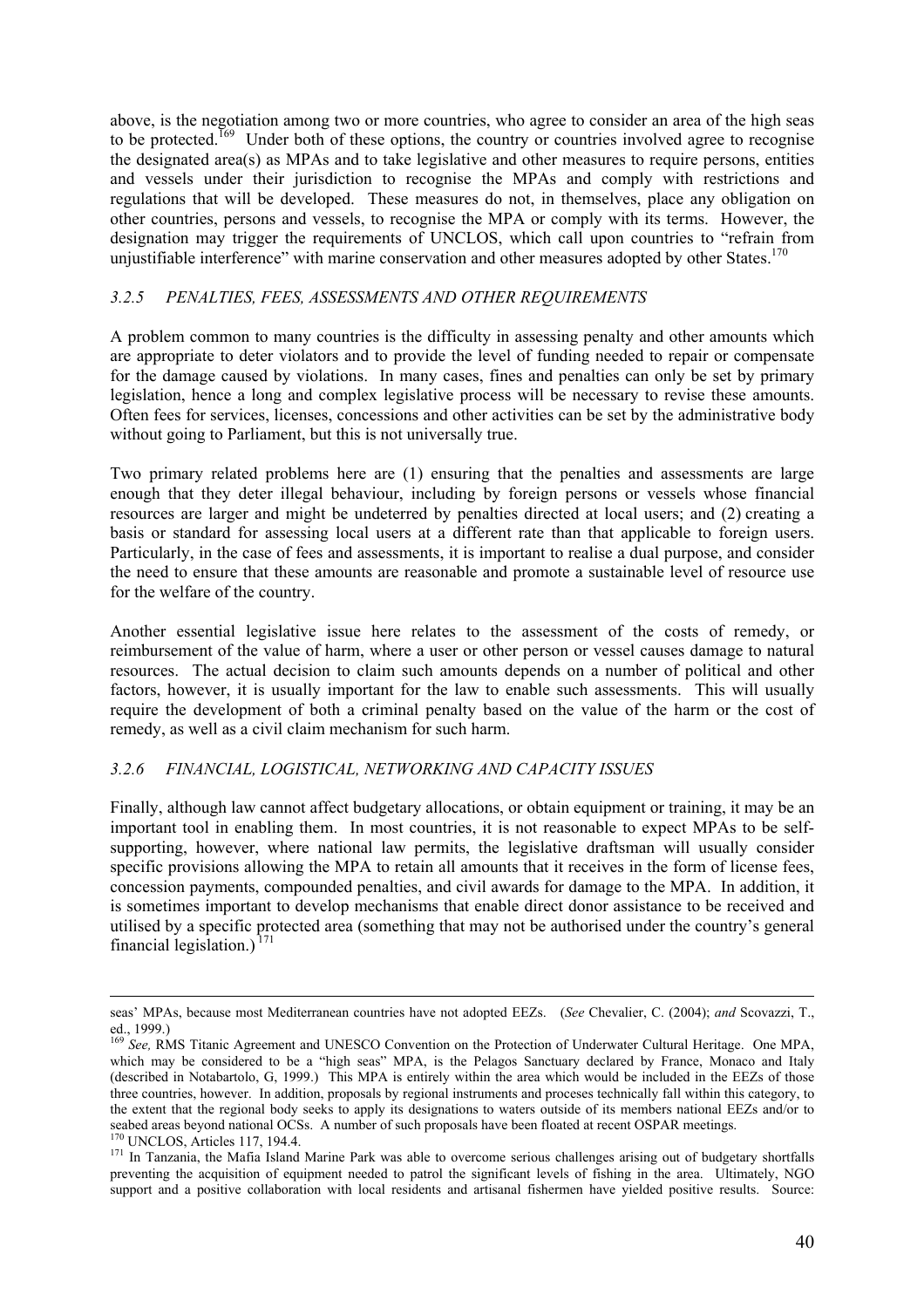In many cases, greater concern relates to the availability of equipment and manpower for particular purposes, including especially patrolling and the apprehension of violators on the ocean. While some of these issues can be addressed by mandate to police and coast guard regarding their duties in enforcing these laws, however, such provisions cannot alter the priorities of those enforcement bodies, which may place greater emphasis on controlling smuggling or other criminal behaviour above that of enforcing conservation laws. Alternatives to this approach, however, are not always effective. The empowerment of MPA officials to engage in these activities will not overcome the lack of budget, the need to train these officials in evidentiary collection practices, and the need to address the risk that violators may be armed or violent.<sup>172</sup>

Many of these issues have been confronted by the Seychelles in developing, adopting and implementing their national marine conservation regulations. Those measures include legally valid and effective authorisation to take appropriate action to oversee and enforce geolocal protection measures in its EEZ. Unfortunately, however, budgetary and other limitations have made these measures virtually ineffective in practice. The primary mechanism utilised to date has been apprehending Seychelles vessels returning to shore with catches that are either not licensed or not found outside of controlled areas.<sup>173</sup>

Information exchange is another particularly important concept derived from international instruments. At the national level, it is often necessary to provide express authority to share information (which might be a valuable commodity and sovereign property of the country.) It is also possible for national legislative provisions to incorporate key informational services created under national law. For example, the High Seas Vessels Authorization Record (HSVAR) database created under FAO Fisheries "Compliance Agreement," may be an important tool in national permitting and other MPA implementation processes.<sup>174</sup> Another example is the Clearinghouse Mechanism (CHM) under the  $\widehat{CBD}$ ,<sup>175</sup> which includes specific information on marine conservation activities and legislation at national and regional levels.

# **4. CONCLUSIONS: PROVIDING TECHNICAL GUIDANCE FOR MPA LEGISLATION**

As noted above, a variety of legal and legislative issues can be usefully addressed in the Proposed Guidance, and in the process of its development. Several types of issues have been identified, in many different contexts.

### **4.1 Legal/Legislative Scope of the Guidance**

One initial issue to be addressed by the guidelines process will be the scope of the issues that will be covered by the Guidance – defining "marine protected area" for purposes of determining the scope of the Guidance (i.e., will the Guidance apply to areas which are formally created as "protected areas" or

official website (http://www.mafia-island-tanzania.gold.ac.uk/ecology/) supported by the IUCN-WCPA-Marine/WWF's MPA management effectiveness project (described at http://effectivempa.noaa.gov/sites/mafia.html)

<sup>&</sup>lt;sup>172</sup> Incidence of substantial crimes involving the capture and sale of endangered species have been increasing, in part because these commodities are relatively high value, and the penalties are significantly less severe than those imposed for trafficking in drugs, for example. However, as this kind of crime becomes systematic and 'organised' the level of associated violence increases. *See, IUCN Workshop on Species Trade Crimes, Cambridge, 2001*.<br><sup>173</sup> SEYCHELLES, Proposed Marine Conservation Act; and Young, 1992-3 cited in footnote 162; supplemented by Personal

communication with Randolph Payet, Ministry of Fisheries<br><sup>174</sup> *See, e.g.,* FAO Compliance Agreement, Circular State Letter (G/X/FI-30) August 2003, sent to all the States which had

accepted the Agreement informing them of the entry into force, on 24 April 2003, of the Agreement and reminding them of their information sharing obligations. Obligations under Article VI of the Agreement. Article VI of the Agreement requires Parties to exchange information on vessels authorized by them to fish on the high seas, and obliges FAO to facilitate this information exchange.

<sup>&</sup>lt;sup>175</sup> This constantly evolving database is intended to provide countries with a way to develop general knowledge of custom and practice of other countries, relating to biodiversity issues such as conservation, integrated planning, and implementation of, inter alia, obligations relating to in-situ conservation.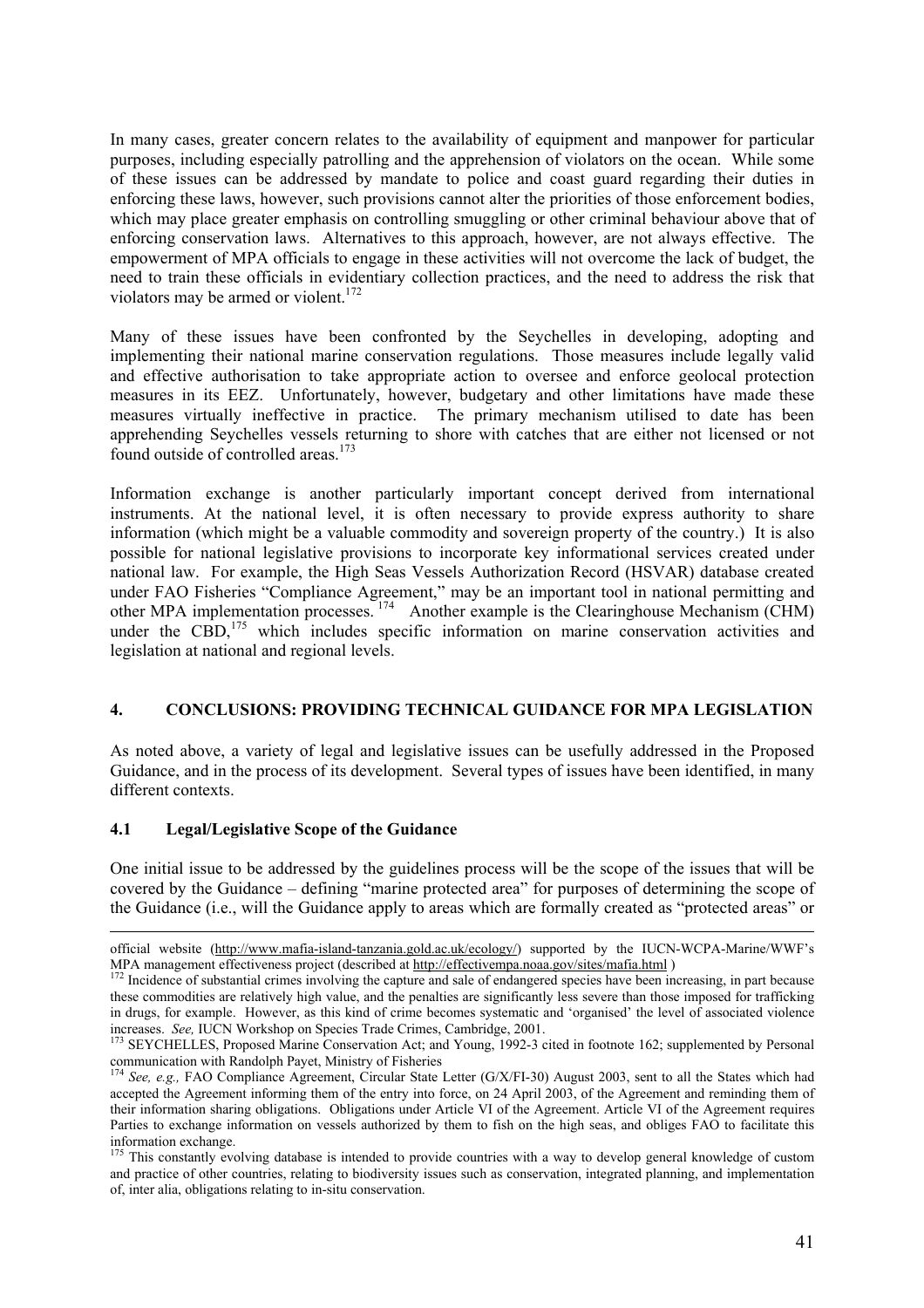will it also discuss the use of other geo-located conservation measures, non-binding and/or voluntary measures?)<sup>176</sup> Another potentially valuable scoping and planning tool might be reconsideration of the IUCN Categories (Appendix I), in terms of their use in the marine biome.

# **4.2 International legal mandate for MPAs**

 $\overline{a}$ 

International law has two primary roles with regard to MPAs – addressing conservation of areas and biodiversity beyond national control, and authorising national action.

# *4.2.1 BEYOND NATIONAL CONTROL – THE HIGH SEAS AND THE AREA*

Significant discussions are currently beginning in international forums regarding the creation of MPAs in these areas. Given that these areas are commonly held by all countries, formal designation of MPAs in these areas would be subject to international decision-making processes (international negotiations). Gaps in the international instruments and understanding suggest that the process by which such formal designations can occur will be developed through normal international negotiating processes, including possibly the current discussions on the development of an Implementing Agreement under UNCLOS.

A number of formal instruments, particularly at the regional level appear to create authority for designation of particular more limited geo-located conservation measures, if adopted by consensusbased international processes. In addition, it is possible for countries to decide to act unilaterally (to formally announce their intention to protect an area of the high seas), however, they cannot formally bind other countries, unless those countries also formally take such action.

# *4.2.2 WITHIN NATIONAL CONTROL – TERRITORIAL SEAS, EEZ AND OCS*

International law does not mandate the creation of MPAs, but includes many national commitments regarding conservation and sustainable utilisation of marine biological resources and ecosystems (under various names.) MPAs are thus a possible, but not a mandatory, means of achieving these broader aims.

For purposes of the Guidance, the most important legal elements of Guidance regarding the international regime are the following:

- Listing, describing and suggesting the process relating to available options for States wishing to individually or collectively designate and implement MPAs in the various ocean zones?
- Specifying the legal rights and duties under the international oceans framework that limit the ability of any state or group of states to declare MPAs in the various ocean zones
- Considering options and suggestions to address the international elements of MPA issues international cooperation, participation and enforcement – and the tools and mechanisms in international law may be of use to national legislative development and implementation
	- Analysing the open legal issues relating to MPAs under the international oceans framework with specific focus on whether and how they impact national and regional/cooperative actions and options

It will be particularly important to determine the extent to which the Guidance will address the question of high-seas MPAs and MPAs in the Area. To some extent, these issues have obscured other MPA issues in international discussions $177$ 

<sup>&</sup>lt;sup>176</sup> This paper does not discuss other legal/procedural issues related to the creation, adoption and promulgation of the Guidance.

Note, for example, the number of primary research materials listed in the Specialized Bibliography which according to their titles focus on the High seas. The author made a serious attempt to find legal analysis of conservation issues under the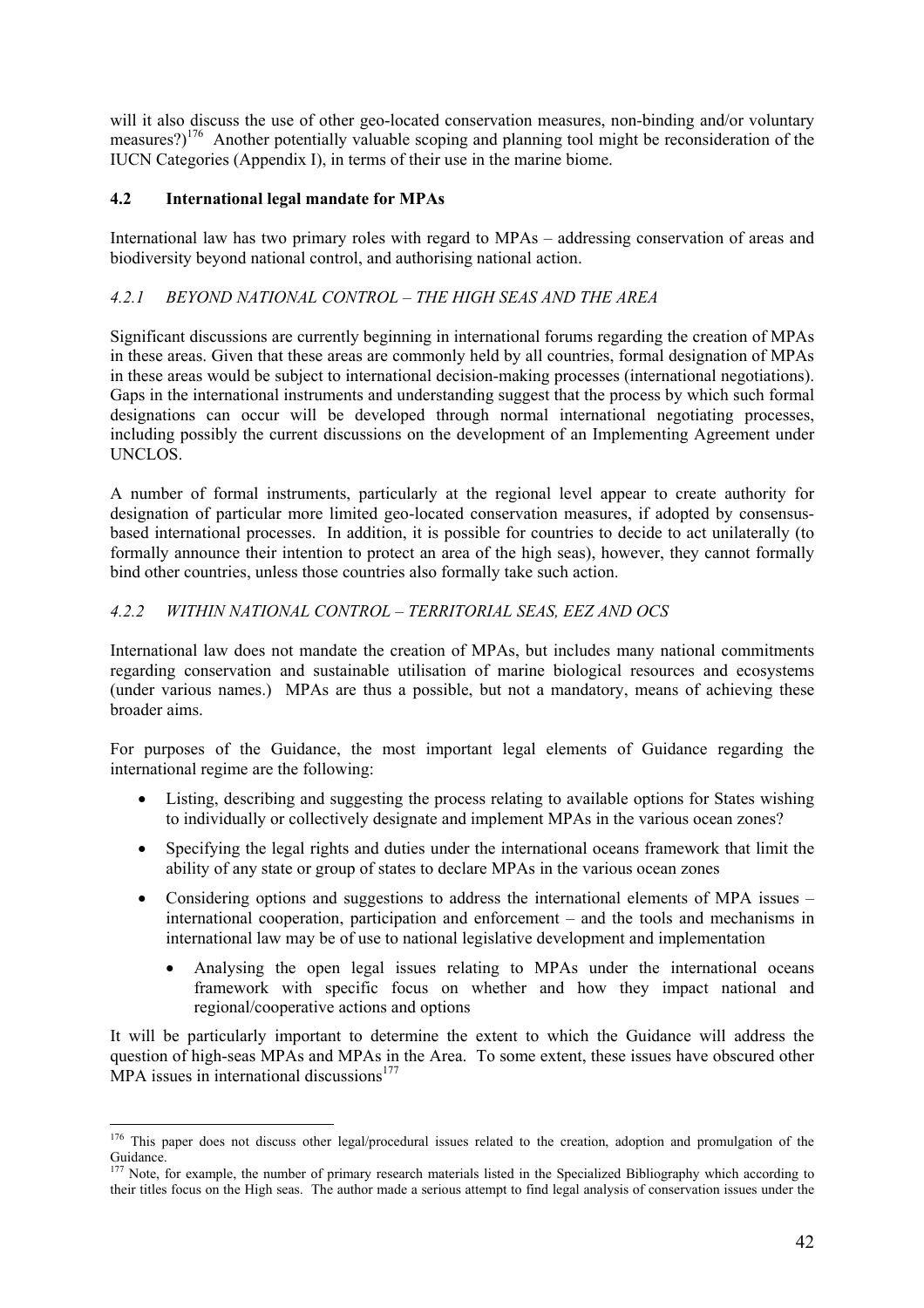# *4.2.3 NATIONAL LEGAL AND LEGISLATIVE ISSUES AND PRACTICES*

The drafting of MPA laws and protections are, in some ways, very straightforward, once objectives and mandates from the national government are clarified, and the legislative framework's functions are designed. The design of the framework must be individualised, reflecting the national (or subnational) situation.

Given its situational requirements, national MPA legislation can probably not be addressed through model laws or generic statements of essential components of the legislation. However, Guidance can provide a range of options, as well as a discussion of the particular factors that might suggest that one option is preferable over another, in a given country. While the outline of this guidance may be approached in several ways, the outline of Section 3.2 of this paper might provide a useful starting point:

- Institution(s): Selection and Authorisation
- Procedures and Civil Protections
- Specific Duties, Restrictions, Controls and Processes
- Additional Concerns in Deeper Water
- Penalties, Fees, Assessments and Other Requirements
- Financial, Logistical, Networking and Capacity Issues

Another useful element of the Guidance could be the provisions of indicators of excellent legislation, including –

- Clear and direct legal authority/mandate;
- Status of current framework and potential of improvement or better utilisation of existing instruments as opposed to creating a new framework;
- Relationship between the mandate and the nature of the provisions selected (binding, nonbinding, mandatory, voluntary, etc.);
- Direct connection between the proposed legal approaches and the practical objectives being sought;
- Strong scientific information and commitment to scientific analysis and monitoring to support that connection;
- Logistical ability to deliver the actions and outcomes necessary to make that connection (*i.e.,* to enforce the law or support other kinds of mandates);
- Support and/or acceptance by relevant community and stakeholder groups; and
- Reasonable financial expectations with regard to those logistical matters.

One final essential element of legal guidance is a practical and legal examination of the value and utilisation of hard-law (legislation) vs. soft-law (including voluntary codes of conduct, non-mandatory provisions, incentive programmes, etc.) A wide range of such options are available, which may be used in any combination (making some elements of the overall regime voluntary and others mandatory.) Given current limitations on the ability of states or regional/global bodies to enforce many MPA-related provisions, the practical value of voluntary approaches, particularly as initial measures, may be essentially equal to that of formally adopted mandatory measures.

ocean regime, and this sampling is more than representative – if anything it includes a lower percentage of high-seas papers than exists.